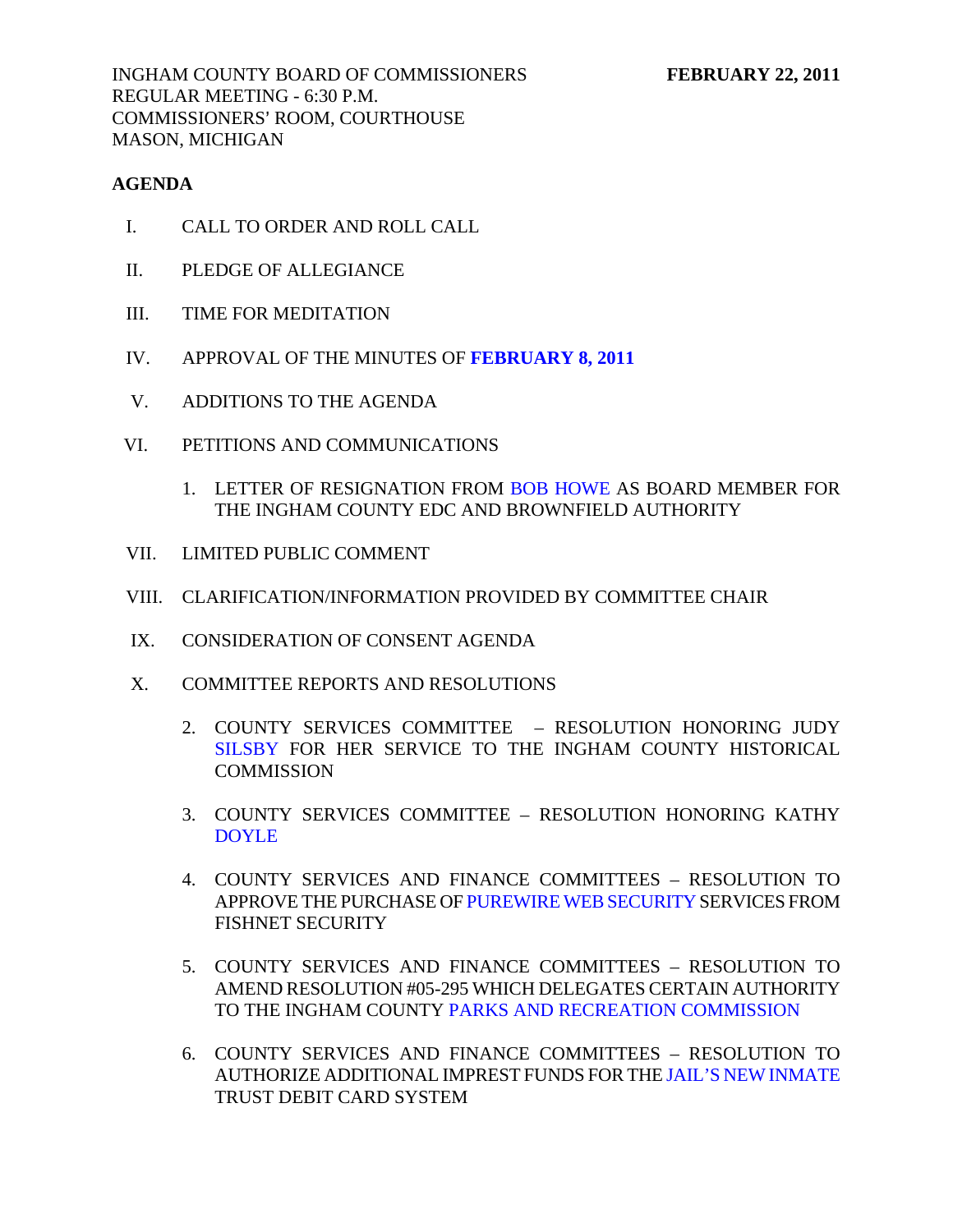- 7. HUMAN SERVICES COMMITTEE [RESOLUTION CALLING ON THE STATE](#page-60-0)  OF MICHIGAN TO PRESERVE THE STATE EARNED INCOME TAX CREDIT
- 8. HUMAN SERVICES COMMITTEE RESOLUTION HONORIN[G DEBRA OTIS](#page-61-0)
- 9. HUMAN SERVICES AND FINANCE COMMITTEES RESOLUTION AUTHORIZING CONTRACTS TO DISTRIBUTE COUNTY URBAN [REDEVELOPMENT FUNDS](#page-62-0)
- 10. LAW ENFORCEMENT COMMITTEE RESOLUTION TO HONOR CAPTAIN [RICK MILLER OF TH](#page-64-0)E INGHAM COUNTY SHERIFF'S OFFICE
- 11. LAW ENFORCEMENT COMMITTEE RESOLUTION HONORING DEPUTY [JERRY WALLEY OF T](#page-66-0)HE INGHAM COUNTY SHERIFF'S OFFICE
- 12. LAW ENFORCEMENT AND FINANCE COMMITTEES RESOLUTION TO AUTHORIZE A JUVENILE ACCOUNTABILITY BLOCK GRANT PROGRAM AWARD FROM THE [MICHIGAN DEPARTMENT OF HUMAN SERVIC](#page-67-0)ES AND SUB-CONTRACT WITH THE DISPUTE RESOLUTION CENTER OF CENTRAL MICHIGAN
- 13. LAW ENFORCEMENT AND FINANCE COMMITTEES RESOLUTION AUTHORIZING AN AGREEMENT WITH THE UNITED STATES DEPARTMENT OF AGRICULTURE OFFICE OF INSPECTOR GENERAL FOR THE PURPOSE OF RECEIVING REIMBURSABLE COSTS FOR PROVIDING RESOURCES FOR [A JOINT DOG FIGHTING OPERATION](#page-69-0)
- 14. LAW ENFORCEMENT AND FINANCE COMMITTEES RESOLUTION AUTHORIZING AN AGREEMENT WITH THE MICHIGAN DEPARTMENT OF AGRICULTURE FOR THE PURPOSE OF RECEIVING REIMBURSABLE COSTS FOR PROVIDIN[G SPAY/NEUTER SURGERIES TO AN](#page-71-0)IMALS AT INGHAM COUNTY ANIMAL CONTROL
- 15. LAW ENFORCEMENT AND FINANCE COMMITTEES RESOLUTION TO AUTHORIZE ENTERING INTO A CONTRACT WIT[H WILLIAMSTOWN](#page-73-0) TOWNSHIP IN ORDER TO PROVIDE ONE TIME FUNDING TO SUPPLEMENT POLICE SERVICES TO COUNTY RESIDENTS
- XI. SPECIAL ORDERS OF THE DAY
- XII. PUBLIC COMMENT
- XIII. COMMISSIONER ANNOUNCEMENTS
- XIV. CONSIDERATION AND ALLOWANCE OF CLAIMS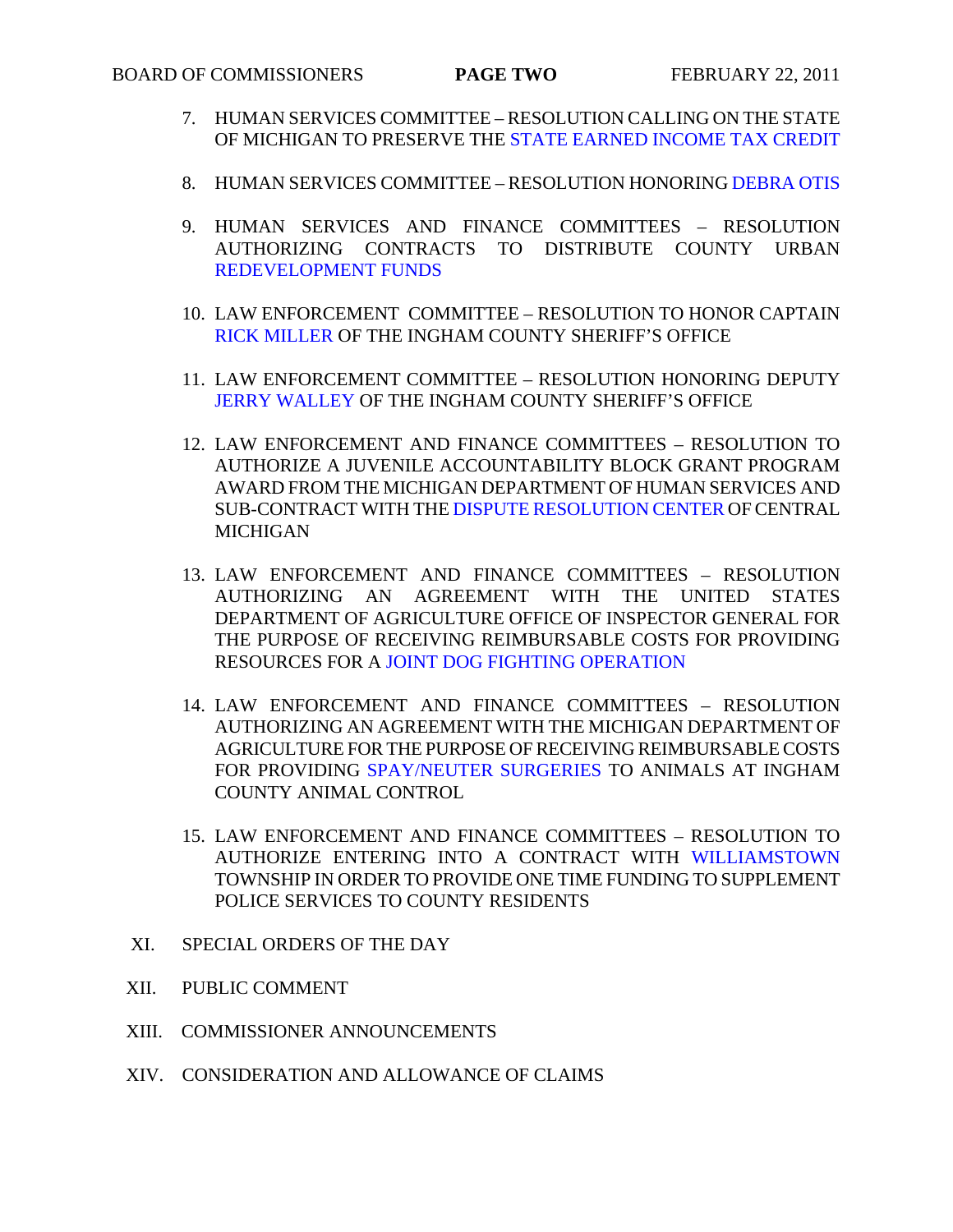XV. ADJOURNMENT

THE COUNTY OF INGHAM WILL PROVIDE NECESSARY REASONABLE AUXILIARY AIDS AND SERVICES, SUCH AS INTERPRETERS FOR THE HEARING IMPAIRED AND AUDIO TAPES OF PRINTED MATERIALS BEING CONSIDERED AT THE MEETING FOR THE VISUALLY IMPAIRED, FOR INDIVIDUALS WITH DISABILITIES AT THE MEETING UPON FIVE (5) WORKING DAYS NOTICE TO THE COUNTY OF INGHAM. INDIVIDUALS WITH DISABILITIES REQUIRING AUXILIARY AIDS OR SERVICES SHOULD CONTACT THE COUNTY OF INGHAM IN WRITING OR BY CALLING THE FOLLOWING: INGHAM COUNTY BOARD OF COMMISSIONERS, P.O. BOX 319, MASON, MI 48854, 517-676-7200.

## **PLEASE TURN OFF CELL PHONES AND OTHER ELECTRONIC DEVICES OR SET TO MUTE OR VIBRATE TO AVOID DISRUPTION DURING THE MEETING**

#### **FULL BOARD PACKETS ARE AVAILABLE AT: www.ingham.org**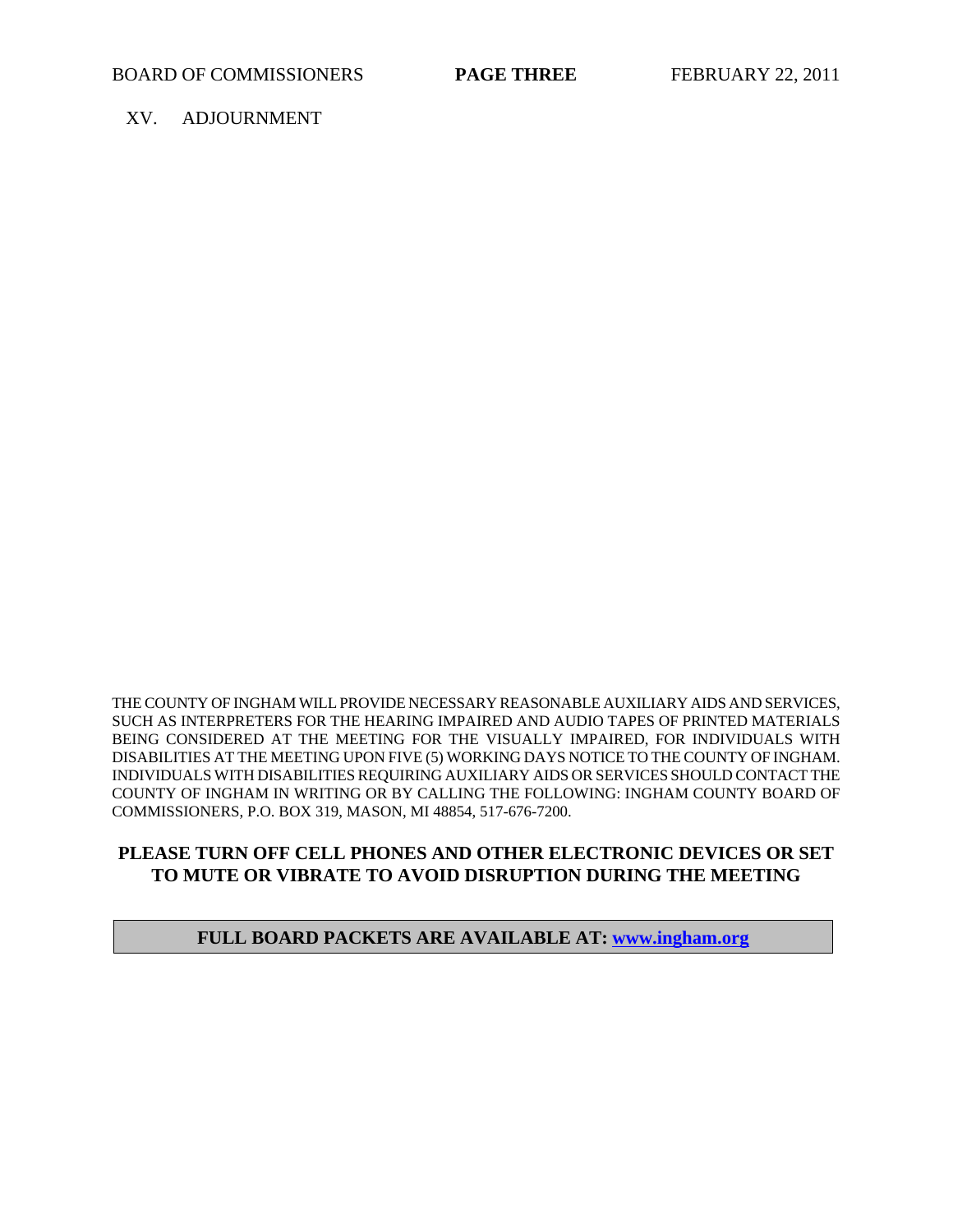Board of Commissioners Rooms - Courthouse Mason- 6:30 p.m. February 8, 2011

## <span id="page-3-0"></span>**CALL TO ORDER:**

Chairperson Grebner called the February 8, 2011 regular meeting of the Ingham County Board of Commissioners to order at 6:32 p.m. Roll was called and all Commissioners were present.

## **PLEDGE OF ALLEGIANCE:**

Ginger Kenney-Sweet, from Ingham County MSU Extension 4-H Youth Development led the Board in the Pledge of Allegiance and a few moments of silence were observed for meditation.

## **APPROVAL OF THE MINUTES:**

Moved by Commissioner McGrain, supported by Commissioner Schafer to approve the Minutes of the January 25, 2011 meeting. Motion carried unanimously.

#### **ADDITIONS TO THE AGENDA:**

Late Resolution Authorizing the Purchase of fill dirt from CM Excavation for the Construction of the Hawk Island Tubing Hill. .

## **PETITIONS AND COMMUNICATIONS:**

Notice of Hearing from Delhi Charter Township regarding application for Industrial Facilities Exemption Certificate and an application for exemption of new personal property from XG Sciences, Inc. Referred to the Finance Committee.

Letter from Lansing Area Aids Network thanking Ingham County for their donation and support. Received and placed on File.

## **LIMITED PUBLIC COMMENT:**

None

## **CLARIFICATION/INFORMATION PROVIDED BY COMMITTEE CHAIR:** None

## **CONSIDERATION OF CONSENT AGENDA:**

Moved by Commissioner Vickers, supported by Commissioner De Leon, to adopt a consent agenda consisting of all items, except agenda items 11 and 17. Motion to adopt a consent agenda carried unanimously. Items on the consent agenda were adopted by a unanimous roll call vote.

## **COMMITTEE REPORTS AND RESOLUTIONS:**

The following resolution was introduced by the County Services Committee:

## **RESOLUTION MAKING AN APPOINTMENT TO THE FARMLAND AND OPEN SPACE PRESERVATION BOARD**

## **RESOLUTION #11-031**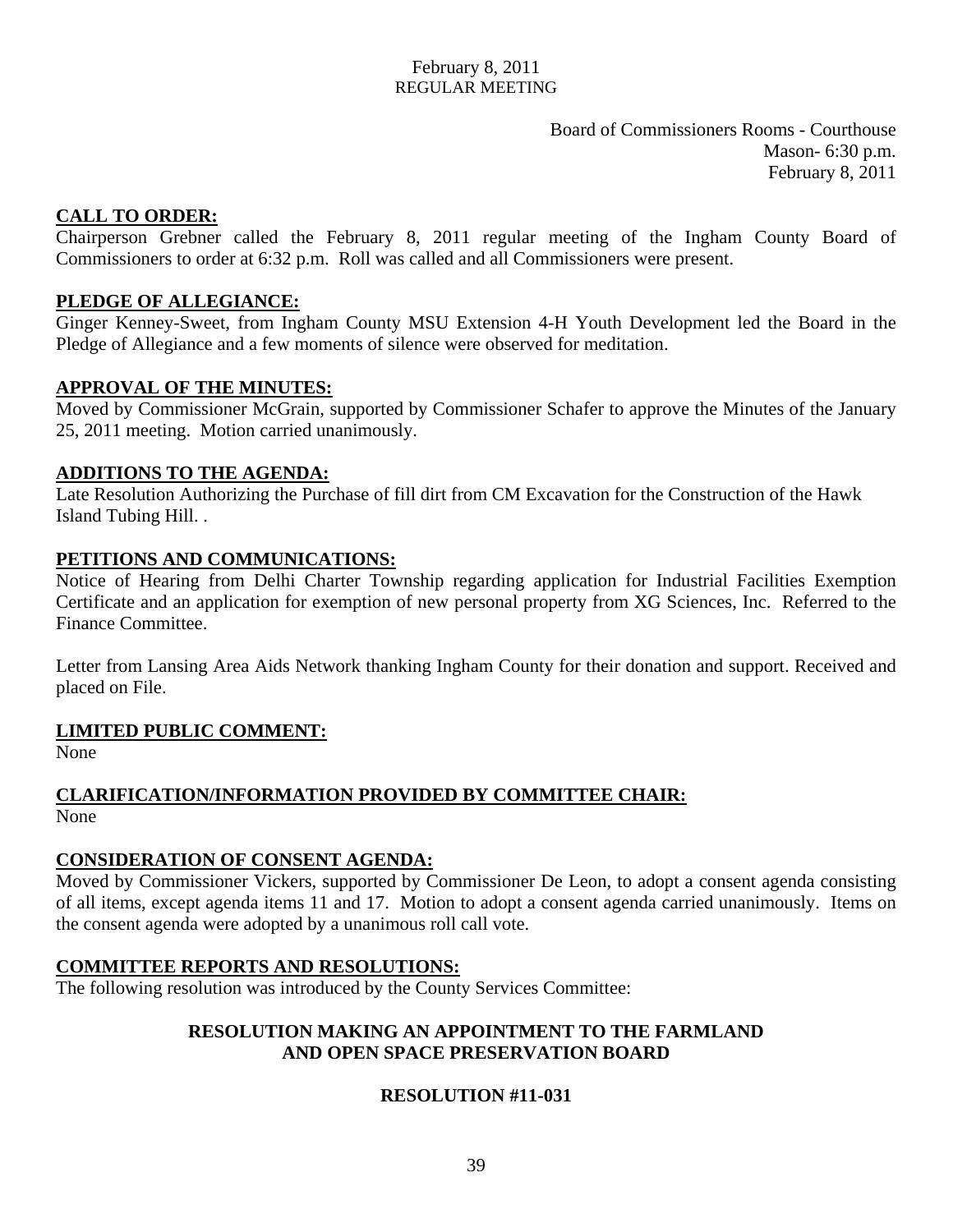## **RESOLUTION #11-031**

WHEREAS, a vacancy exists on the Farmland and Open Space Preservation Board due to the expiration of a term; and

WHEREAS, the County Services Committee has recommended that the two term limit be waived and that Paul Kindel be reappointed to serve another term on this Board.

THEREFORE BE IT RESOLVED, that the Ingham County Board of Commissioners hereby reappoints

Paul Kindel, 2915 Margate Lane, East Lansing, 48823

to the Farmland and Open Space Preservation Board to a term expiring February 8, 2014.

BE IT FURTHER RESOLVED, that the two term limit is hereby waived to allow this reappointment.

## **COUNTY SERVICES: Yeas:** De Leon, Copedge, Celentino, Schor, Vickers, Dragonetti **Nays**: None **Absent:** None **Approved 2/1/11**

Adopted as part of the consent agenda.

The following resolution was introduced by the County Services Committee:

## **RESOLUTION APPROVING THE RANKING OF THE FARMS FROM THE 2010 PURCHASE OF DEVELOPMENT RIGHTS APPLICATION CYCLE AND PROCEEDING WITH NEGOTIATIONS TO PURCHASE PERMANENT CONSERVATION EASEMENT DEEDS ON THE TOP TEN RANKED FARMS**

## **RESOLUTION #11-032**

WHEREAS, Ingham County desires to provide for the effective long-term protection and preservation of farmland in Ingham County from the pressure of increasing residential and commercial development; and

WHEREAS, the Ingham County Board of Commissioners adopted the Ingham County Farmland Purchase of Development Rights Ordinance in July 2004 and the Ingham County Open Space Purchase of Development Rights Ordinance in October 2009; and

WHEREAS, the Ingham County Purchase of Development Rights Ordinances authorize the Ingham County Farmland and Open Space Preservation Board to oversee the implementation of the Farmland and Open Space Preservation Program; and

WHEREAS, in the course of implementing the Ingham County Purchase of Development Rights Ordinances, the Ingham County Farmland and Open Space Preservation Board has established Selection Criteria for ranking landowner applications to the Ingham County Farmland Preservation Program; and

WHEREAS, the Ingham County Purchase of Development Rights Ordinance requires that the Ranking of Applications be approved by the Ingham County Board of Commissioners; and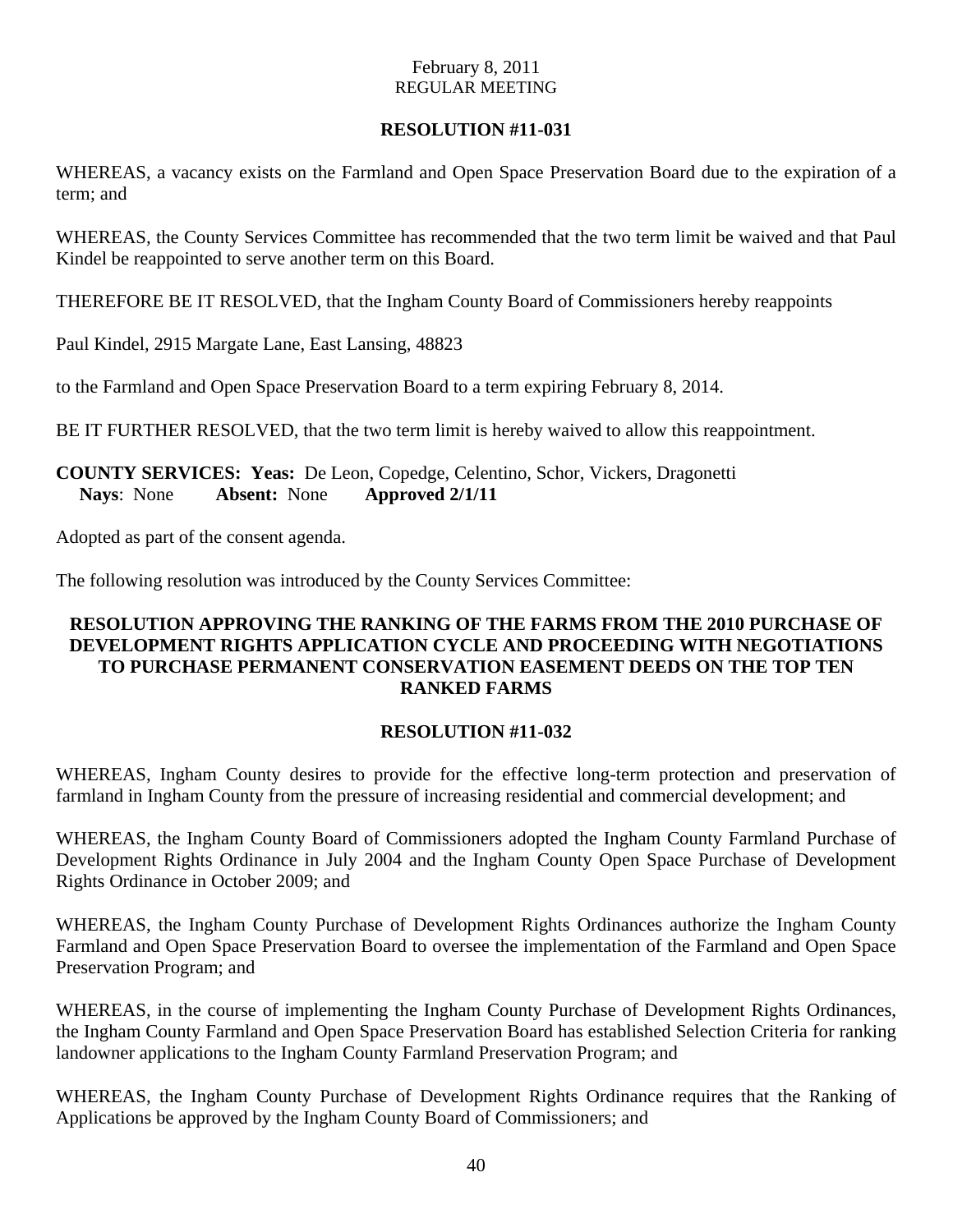## **RESOLUTION #11-032**

WHEREAS, the Ingham County Farmland and Open Space Preservation Board has funding in place to implement the Purchase of Development Rights Ordinance; and

WHEREAS, the Ingham County Agricultural Preservation Board has scored and ranked all applications received for the 2010 cycle and wishes to proceed with negotiations on the top ten ranked farms dependent upon the availability of funds.

THEREFORE BE IT RESOLVED, that the Ingham County Board of Commissioners approves the attached 2010 Application Ranking as set forth in the Purchase of Development Rights Ordinance.

BE IT FURTHER RESOLVED, that the Ingham County Board of Commissioners authorizes the Ingham County Farmland and Open Space Preservation Board to proceed with negotiations on the top ten ranked farms dependent upon the availability of funds.

**COUNTY SERVICES: Yeas:** De Leon, Copedge, Celentino, Schor, Vickers, Dragonetti **Nays**: None **Absent:** None **Approved 2/1/11** 

Adopted as part of the consent agenda.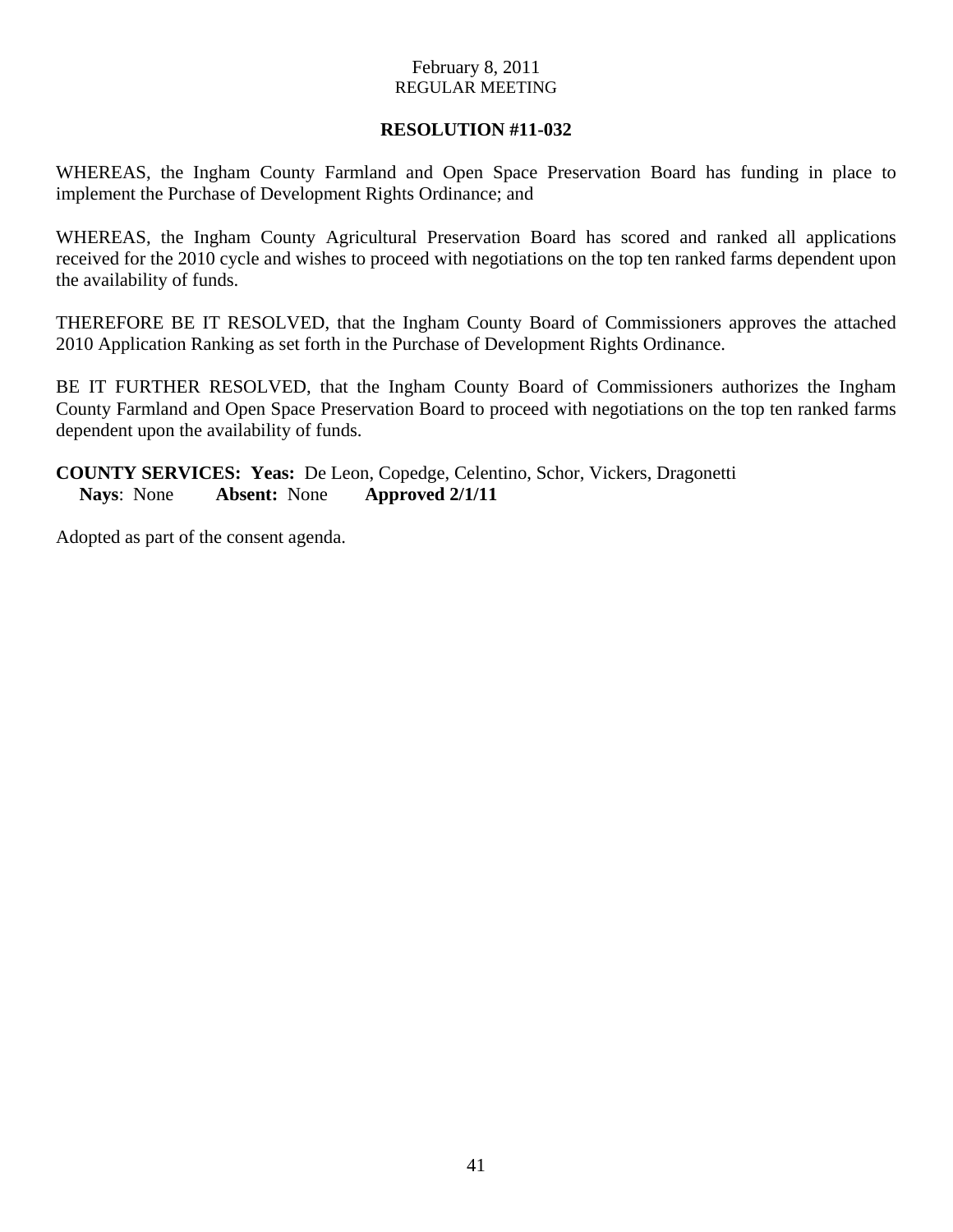|                 | Α    | B                      | $\mathsf C$                                | D          | E     | F                                                                                      | G                | $\overline{H}$          | J.             | J                               | Κ                             | L                                                                                   | M                        | N                                                                    | O                                                                    | ${\sf P}$      | $\overline{a}$ | R                                                    | S                    |
|-----------------|------|------------------------|--------------------------------------------|------------|-------|----------------------------------------------------------------------------------------|------------------|-------------------------|----------------|---------------------------------|-------------------------------|-------------------------------------------------------------------------------------|--------------------------|----------------------------------------------------------------------|----------------------------------------------------------------------|----------------|----------------|------------------------------------------------------|----------------------|
| $\mathbf{1}$    | Rank | Last                   | Parcel # (s)                               | Acres      |       | 3 1.)Prime and Unique Soils - 20 pts.<br>Notes<br>$\epsilon$ -)Size of Parcel - 25 pts |                  | 3. Mg Income - 5 pts    |                | A.I.Provintly Livestock - 5 pts | J.S.JUndeveloped Land . 7 pts | a. Broximity to sewer/water - 10 pts<br><sup>2</sup> 7.) Population Center - 20 pts | 8.)Road Frontage - 8 pts | $-20pt_S$<br>. <mark>1</mark> 9.) Other protect <sub>ed .</sub><br>. | - 11.) Block Apps - 15 pts<br>- <sup>1</sup> 10.) Ag Zoning - 3 pts. |                |                | 2121 Add. Ag Characteristics Spts.<br>$s_{\rm core}$ | Donation - 55 points |
| $\mathbf 2$     |      | <b>Baumer</b>          | 33-09-16-300-003                           | 55.31      | 20    | 25                                                                                     | $5\phantom{a}$   | $\overline{\mathbf{5}}$ | $\overline{7}$ | $6\overline{6}$                 | 14                            | $\overline{\mathbf{8}}$                                                             | 20                       | $\overline{3}$                                                       | 10                                                                   | $\overline{0}$ | $\overline{0}$ | 123                                                  |                      |
| 3               |      |                        | 33-09-09-02-100-004                        | 77.64      |       |                                                                                        |                  |                         |                |                                 |                               |                                                                                     |                          |                                                                      |                                                                      |                |                |                                                      |                      |
| $\sqrt{4}$      |      |                        | 33-09-09-20-400-016                        | 92         |       |                                                                                        |                  |                         |                |                                 |                               |                                                                                     |                          |                                                                      |                                                                      |                |                |                                                      |                      |
| 5               |      |                        |                                            | 224.95     |       |                                                                                        |                  |                         |                |                                 |                               |                                                                                     |                          |                                                                      |                                                                      |                |                |                                                      |                      |
| 6               |      |                        |                                            |            |       |                                                                                        |                  |                         |                |                                 |                               |                                                                                     |                          |                                                                      |                                                                      |                |                |                                                      |                      |
| $\overline{7}$  |      |                        | N Thornburn Family 33-06-06-18-200-018     | 102        | 10.6  | 12.75                                                                                  | 0                | 5                       | 5              | 5                               | 20                            | 6                                                                                   | 0                        | 3                                                                    | 0                                                                    | 0              | $\mathbf 0$    | 67.35                                                |                      |
| 8               |      |                        |                                            |            |       |                                                                                        |                  |                         |                |                                 |                               |                                                                                     |                          |                                                                      |                                                                      |                |                |                                                      |                      |
| 9               |      | $n$ Brake              | 33-04-04-15-100-002                        | 75         | 15.6  | 9.375                                                                                  | $\pmb{0}$        | 5                       | $\overline{7}$ | 6                               | 0                             | $\overline{2}$                                                                      | 0                        | 3                                                                    | 0                                                                    | $\pmb{0}$      | $\pmb{0}$      | 47.975                                               |                      |
| 10              |      |                        |                                            |            |       |                                                                                        |                  |                         |                |                                 |                               |                                                                                     |                          |                                                                      |                                                                      |                |                |                                                      |                      |
| 11              |      | 4 Ball                 | 33-04-04-16-200-005                        | 25         | 15.4  | 3.125                                                                                  | $\pmb{0}$        | 5                       | $\overline{7}$ | 6                               | 0                             | $\mathbf{1}$                                                                        | 0                        | 3                                                                    | $\mathbf 0$                                                          | $\pmb{0}$      | $\mathbf 0$    | 65.525                                               |                      |
| 12              |      |                        |                                            |            |       |                                                                                        |                  |                         |                |                                 |                               |                                                                                     |                          |                                                                      |                                                                      |                |                |                                                      |                      |
| 13              |      | 5 Fitzgerald           | 33-04-04-14-200-009                        | 16.44      | 20    | 7.055                                                                                  | 5                | $\pmb{0}$               | $\overline{7}$ | 6                               | 0                             | 8                                                                                   | 0                        | 3                                                                    | 0                                                                    | $\pmb{0}$      | $\pmb{0}$      | 56.055                                               |                      |
| 14              |      |                        | 33-04-04-14-200-005                        | 40         |       |                                                                                        |                  |                         |                |                                 |                               |                                                                                     |                          |                                                                      |                                                                      |                |                |                                                      |                      |
| 15              |      |                        |                                            | 56.44      |       |                                                                                        |                  |                         |                |                                 |                               |                                                                                     |                          |                                                                      |                                                                      |                |                |                                                      |                      |
| 16              |      |                        |                                            |            |       |                                                                                        |                  |                         |                |                                 |                               |                                                                                     |                          |                                                                      |                                                                      |                |                |                                                      |                      |
| $\overline{17}$ |      | Shannon <mark>ی</mark> | 33-03-03-04-300-19                         | 56         | 20    | 25                                                                                     | $5\overline{5}$  | $\overline{3}$          | $\overline{2}$ | $\overline{0}$                  | 20                            | $\overline{8}$                                                                      | 15                       | $\overline{3}$                                                       | $\overline{0}$                                                       | $\overline{0}$ | $\overline{0}$ | 101                                                  |                      |
| $\overline{18}$ |      |                        | 33-03-08-100-003                           | 50.14      |       |                                                                                        |                  |                         |                |                                 |                               |                                                                                     |                          |                                                                      |                                                                      |                |                |                                                      |                      |
| 19              |      |                        | 33-03-08-300-003                           | 94.26      |       |                                                                                        |                  |                         |                |                                 |                               |                                                                                     |                          |                                                                      |                                                                      |                |                |                                                      |                      |
| 20              |      |                        | 33-03-03-08-200-22                         | 11         |       |                                                                                        |                  |                         |                |                                 |                               |                                                                                     |                          |                                                                      |                                                                      |                |                |                                                      |                      |
| $\overline{21}$ |      |                        |                                            | 211.4      |       |                                                                                        |                  |                         |                |                                 |                               |                                                                                     |                          |                                                                      |                                                                      |                |                |                                                      |                      |
| 22              |      |                        |                                            |            |       |                                                                                        |                  |                         |                |                                 |                               |                                                                                     |                          |                                                                      |                                                                      |                |                |                                                      |                      |
| 23              |      |                        |                                            |            |       |                                                                                        |                  |                         |                |                                 |                               |                                                                                     |                          |                                                                      |                                                                      |                |                |                                                      |                      |
| 24              |      | 7 Powell               | 33-03-03-16-300-004                        | 37.98      |       |                                                                                        |                  |                         |                |                                 |                               |                                                                                     |                          |                                                                      |                                                                      |                |                |                                                      |                      |
| 25              |      |                        | 33-03-03-16-300-001                        | 40         |       |                                                                                        |                  |                         |                |                                 |                               |                                                                                     |                          |                                                                      |                                                                      |                |                |                                                      |                      |
| 26              |      |                        | 33-03-03-21-100-002                        | 160        |       |                                                                                        |                  |                         |                |                                 |                               |                                                                                     |                          |                                                                      |                                                                      |                |                |                                                      |                      |
| $\overline{27}$ |      |                        | 33-03-03-20-200-003                        | 157.05     |       |                                                                                        |                  |                         |                |                                 |                               |                                                                                     |                          |                                                                      |                                                                      |                |                |                                                      |                      |
| 28              |      |                        |                                            | 395.03     | 16.55 | 25                                                                                     | 5                | 5                       | $\overline{2}$ | 10                              | 20                            | 15                                                                                  | 15                       | 3                                                                    | $6 \overline{}$                                                      | 5              | $\overline{0}$ | 127.55                                               |                      |
| 29              |      |                        |                                            |            |       |                                                                                        |                  |                         |                |                                 |                               |                                                                                     |                          |                                                                      |                                                                      |                |                |                                                      |                      |
| 30              |      | 8 Snow Family          | 33-10-10-31-200-007                        | 66.15      |       |                                                                                        |                  |                         |                |                                 |                               |                                                                                     |                          |                                                                      |                                                                      |                |                |                                                      |                      |
| 31<br>32        |      |                        | 33-10-10-31-400-007                        | 1.38<br>95 |       |                                                                                        |                  |                         |                |                                 |                               |                                                                                     |                          |                                                                      |                                                                      |                |                |                                                      |                      |
| $\overline{33}$ |      |                        | 33-10-10-31-400-005<br>33-10-10-31-300-002 | 40         |       |                                                                                        |                  |                         |                |                                 |                               |                                                                                     |                          |                                                                      |                                                                      |                |                |                                                      |                      |
| 34              |      |                        | 33-10-10-31-400-006                        | 1.59       |       |                                                                                        |                  |                         |                |                                 |                               |                                                                                     |                          |                                                                      |                                                                      |                |                |                                                      |                      |
| 35              |      |                        | 33-14-14-06-100-002                        | 87.35      |       |                                                                                        |                  |                         |                |                                 |                               |                                                                                     |                          |                                                                      |                                                                      |                |                |                                                      |                      |
| 36              |      |                        | 33-13-13-001-200-008                       | 28.05      |       |                                                                                        |                  |                         |                |                                 |                               |                                                                                     |                          |                                                                      |                                                                      |                |                |                                                      |                      |
| $\overline{37}$ |      |                        |                                            | 319.52     | 18.79 | 25                                                                                     | 5                | 5                       | $\overline{7}$ | $\overline{8}$                  | $\overline{0}$                | 15                                                                                  | $\overline{0}$           | $\overline{3}$                                                       | $\overline{0}$                                                       | 0              | $\overline{0}$ | 86.79                                                |                      |
| 38              |      | Application #1         |                                            |            |       |                                                                                        |                  |                         |                |                                 |                               |                                                                                     |                          |                                                                      |                                                                      |                |                |                                                      |                      |
| 39              |      | 9 Cavanaugh            | 33-15-15-09-200-002                        | 239        |       |                                                                                        |                  |                         |                |                                 |                               |                                                                                     |                          |                                                                      |                                                                      |                |                |                                                      |                      |
| 40              |      |                        |                                            | 239        | 9.79  | 25                                                                                     | $5 \overline{)}$ | $\mathbf{0}$            | $\overline{7}$ | 6                               | $\overline{0}$                | 15                                                                                  | $\pmb{0}$                | $\overline{\mathbf{3}}$                                              | $\mathbf 0$                                                          | $\overline{0}$ | $\mathbf 0$    | 70.79                                                |                      |
| 41              |      |                        |                                            |            |       |                                                                                        |                  |                         |                |                                 |                               |                                                                                     |                          |                                                                      |                                                                      |                |                |                                                      |                      |
| 42              |      | 10 Todd                | 33-13-13-35-300-003                        | 80         |       |                                                                                        |                  |                         |                |                                 |                               |                                                                                     |                          |                                                                      |                                                                      |                |                |                                                      |                      |
| 43              |      |                        | 33-13-13-34-400-016                        | 136.63     |       |                                                                                        |                  |                         |                |                                 |                               |                                                                                     |                          |                                                                      |                                                                      |                |                |                                                      |                      |
| 44              |      |                        | 607.73 ac                                  | 216.63     | 15.03 | 25                                                                                     | 0                | $\overline{3}$          | $\overline{7}$ | $\overline{\mathbf{8}}$         | $\overline{0}$                | 10.5                                                                                | $\overline{0}$           | $\overline{3}$                                                       | 6                                                                    | 0              | $\overline{0}$ | 77.53                                                |                      |
| 45              |      |                        |                                            |            |       |                                                                                        |                  |                         |                |                                 |                               |                                                                                     |                          |                                                                      |                                                                      |                |                |                                                      |                      |
| 46              |      | 11 Hutchison           | 33-13-13-20-400-004                        | 66         |       |                                                                                        |                  |                         |                |                                 |                               |                                                                                     |                          |                                                                      |                                                                      |                |                |                                                      |                      |
| 47              |      |                        | 33-13-13-20-300-013                        | 6          |       |                                                                                        |                  |                         |                |                                 |                               |                                                                                     |                          |                                                                      |                                                                      |                |                |                                                      |                      |
| 48              |      |                        | 33-13-13-20-200-010                        | 5          |       |                                                                                        |                  |                         |                |                                 |                               |                                                                                     |                          |                                                                      |                                                                      |                |                |                                                      |                      |
| 49              |      |                        |                                            | 77         | 14.69 | 9.782                                                                                  | 5 <sub>l</sub>   | $\sqrt{5}$              | $\overline{7}$ | 6                               | $\pmb{0}$                     | $\overline{0}$                                                                      | 15                       | 3                                                                    | $\overline{0}$                                                       | $\circ$        | $\mathbf 0$    | 65.472                                               |                      |
|                 |      |                        |                                            |            |       |                                                                                        |                  |                         |                |                                 |                               |                                                                                     |                          |                                                                      |                                                                      |                |                |                                                      |                      |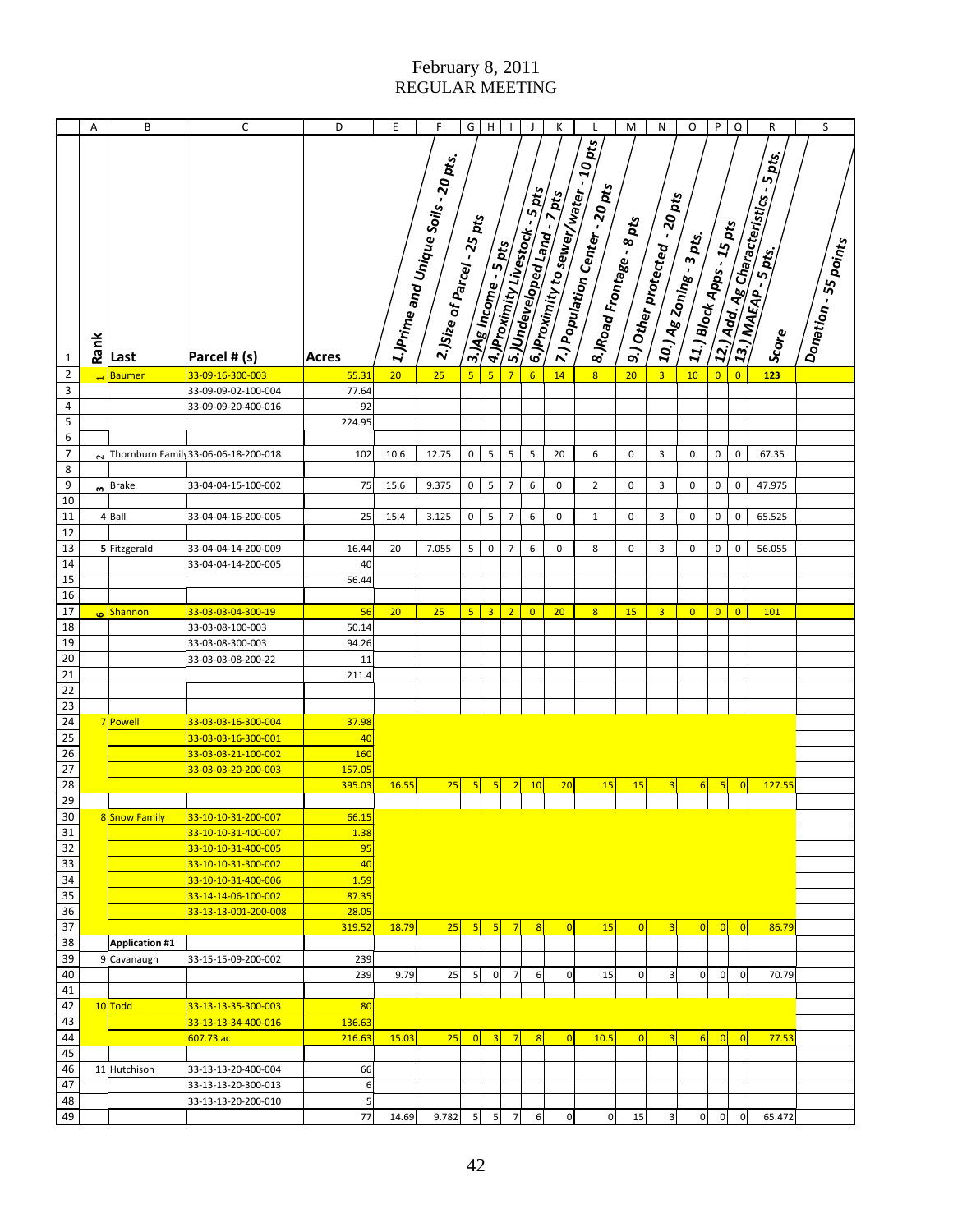|                 | Α | В                     | C                   | D              | Ε     | F.    | G              | н                       |                 | J                | K              | L     | м           | Ν                       | O              | P              | Q              | R      | S |
|-----------------|---|-----------------------|---------------------|----------------|-------|-------|----------------|-------------------------|-----------------|------------------|----------------|-------|-------------|-------------------------|----------------|----------------|----------------|--------|---|
| 50              |   |                       |                     |                |       |       |                |                         |                 |                  |                |       |             |                         |                |                |                |        |   |
| 51              |   | 12 Rogers             | 33-13-13-25-300-001 | 40             |       |       |                |                         |                 |                  |                |       |             |                         |                |                |                |        |   |
| 52              |   |                       | 33-13-13-26-400-008 | 36             |       |       |                |                         |                 |                  |                |       |             |                         |                |                |                |        |   |
| 53              |   |                       | 33-13-13-35-300-004 | 40             |       |       |                |                         |                 |                  |                |       |             |                         |                |                |                |        |   |
| 54              |   |                       | 33-13-13-35-400-007 | 87.1           |       |       |                |                         |                 |                  |                |       |             |                         |                |                |                |        |   |
| 55              |   |                       | 33-13-13-35-400-003 | 15.5           |       |       |                |                         |                 |                  |                |       |             |                         |                |                |                |        |   |
| $\overline{56}$ |   |                       | 33-13-13-35-200-008 | 72.5           |       |       |                |                         |                 |                  |                |       |             |                         |                |                |                |        |   |
| 57              |   |                       | 33-13-13-35-200-005 | 40             |       |       |                |                         |                 |                  |                |       |             |                         |                |                |                |        |   |
| 58              |   |                       | 607.73 block        | 331.1          | 14.96 | 25    | $\overline{0}$ | $\mathbf 0$             | 7               | 8                | $\overline{0}$ | 9.62  | 0           | 3                       | 6              | $\overline{0}$ | $\overline{0}$ | 73.58  |   |
| 59              |   |                       |                     |                |       |       |                |                         |                 |                  |                |       |             |                         |                |                |                |        |   |
| 60              |   | 13 Scripter           | 33-09-09-08-200-026 | 113.3          |       |       |                |                         |                 |                  |                |       |             |                         |                |                |                |        |   |
| 61              |   |                       |                     | 113.3          | 15.4  | 14.16 | 0              | 5                       | 5               | 8                | 18             | 4.24  | 20          | 3                       | 10             | 5              | $\overline{0}$ | 107.8  |   |
| 62              |   |                       |                     |                |       |       |                |                         |                 |                  |                |       |             |                         |                |                |                |        |   |
| 63              |   | 14 Shaw, Lewis        | 33-10-10-27-300-012 | 58             |       |       |                |                         |                 |                  |                |       |             |                         |                |                |                |        |   |
| 64              |   |                       | 33-10-10-28-427-001 | 43.66          |       |       |                |                         |                 |                  |                |       |             |                         |                |                |                |        |   |
| 65              |   |                       | 33-10-10-27-100-015 | 20             |       |       |                |                         |                 |                  |                |       |             |                         |                |                |                |        |   |
| 66              |   |                       | 33-10-10-27-300-002 | 40             |       |       |                |                         |                 |                  |                |       |             |                         |                |                |                |        |   |
| 67              |   |                       |                     | 161.66         | 18.58 | 20.2  | 0              | 5                       | 5               | $\overline{8}$   | 0              | 15    | 0           | 3                       | 0              | $\overline{0}$ | $\overline{0}$ | 74.78  |   |
| 68              |   | <b>Application #3</b> |                     |                |       |       |                |                         |                 |                  |                |       |             |                         |                |                |                |        |   |
| 69              |   | 15 Haynes             | 33-09-09-23-400-006 | 77             |       |       |                |                         |                 |                  |                |       |             |                         |                |                |                |        |   |
| 70              |   |                       |                     | 77             | 16.21 | 9.695 | $\overline{0}$ | 3                       | 5               | 10               | $\overline{2}$ | 2.75  | $\mathbf 0$ | 3                       | $\mathbf 0$    | $\mathbf 0$    | $\mathbf 0$    | 51.655 |   |
| 71              |   |                       |                     |                |       |       |                |                         |                 |                  |                |       |             |                         |                |                |                |        |   |
| 72              |   | 16 Peplowski          | 33-04-04-30-400-006 | 75             |       |       |                |                         |                 |                  |                |       |             |                         |                |                |                |        |   |
| 73              |   |                       | 33-04-04-29-300-08  | 66.7           |       |       |                |                         |                 |                  |                |       |             |                         |                |                |                |        |   |
| 74              |   |                       |                     | 141.7          | 13.38 | 17.71 | $\overline{0}$ | $\overline{0}$          | $\overline{7}$  | 10               | $\overline{2}$ | 10.4  | $\mathbf 0$ | 3                       | $\overline{0}$ | $\mathbf 0$    | $\Omega$       | 63.49  |   |
| 75              |   |                       |                     |                |       |       |                |                         |                 |                  |                |       |             |                         |                |                |                |        |   |
| 76              |   | 17 Richardson         | 33-13-13-35-400-006 | 20             |       |       |                |                         |                 |                  |                |       |             |                         |                |                |                |        |   |
| 77              |   |                       | 33-13-13-35-300-002 | 40             |       |       |                |                         |                 |                  |                |       |             |                         |                |                |                |        |   |
| 78              |   |                       | 607.73 block        | 60             | 14.16 | 7.5   | $\overline{0}$ | $\overline{0}$          | $\overline{7}$  | 8                | $\mathbf{0}$   | 2.73  | 0           | 3                       | 6              | $\mathbf 0$    | $\Omega$       | 48.39  |   |
| 79              |   |                       |                     |                |       |       |                |                         |                 |                  |                |       |             |                         |                |                |                |        |   |
| 80              |   | 18 Hector             | 33-13-13-30-200-016 | 74             |       |       |                |                         |                 |                  |                |       |             |                         |                |                |                |        |   |
| 81              |   |                       | 33-13-13-30-200-004 | 6              |       |       |                |                         |                 |                  |                |       |             |                         |                |                |                |        |   |
| 82              |   |                       |                     | 80             | 14.98 | 10.01 | 0              | $5\overline{)}$         | $\overline{7}$  | $\boldsymbol{6}$ | $\mathbf{0}$   | 6.18  | 15          | $\overline{\mathbf{3}}$ | $\mathbf 0$    | $\mathbf 0$    | $\overline{0}$ | 67.17  |   |
| 83              |   |                       |                     |                |       |       |                |                         |                 |                  |                |       |             |                         |                |                |                |        |   |
| 84              |   | 19 Morehouse          | 33-15-15-27-300-004 | 29.57          |       |       |                |                         |                 |                  |                |       |             |                         |                |                |                |        |   |
| 85              |   |                       | 33-15-15-34-100-002 | 40             |       |       |                |                         |                 |                  |                |       |             |                         |                |                |                |        |   |
| 86              |   |                       | 33-15-15-34-100-001 | 40             |       |       |                |                         |                 |                  |                |       |             |                         |                |                |                |        |   |
| 87              |   |                       |                     | 109.57         | 19.59 | 13.69 | $\overline{0}$ | $\overline{0}$          | $\overline{7}$  | $\sqrt{6}$       | $\mathbf 0$    | 10.01 | $\mathbf 0$ | 3                       | $\mathbf 0$    | $\mathbf 0$    | $\overline{0}$ | 59.29  |   |
| 88              |   |                       |                     |                |       |       |                |                         |                 |                  |                |       |             |                         |                |                |                |        |   |
| 89              |   | 20 Beery              | 33-25-05-34-200-008 | 77.08          |       |       |                |                         |                 |                  |                |       |             |                         |                |                |                |        |   |
| 90              |   |                       | 33-25-05-34-400-006 | 7              |       |       |                |                         |                 |                  |                |       |             |                         |                |                |                |        |   |
| 91              |   |                       |                     | 84.08          | 16.71 | 10.5  | 5              | $\overline{\mathbf{5}}$ | $5\phantom{.0}$ | 10               | 20             | 2.01  | 10          | 3                       | $\overline{0}$ | 5              | -5             | 97.22  |   |
| 92              |   |                       |                     |                |       |       |                |                         |                 |                  |                |       |             |                         |                |                |                |        |   |
| 93              |   | 21 Tomlinson          | 33-09-09-20-300-001 | 80             |       |       |                |                         |                 |                  |                |       |             |                         |                |                |                |        |   |
| 94              |   |                       | 33-09-09-19-200-006 | $\overline{1}$ |       |       |                |                         |                 |                  |                |       |             |                         |                |                |                |        |   |
| 95              |   |                       | 33-09-09-19-200-017 | 60.13          |       |       |                |                         |                 |                  |                |       |             |                         |                |                |                |        |   |
| 96              |   |                       | 33-09-09-19-400-012 | 76.3           |       |       |                |                         |                 |                  |                |       |             |                         |                |                |                |        |   |
| 97              |   |                       |                     | 217.43         | 15.33 | 25    | 0              | $\sqrt{5}$              | $\overline{7}$  | $6 \overline{}$  | 14             | 8.68  | 20          | 3                       | 10             | 0              | 0              | 114.01 |   |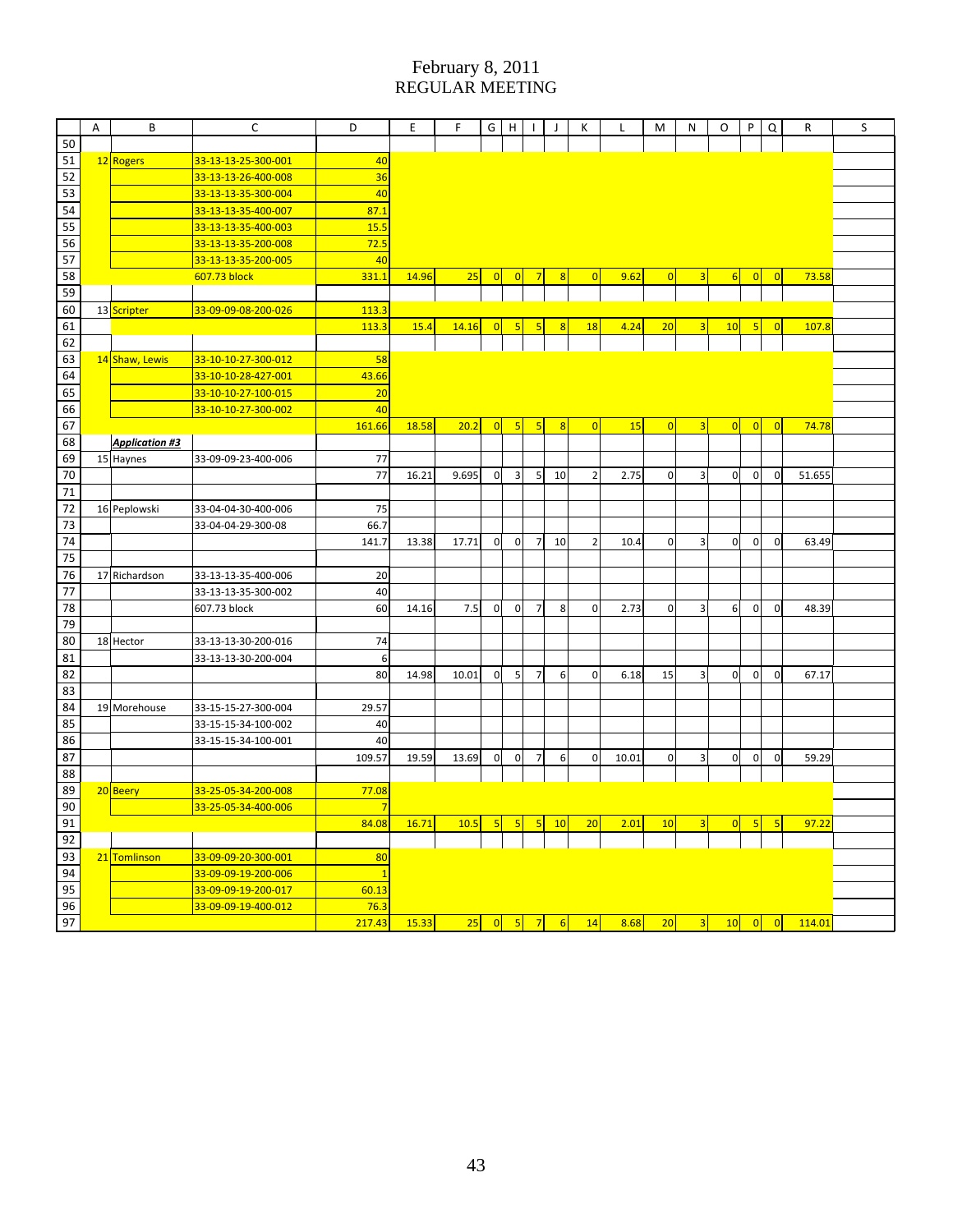|     | А | B                | $\mathsf{C}$               | D     | E      | F.             | G              | H              |                | $\mathsf{I}$ | К           | Г              | M            | N              | O              | P.             | Q              | R      | S |
|-----|---|------------------|----------------------------|-------|--------|----------------|----------------|----------------|----------------|--------------|-------------|----------------|--------------|----------------|----------------|----------------|----------------|--------|---|
| 98  |   |                  |                            |       |        |                |                |                |                |              |             |                |              |                |                |                |                |        |   |
| 99  |   | 22 Shaw, Doug    | 33-10-10-27-400-018        | 20    |        |                |                |                |                |              |             |                |              |                |                |                |                |        |   |
| 100 |   |                  | 33-10-10-27-100-004        | 120   |        |                |                |                |                |              |             |                |              |                |                |                |                |        |   |
| 101 |   |                  |                            | 140   | 14.57  | 17.61          | 5 <sup>1</sup> | $\overline{0}$ | $\mathbf{0}$   | 8            | $\mathbf 0$ | $\overline{0}$ | $\Omega$     | $\overline{3}$ | $\overline{0}$ | $\Omega$       | $\Omega$       | 48.18  |   |
| 102 |   | Application #2   |                            |       |        |                |                |                |                |              |             |                |              |                |                |                |                |        |   |
| 103 |   | 23 Cavanaugh     | 33-15-15-12-100-002        | 29.16 |        |                |                |                |                |              |             |                |              |                |                |                |                |        |   |
| 104 |   |                  | 33-15-15-11-200-009        | 10.83 |        |                |                |                |                |              |             |                |              |                |                |                |                |        |   |
| 105 |   |                  |                            | 39.99 | 11.5   | 5 <sup>1</sup> | $\mathbf{0}$   | $\overline{0}$ | $\overline{7}$ | 6            | $\mathbf 0$ | 1.84           | $\mathsf{S}$ | $\overline{3}$ | $\overline{0}$ | $\overline{0}$ | $\overline{0}$ | 39.34  |   |
| 106 |   |                  |                            |       |        |                |                |                |                |              |             |                |              |                |                |                |                |        |   |
| 107 |   | 24 Shaw, Tom     | 33-10-10-27-100-014        | 60    |        |                |                |                |                |              |             |                |              |                |                |                |                |        |   |
| 108 |   |                  |                            | 60    | 15.74  | 7.5            | $\mathbf{0}$   | 5              | 5              | 8            | $\mathbf 0$ | 1.87           | $\Omega$     | $\overline{3}$ | $\overline{0}$ | $\overline{0}$ | $\overline{0}$ | 46.11  |   |
| 109 |   |                  |                            |       |        |                |                |                |                |              |             |                |              |                |                |                |                |        |   |
| 110 |   | 25 Hale          | 33-16-16-27-100-002        | 60    |        |                |                |                |                |              |             |                |              |                |                |                |                |        |   |
| 111 |   |                  | 33-16-16-28-200-003        | 40    |        |                |                |                |                |              |             |                |              |                |                |                |                |        |   |
| 112 |   |                  |                            | 100   | 10.053 | 12.5           | $\overline{0}$ | $\mathbf 0$    | $\overline{7}$ | 5            | $\mathbf 0$ | 0.34           | 5            | $\overline{3}$ | $\overline{0}$ | $\mathbf{0}$   | $\overline{0}$ | 42.893 |   |
| 113 |   |                  |                            |       |        |                |                |                |                |              |             |                |              |                |                |                |                |        |   |
| 114 |   | 26 Klicker       | 33-12-12-12-400-008        | 37    |        |                |                |                |                |              |             |                |              |                |                |                |                |        |   |
| 115 |   |                  |                            | 37    | 18     | 4.62           | $\mathbf{0}$   | $\overline{0}$ | $\overline{7}$ | $\mathbf 0$  | $\mathbf 0$ | 0.55           | $\Omega$     | $\overline{3}$ | $\overline{0}$ | $\overline{0}$ | $\overline{0}$ | 33.17  |   |
| 116 |   |                  |                            |       |        |                |                |                |                |              |             |                |              |                |                |                |                |        |   |
| 117 |   | 27 Clark, Robert | 33-14-14-20-300-010        | 52.95 |        |                |                |                |                |              |             |                |              |                |                |                |                |        |   |
| 118 |   |                  |                            | 52.95 | 12.36  | 6.61           | 5 <sub>l</sub> | $\overline{0}$ | 5              | $\mathbf{0}$ | $\mathbf 0$ | $\overline{0}$ | $\Omega$     | $\overline{3}$ | $\overline{0}$ | $\overline{0}$ | $\overline{0}$ | 31.97  |   |
| 119 |   |                  |                            |       |        |                |                |                |                |              |             |                |              |                |                |                |                |        |   |
| 120 |   |                  | <b>Total Acres Applied</b> | #REF! |        |                |                |                |                |              |             |                |              |                |                |                |                |        |   |
| 121 |   |                  |                            |       |        |                |                |                |                |              |             |                |              |                |                |                |                |        |   |
| 122 |   |                  |                            |       |        |                |                |                |                |              |             |                |              |                |                |                |                |        |   |
| 123 |   | $\mathbf{1}$     | Powell                     | 127   |        |                |                |                |                |              |             |                |              |                |                |                |                |        |   |
| 124 |   | $\overline{2}$   | <b>Baumer</b>              | 123   |        |                |                |                |                |              |             |                |              |                |                |                |                |        |   |
| 125 |   | 3                | Tomlinson                  | 114   |        |                |                |                |                |              |             |                |              |                |                |                |                |        |   |
| 126 |   |                  | 4 Scripter                 | 107.8 |        |                |                |                |                |              |             |                |              |                |                |                |                |        |   |
| 127 |   |                  | 5 Shannon                  | 101   |        |                |                |                |                |              |             |                |              |                |                |                |                |        |   |
| 128 |   |                  | 6 Berry                    | 97.22 |        |                |                |                |                |              |             |                |              |                |                |                |                |        |   |
| 129 |   |                  | 7 Snow                     | 86.79 |        |                |                |                |                |              |             |                |              |                |                |                |                |        |   |
| 130 |   |                  | 8 Todd                     | 77.53 |        |                |                |                |                |              |             |                |              |                |                |                |                |        |   |
| 131 |   |                  | 9 Shaw                     | 74.78 |        |                |                |                |                |              |             |                |              |                |                |                |                |        |   |
| 132 |   |                  | 10 Rogers                  | 73.58 |        |                |                |                |                |              |             |                |              |                |                |                |                |        |   |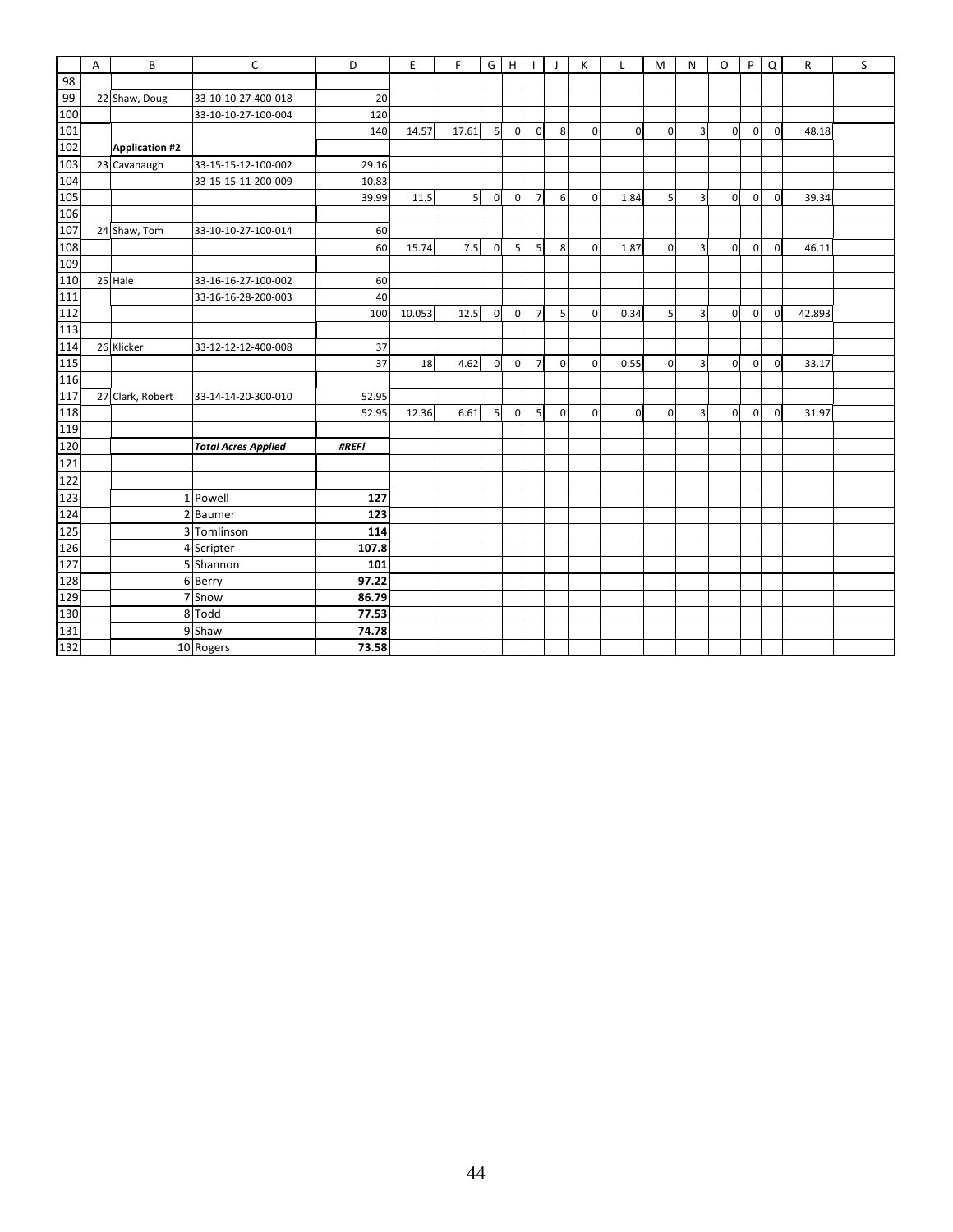The following resolution was introduced by the County Services and Finance Committees:

## **RESOLUTION TO AMEND THE CONTRACT WITH DELTA ELECTRICAL CONTRACTORS OF LANSING, INC. TO INSTALL A NEW EMERGENCY NOTIFICATION SYSTEM FOR THE FAIRGROUNDS**

#### **RESOLUTION #11-033**

WHEREAS, Resolution #10-202 authorized awarding a contract to Delta Electrical Contractors of Lansing, Inc., 7808 Lanac Street, Lansing, Michigan 48917, to install a new Emergency Notification System for the Fairgrounds, for a not to exceed cost of \$50,695.00 plus a contingency of \$5,000.00 for a total cost of \$55,695.00; and

WHEREAS, during the course of the project it was noticed that the following two items should have been included in the original contract: installation of horns at the Tack Shop and paging capabilities from the South Arena to the South Barns; and

WHEREAS, the funds for this project have been budgeted and approved in the Fairgrounds Budget line item 561-76900-976000; and

WHEREAS, the cost for the additional services to the original contract (Resolution #10-202) would be \$9,930.00.

THEREFORE BE IT RESOLVED, the Ingham County Board of Commissioners authorizes amending the original contract with Delta Electrical Contractors of Lansing, Inc. (Resolution #10-202), 7808 Lanac Street, Lansing, Michigan 48917, to install horns at the Tack Shop and paging capabilities from the South Arena to the South Barns at the Fairgrounds for a cost of \$9,930.00 raising the total cost of the contract to \$65,625.00 (which includes a \$5,000.00 contingency that was included in Resolution #10-202).

BE IT FURTHER RESOLVED, the Ingham County Board of Commissioners authorizes the Board Chairperson and the County Clerk to sign any necessary documents that are consistent with this resolution and approved as to form by the County Attorney.

**COUNTY SERVICES: Yeas:** De Leon, Copedge, Celentino, Schor, Vickers, Dragonetti **Nays**: None **Absent:** None **Approved 2/1/11** 

**FINANCE: Yeas:** Schor, Tsernoglou, Bahar-Cook, McGrain, Dougan **Nays**: None **Absent:** Nolan **Approved 2/3/11** 

Adopted as part of the consent agenda.

The following resolution was introduced by County Services and Finance Committees:

## **RESOLUTION TO APPROVE ENTERING INTO A 3-YEAR AGREEMENT WITH COURTVIEW JUSTICE SOLUTIONS FOR ANNUAL COURTVIEW SOFTWARE MAINTENANCE AND THE ADDITION OF DASHBOARD SOFTWARE AND ECMS ADAPTER**

#### **RESOLUTION #11-034**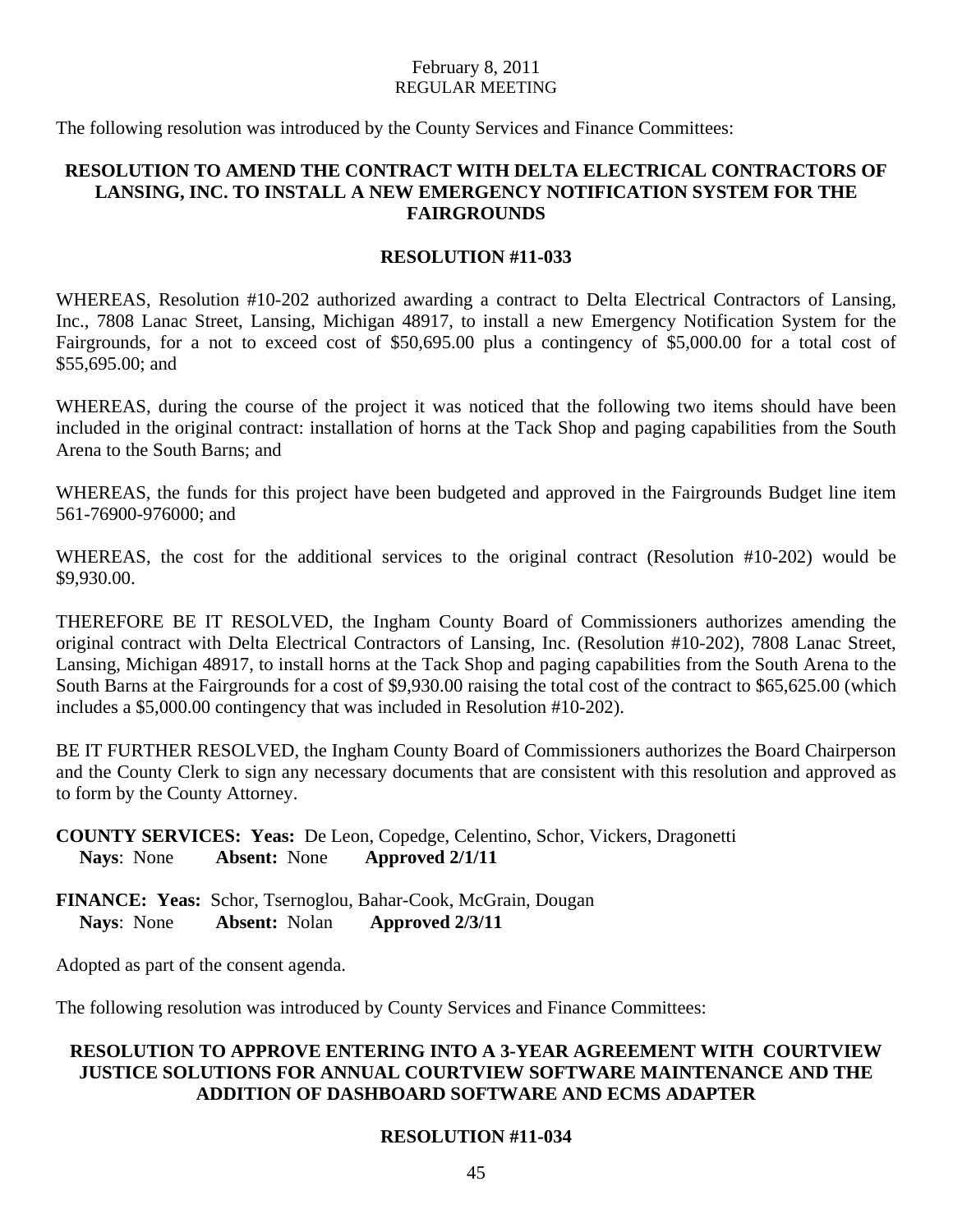## **RESOLUTION #11-034**

WHEREAS, Ingham County courts have been utilizing the CourtVIEW Justice Solutions (CJS) Case Management software since 1997; and

WHEREAS, this software requires annual maintenance in order to maintain and support the Case Management software for Ingham County; and

WHEREAS, the 2010 annual maintenance cost was \$131,684.00 and the cost for 2011 will be \$133,132.00 or a 1.1% increase; and

WHEREAS, the Law and Order Fund for Technology (LOFT) committee reviewed this year's annual maintenance proposal and negotiated a 3-year agreement that freezes the 2011 maintenance cost for the term of this agreement and includes the discounted purchase of Dashboard and ECMS software; and

WHEREAS, the Dashboard software will provide our users the ability to navigate multiple screens more efficiently thus increasing productivity and the ECMS adapter will allow integration of CourtVIEW with our On-Base Imaging system and eventually E-Filing; and

WHEREAS, there is a one-time cost for the licenses and installation of Dashboard and ECMS that will reflect in the first year pricing below; and

WHEREAS, year 2 and year 3 costs for CourtVIEW, Dashboard and ECMS are only for annual maintenance; and

WHEREAS, the total 3-year cost for this agreement is \$451,944.00 and will be paid in the following annual installments:

> Year 1 - \$167,796.00 Year 2 - \$142,074.00 Year 3 - \$142,074.00

THEREFORE BE IT RESOLVED, that the Board of Commissioners authorizes entering into a 3-year agreement with CourtVIEW Justice Solutions from January 1, 2011 to December 31, 2013 for a total amount of \$451,944.00 to be paid from the LOFT account.

BE IT FURTHER RESOLVED, that the Controller/Administrator is authorized to make any necessary budget adjustments.

BE IT FURTHER RESOLVED, that the Chairperson of the Ingham County Board of Commissioners and the County Clerk are authorized to sign any contract documents consistent with this resolution and approved as to form by the County Attorney.

**COUNTY SERVICES: Yeas:** De Leon, Copedge, Celentino, Schor, Vickers, Dragonetti **Nays**: None **Absent:** None **Approved 2/1/11** 

**FINANCE: Yeas:** Schor, Tsernoglou, Bahar-Cook, McGrain, Dougan **Nays**: None **Absent:** Nolan **Approved 2/3/11**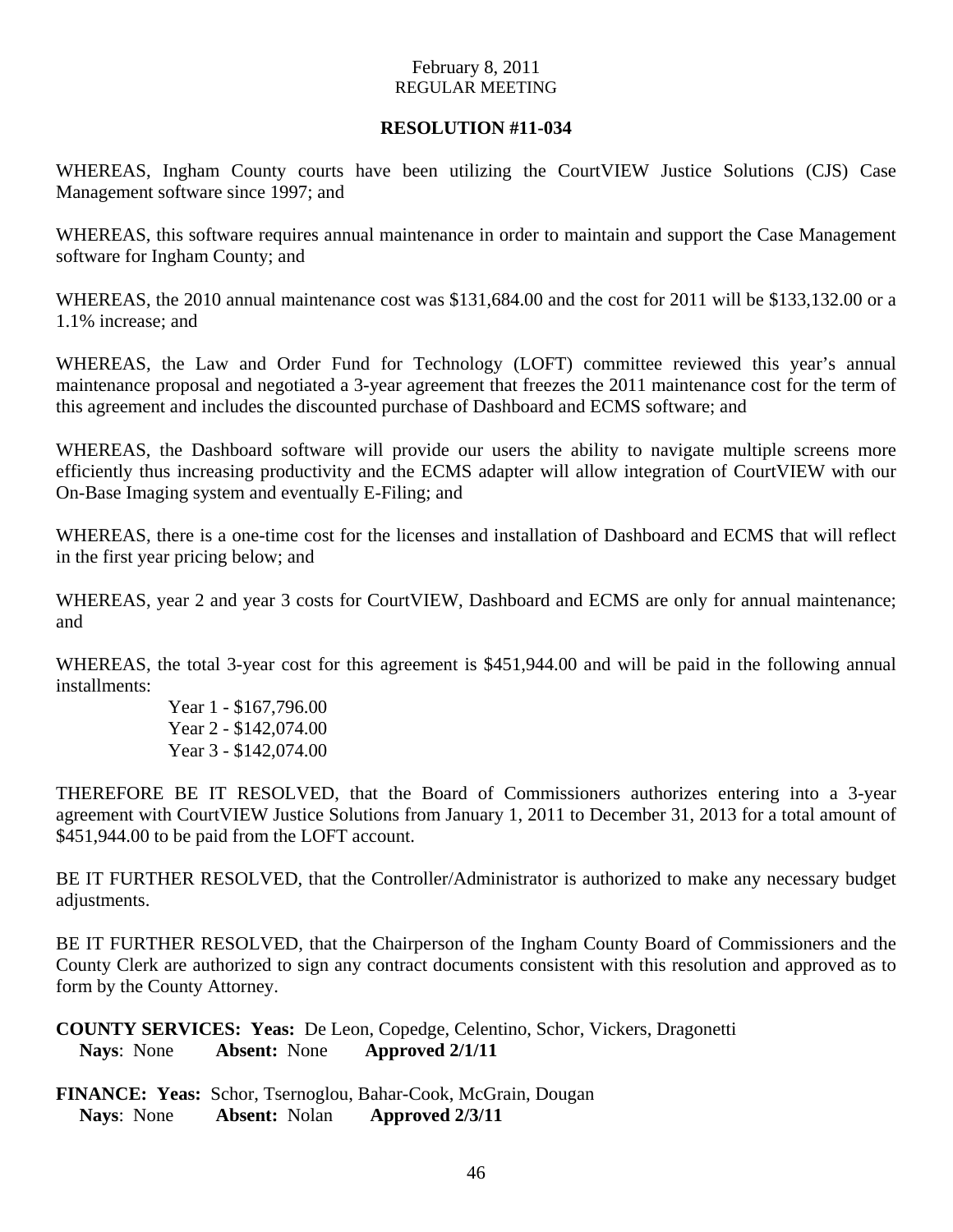## **RESOLUTION #11-034**

Adopted as part of the consent agenda.

The following resolution was introduced by County Services and Finance Committees:

## **RESOLUTION TO APPROVE THE RENEWAL OF THE SYMANTEC ENDPOINT PROTECTION ANTI-VIRUS SOFTWARE FROM EDS**

## **RESOLUTION #11-035**

WHEREAS, Ingham County currently has Symantec's Anti-Virus software loaded on all PC's and laptops in the county and our current agreement will be expiring and needs to be renewed; and

WHEREAS, it is vital to the health and availability of our network to always have anti-virus software loaded on all Ingham County computers; and

WHEREAS, MIS researched multiple solutions and recommend continuing with the Symantec Endpoint Protection anti-virus software for our computers; and

WHEREAS, the total cost for the anti-virus software for a 3-year period is \$14,676.00 and will be purchased from EDS under the State of Michigan Cooperative contract; and

THEREFORE BE IT RESOLVED, that the Board of Commissioners authorizes the purchase of the Symantec Endpoint Protection software from the EDS State of Michigan co-operative contract in the amount of \$14,676.00.

BE IT FURTHER RESOLVED, that the total cost will be paid out of the county's Network Fund (245-25810- 932030).

BE IT FURTHER RESOLVED, that the Controller/Administrator is authorized to make any necessary budget adjustments.

BE IT FURTHER RESOLVED, that the Chairperson of the Ingham County Board of Commissioners and the County Clerk are authorized to sign any contract documents consistent with this resolution and approved as to form by the County Attorney.

**COUNTY SERVICES: Yeas:** De Leon, Copedge, Celentino, Schor, Vickers, Dragonetti **Nays**: None **Absent:** None **Approved 2/1/11** 

**FINANCE: Yeas:** Schor, Tsernoglou, Bahar-Cook, McGrain, Dougan **Nays**: None **Absent:** Nolan **Approved 2/3/11** 

Adopted as part of the consent agenda.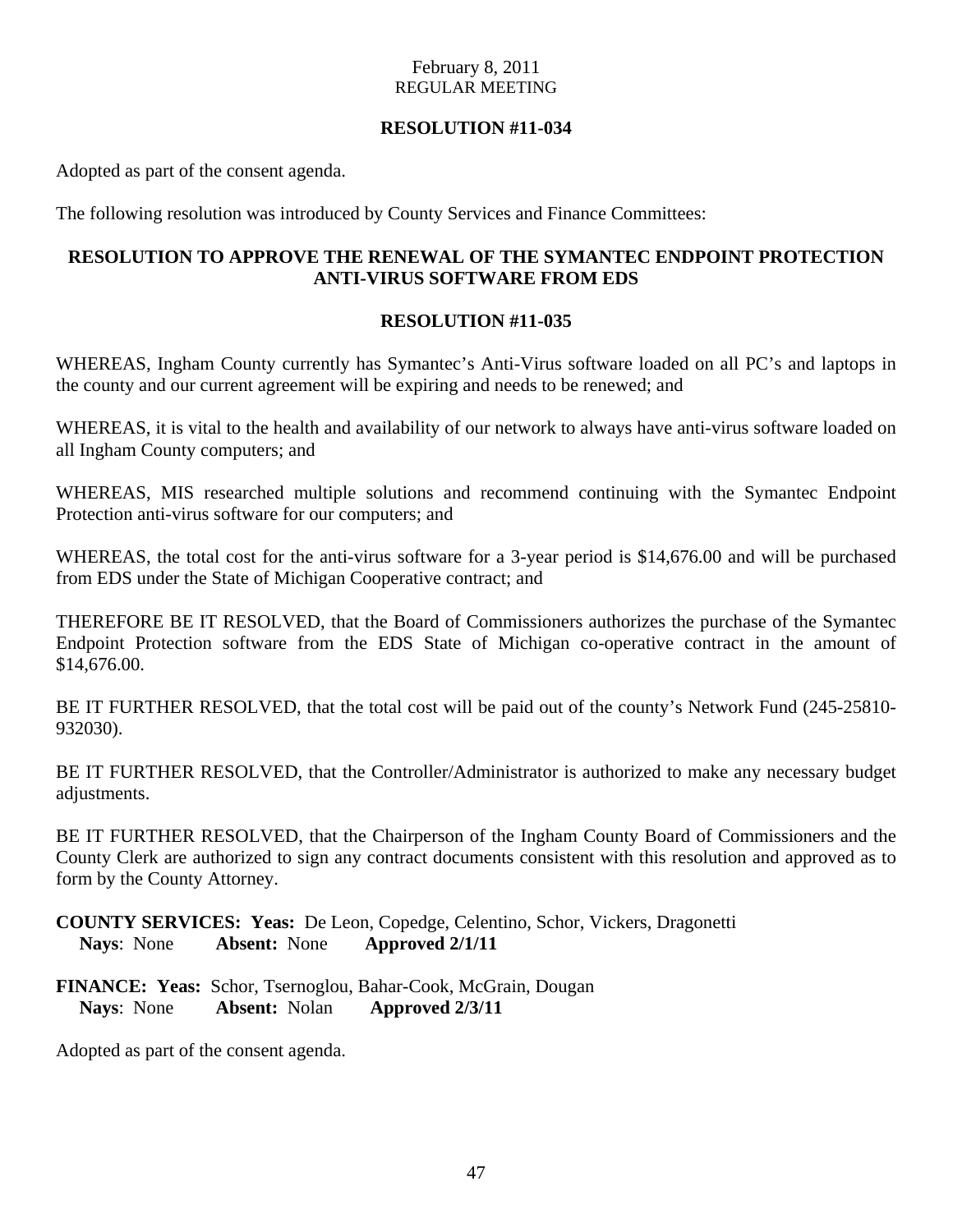The following resolution was introduced by the County Services and Finance Committees:

## **RESOLUTION AUTHORIZING THE APPROVAL OF AMENDMENT #3 WITH THE DEPARTMENT OF NATURAL RESOURCES TO DEVELOP A SNOW TUBING HILL AT HAWK ISLAND PARK**

## **RESOLUTION #11-036**

WHEREAS, Board of Commissioners Resolution #08-063 authorized the acceptance of a Land and Water Conservation Fund grant to fund a snow tubing hill at Hawk Island Park; and

WHEREAS, the Parks Department petitioned the Department of Natural Resources for an extension due to delays in staff 's ability to acquire the needed fill material to build the snow tubing hill; and

WHEREAS, Park staff has been working with a local excavating company to provide the needed fill material for the project, with the only expense being the transportation of the material; and

WHEREAS, Board of Commissioner Resolution #10-367 authorized the prime professional for the project at a cost \$5,000 lower than anticipated; and

WHEREAS, this savings will enable the Parks Department to pay the expense of transporting the necessary fill material for the project; and

WHEREAS, the Ingham County Parks & Recreation Commission desires to complete the project as proposed in order to continue to provide recreational opportunities to the residents of Ingham County and supported this amendment with the passage of a Parks Resolution at their January 24, 2011 meeting.

THEREFORE BE IT RESOLVED, that the Ingham County Board of Commissioners authorizes Amendment #3 of the agreement with the Department of Natural Resources extending the project period completion deadline from January 31, 2011 to October 31, 2011 be approved.

BE IT FURTHER RESOLVED, the Ingham County Board of Commissioners authorizes the Board Chairperson and the County Clerk to sign any necessary contract/placement documents that are consistent with this resolution and approved as to form by the County Attorney.

**COUNTY SERVICES: Yeas:** De Leon, Copedge, Celentino, Schor, Vickers, Dragonetti **Nays**: None **Absent:** None **Approved 2/1/11** 

**FINANCE: Yeas:** Schor, Tsernoglou, Bahar-Cook, McGrain, Dougan **Nays**: None **Absent:** Nolan **Approved 2/3/11** 

Adopted as part of the consent agenda.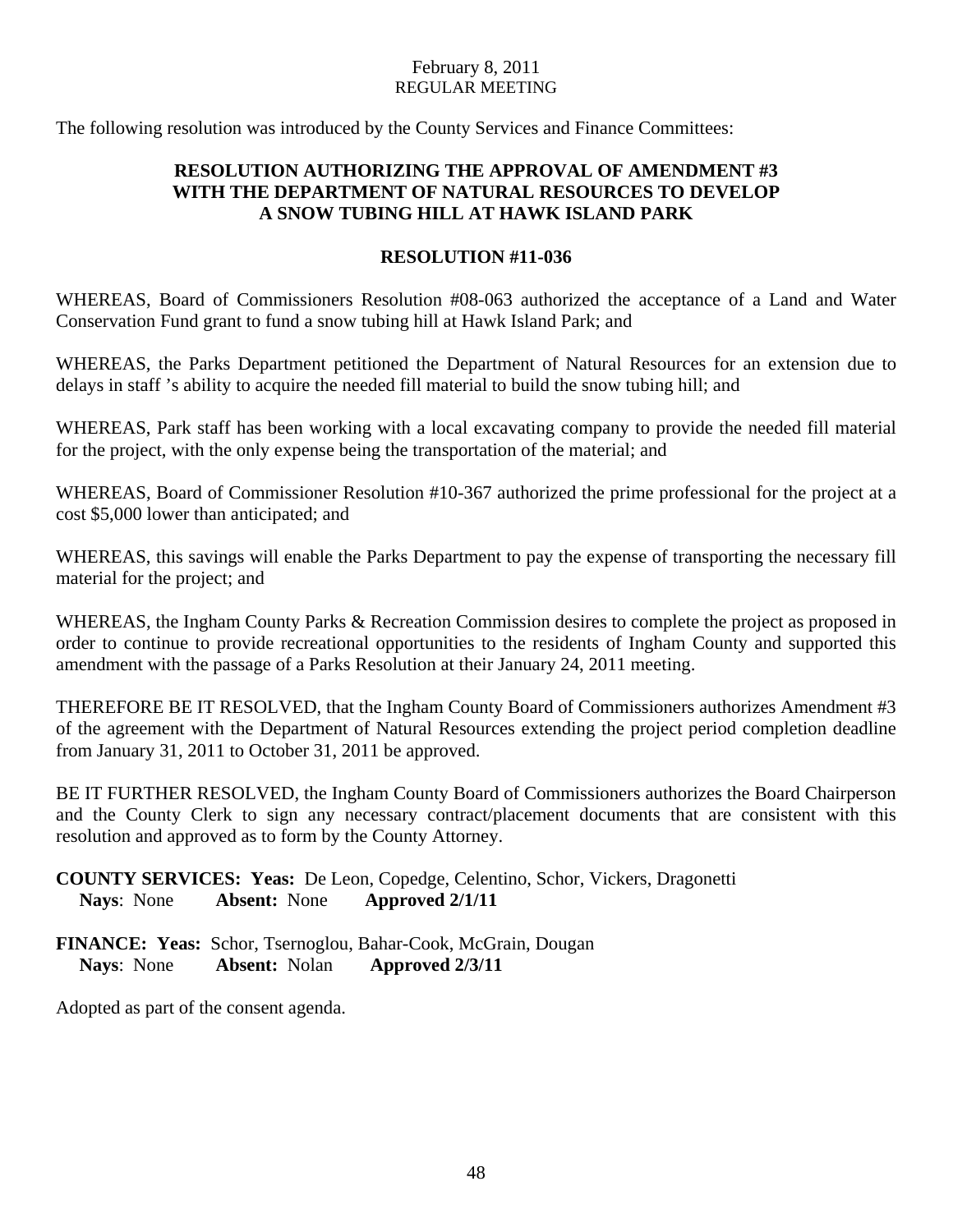The following resolution was introduced by the County Services and Finance Committees:

## **RESOLUTION ACCEPTING DONATIONS, AUTHORIZING THE PURCHASE OF AN ELECTRONIC ENTRANCE GATE SYSTEM FOR THE SOLDAN DOG PARK, AND AMENDING RESOLUTION #05-154 AUTHORIZING AN AGREEMENT WITH THE CITY OF LANSING FOR THE OPERATION OF A NON-MOTORIZED PATHWAY THROUGH SCOTT WOODS PARK**

## **RESOLUTION #11-037**

WHEREAS, the Soldan Dog Park, a City of Lansing Dog Park, is located within the City of Lansing's Scott Woods Park, with entrances through both Scott Woods Park and Hawk Island County Park; and

WHEREAS, the Soldan Dog Park Task Force has recommended the installation of an electronic entry gate system at the dog park with an associated user fee to cover costs; and

WHEREAS, the implementation of an electronic entry gate system would help regulate the safety of dog park users through the verification of licensure and vaccinations of dogs and reduce the need to staff volunteers to "police" the dog park; and

WHEREAS, the Friends of Greater Lansing Dog Parks will donate \$2,300 and the City of Lansing will contribute \$2,300, leaving a balance of \$2,630 to be paid by Ingham County for a total project cost of \$7,230; and

WHEREAS, the Ingham County Parks and Recreation Commission supported this project with the passage of Resolution #32-10 at their August 23, 2010 meeting.

THEREFORE BE IT RESOLVED, that the Ingham County Board of Commissioners accepts the \$2,300 donation from the Friends of Greater Lansing Dog Parks Friends and a \$2,300 contribution from the City of Lansing to be used for the purchase and installation of an electronic gate system at the Soldan Dog Park.

BE IT FURTHER RESOLVED, that the Ingham County Board of Commissioners authorizes the Controller/Administrator to make the necessary adjustment to the Parks Department budget to accept donations for the electronic gate system and transfer \$2,630 from 208-75200-74300-86000 to the Soldan Dog Park Electronic Gate System project.

BE IT FURTHER RESOLVED, that county funds will not be transferred to the Soldan Dog Park electronic gate system project unless the fees are set at \$30 per annual pass or less.

BE IT FURTHER RESOLVED, that Resolution #05-154 be amended to include the maintenance of the Soldan Dog Park and the Lansing River Trail from Potter Park to Maguire Park as outlined in the proposed Agreement between the City of Lansing and Ingham County.

BE IT FURTHER RESOLVED, the Ingham County Board of Commissioners authorizes the Board Chairperson

and the County Clerk to sign the Agreement with the City of Lansing for the operation and maintenance of the Soldan Dog Park and portions of the River Trail and such other contracts as may be necessary to implement this resolution.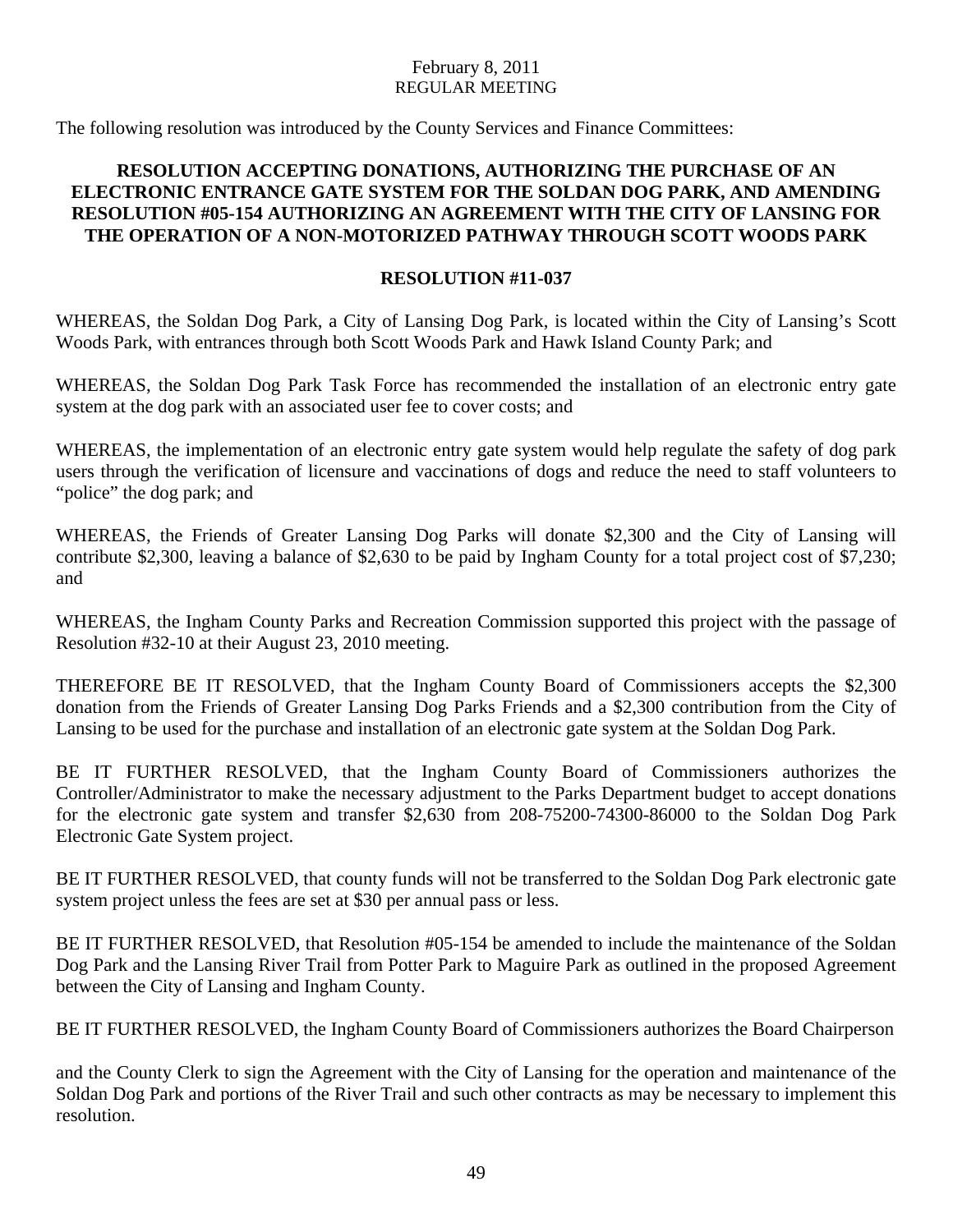## **RESOLUTION #11-037**

BE IT FURTHER RESOLVED, that the Board Chairperson and County Clerk are hereby authorized to sign any necessary documents upon approval as to form by the County Attorney.

**COUNTY SERVICES: Yeas:** De Leon, Copedge, Celentino, Schor, Vickers, Dragonetti **Nays**: None **Absent:** None **Approved 2/1/11** 

**FINANCE: Yeas:** Schor, Tsernoglou, Bahar-Cook, McGrain, Dougan **Nays**: None **Absent:** Nolan **Approved 2/3/11** 

Adopted as part of the consent agenda.

The following resolution was introduced by the County Services and Finance Committees:

## R**ESOLUTION ESTABLISHING A POLICY REGARDING LITIGATION BETWEEN INGHAM COUNTY ENTITIES**

#### **RESOLUTION #11-038**

WHEREAS, there have been several occasions where one Ingham County entity has sued another Ingham County entity; and

WHEREAS, as a result, multiple legal fees and other expenses were incurred at the expense of the Ingham County taxpayer; and

WHEREAS, the Board of Commissioners wishes to adopt a policy limiting the County's financial exposure in the event it is necessary for such a lawsuit; and

WHEREAS, MCL 49.73 provides in part:

The Board of Commissioners of a County shall employ an Attorney to represent Elected County Officers, including the Sheriff, Prosecuting Attorney, Clerk, Treasurer, County Surveyor, County Executive, Register of Deeds, Drain Commissioner, Mine Inspector, Public Works Commissioner, and Judges of the County District, Probate, and Circuit Courts in civil matters, as a defendant, when neither the Prosecuting Attorney or County Corporation Counsel is able to represent the particular officer. Legal advice, Counsel, or court action shall be required under this section only in a case which involves an official act or duty of the office of the County Officer. The attorney shall receive reasonable compensation as shall be determined by the Board of Commissioners.

THEREFORE BE IT RESOLVED, that the Ingham County Board of Commissioners hereby adopts the following procedures to be used in the event it is inevitable for one Ingham County entity to sue another.

- 1) An Ingham County entity must exhaust all efforts to resolve an issue with another Ingham County entity prior to initiating any formal legal proceedings or lawsuits.
- 2) Funds for outside Counsel shall not be incurred or expended without prior approval of the Board of Commissioners.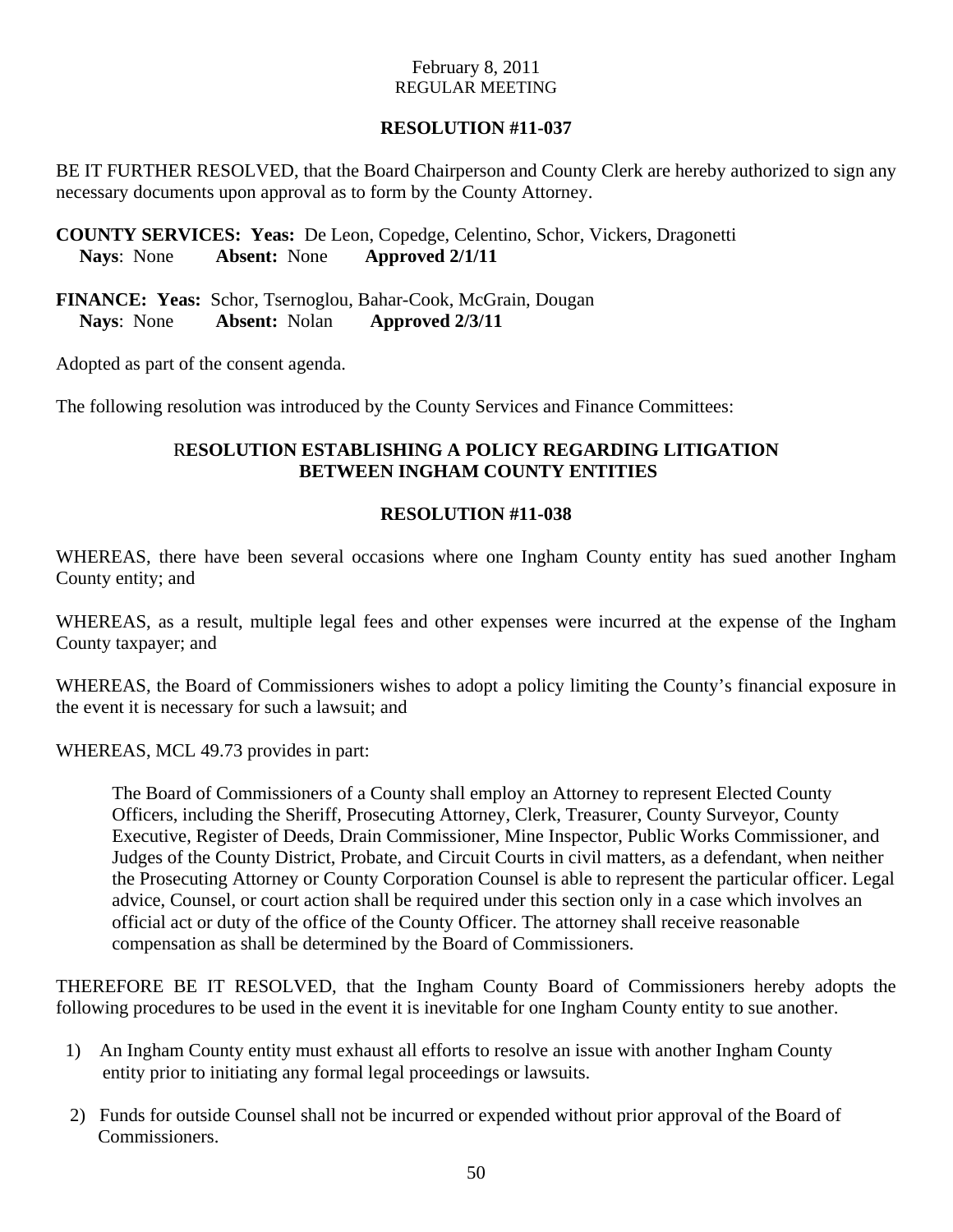## **RESOLUTION #11-038**

- 3) In emergency situations, Board Leadership and the Controller/Administrator are authorized to approve legal expenditures as long as the Liaison Committee, County Services and Finance Committees are notified immediately.
- 4) In the event the County incurs a financial obligation, the Board of Commissioners will determine the appropriate funding source, including but not limited to either parties' existing County budget or the Contingency Fund.
- 5) Any of the officials in stated MCL 49.73 must first meet with the County Services and Finance Committees of the Board of Commissioners to determine the amount of compensation to be expended for any outside counsel and to ensure that all other avenues have been exhausted.

BE IT FURTHER RESOLVED, that the possibility of utilizing Counsel from an adjacent governmental unit, or outside Counsel, will be explored when necessary legal representation creates a conflict of interest for the County Attorney.

BE IT FURTHER RESOLVED, that copies of this resolution will be forwarded to Ingham County department heads, elected officials, and appointed boards and commissions.

**COUNTY SERVICES: Yeas:** De Leon, Copedge, Celentino, Schor, Vickers, Dragonetti **Nays**: None **Absent:** None **Approved 2/1/11** 

**FINANCE: Yeas:** Schor, Tsernoglou, Bahar-Cook, McGrain, Dougan **Nays**: None **Absent:** Nolan **Approved 2/3/11** 

Adopted as part of the consent agenda.

The following resolution was introduced by the Human Services Committee:

## **RESOLUTION HONORING GINGER KENNEY-SWEET'S 27 YEARS OF DEDICATED SERVICE TO THE INGHAM COUNTY MSU EXTENSION 4-H YOUTH DEVELOPMENT PROGRAM**

#### **RESOLUTION #11-039**

WHEREAS, Ginger Kenney-Sweet began her career with Ingham County on January 9, 1984 as 4-H Program Assistant; and

WHEREAS, through her work with 4-H members, volunteers and clubs, Ginger has touched the lives of thousands of youth; and

WHEREAS, Ginger has given countless evenings and weekends to ensure quality educational opportunities are available for Ingham County youth; and

WHEREAS, going far beyond the expectations of the job, Ginger connects people with the opportunities and resources they need to succeed; and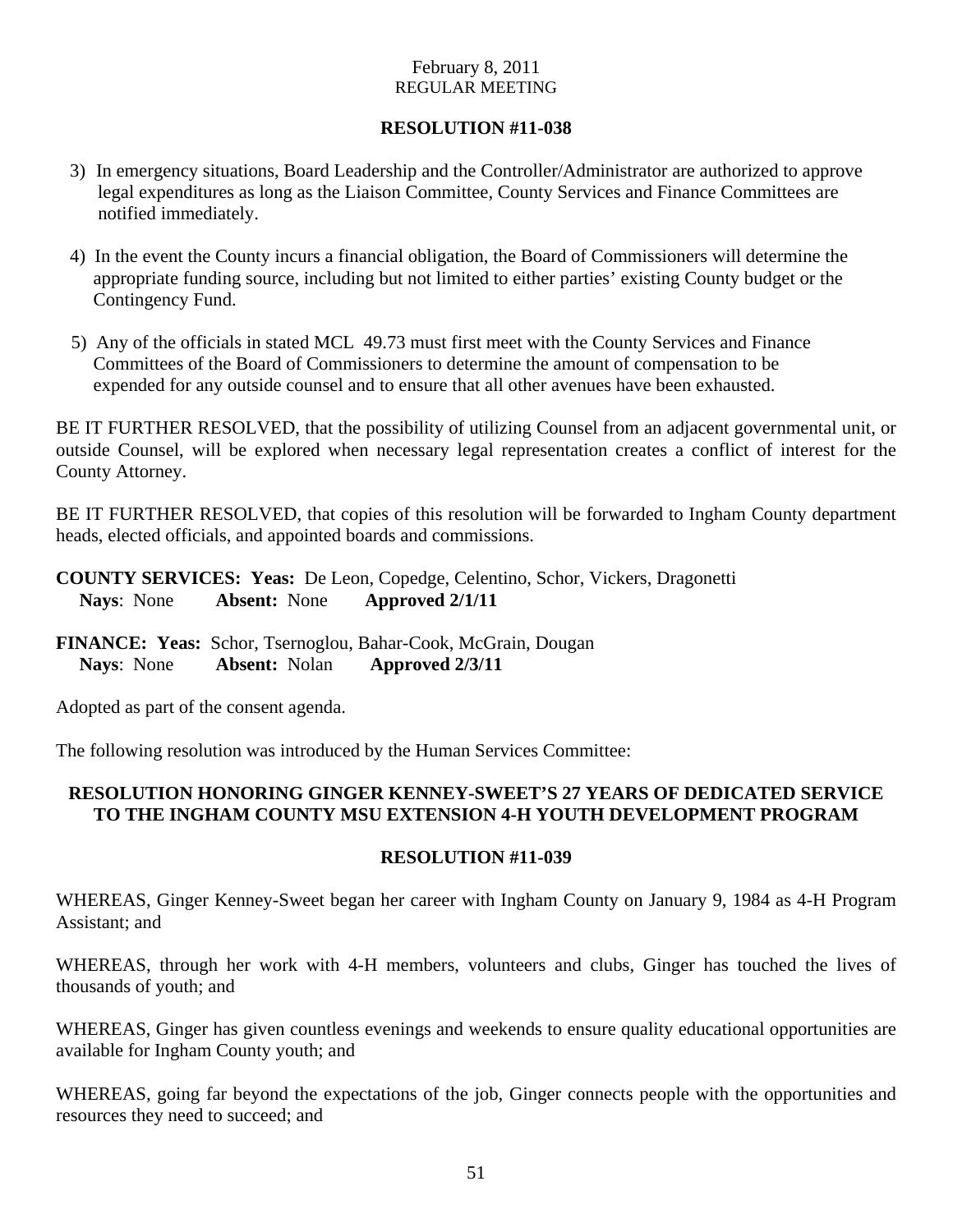## **RESOLUTION #11-039**

WHEREAS, Ginger has served in the position of Union Steward, serving her fellow employees for the past 10 years of her employment; and

WHEREAS, after 27 years of dedicated service, Ginger Kenney-Sweet is retiring from her position as 4-H Program Assistant with Ingham County Michigan State University Extension.

THEREFORE BE IT RESOLVED, that the Ingham County Board of Commissioners sincerely appreciates the many contributions Ginger has made to Ingham County during her 27 years of service.

BE IT FURTHER RESOLVED, that the Board of Commissioners wishes her continued success in all of her future endeavors.

BE IT FURTHER RESOLVED, that Ingham County truly is a better community because of the contributions of Ginger Kenney-Sweet.

**HUMAN SERVICES: Yeas:** Tennis, McGrain, Koenig, Nolan, Vickers, Dougan  **Nays**: None **Absent:** None Approved 1/31/11

Moved by Commissioner Tennis, Supported by Commissioner McGrain, to adopt the resolution. The motion carried on a unanimous roll call vote.

The following resolution was introduced by the Human Services, County Services, and Finance Committees:

## **RESOLUTION GRANTING MERIDIAN TOWNSHIP AN EASEMENT FOR A WATER MAIN NECESSARY FOR THE THERAPY POOL UNDER CONSTRUCTION AT THE MEDICAL CARE FACILITY**

#### **RESOLUTION #11-040**

WHEREAS, the Ingham County Board of Commissioners authorized the construction of a therapy pool at the Medical Care Facility in Resolution #10-265; and

WHEREAS, a therapy pool is necessary to provide aquatic therapy to resident/patients with arthritis, osteoporosis, stroke, multiple sclerosis, de-conditioning cardiac, asthma and chronic joint and back pain; and

WHEREAS, the therapy pool is under construction and a water main easement must be granted to Meridian Township in order to complete the project.

THEREFORE BE IT RESOLVED, the Ingham County Board of Commissioners hereby grants the Charter

Township of Meridian an easement for the construction, operation, maintenance, enlargement, reconstruction, repair and/or replacement and use of a water main, and related wires, cables, conductors, anchors, pipes, devices, appliances, and facilities over, on, under, through and across County owned property at 3860 Dobie Road, Okemos, Michigan 48864.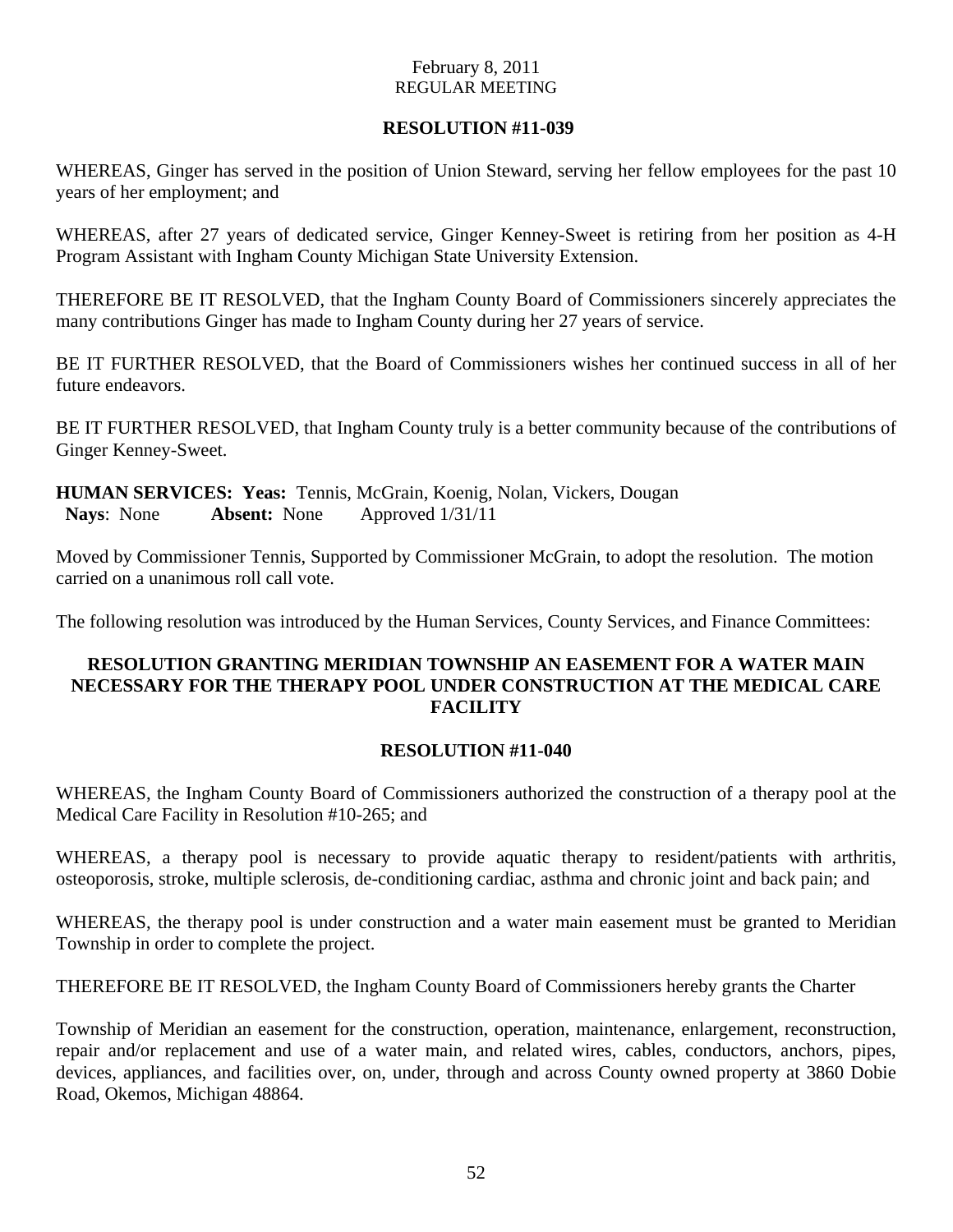## **RESOLUTION #11-040**

BE IT FURTHER RESOLVED, the Chairperson of the Ingham County Board of Commissioners is authorized to sign the grant of easement document after review and approval by the County Attorney.

**HUMAN SERVICES: Yeas:** Tennis, McGrain, Koenig, Nolan, Vickers, Dougan  **Nays**: None **Absent:** None Approved 1/31/11

**COUNTY SERVICES: Yeas:** De Leon, Copedge, Celentino, Schor, Vickers, Dragonetti **Nays**: None **Absent:** None **Approved 2/1/11** 

**FINANCE: Yeas:** Schor, Tsernoglou, Bahar-Cook, McGrain, Dougan **Nays**: None **Absent:** Nolan **Approved 2/3/11** 

Adopted as part of the consent agenda.

The following resolution was introduced by the Human Services and Finance Committees:

## **RESOLUTION TO AUTHORIZE A CONTRACT WITH MICHIGAN DEPARTMENT OF HUMAN SERVICES TO PROVIDE NURSING CARE TO CHILDREN IN FOSTER CARE**

## **RESOLUTION #11-041**

WHEREAS, the Michigan Department of Human Services (MDHS) has developed a pilot project to promote comprehensive level of health care for children in the foster care system; and

WHEREAS, the project will partner Public Health Nurses and Case workers to aid in the development of detailed case planning for each child; and

WHEREAS, MDHS has proposed to contract with the County to secure public health nursing services to implement the pilot project; and

WHEREAS, MDHS will provide up to \$100,000 to reimburse the Ingham County Health Department for the cost of a 1.0 FTE Public Health Nurse position; and

WHEREAS, the Health Officer recommends authorization of the contract.

THEREFORE BE IT RESOLVED, that the Ingham County Board of Commissioners authorizes an agreement with Michigan Department of Human Services (MDHS) to provide nursing care to children in foster care.

BE IT FURTHER RESOLVED, that MDHS will provide up to \$100,000 to reimburse the County for the cost of a 1.0 FTE Public Health Nurse.

BE IT FURTHER RESOLVED, that the period of the agreement shall be January 1, 2011 through December 31, 2011.

BE IT FURTHER RESOLVED, that the Controller/Administrator is authorized to make any necessary budget adjustments.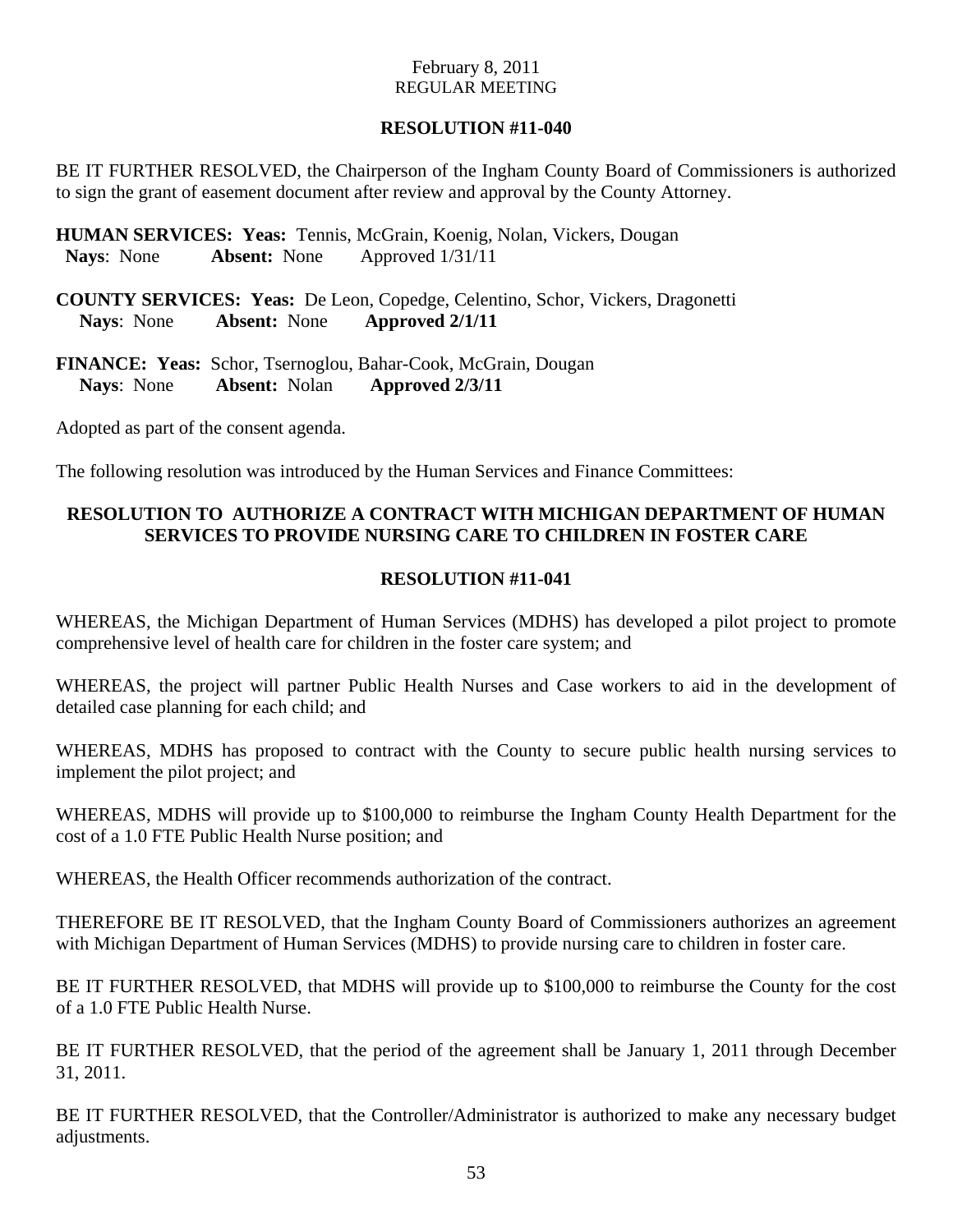## **RESOLUTION #11-041**

BE IT FURTHER RESOLVED, that the Board Chairperson is authorized to sign the agreement and to sign any documents required by MDHS, after review by the County Attorney.

**HUMAN SERVICES: Yeas:** Tennis, McGrain, Koenig, Nolan, Vickers, Dougan  **Nays**: None **Absent:** None Approved 1/31/11

**FINANCE: Yeas:** Schor, Tsernoglou, Bahar-Cook, McGrain, Dougan **Nays**: None **Absent:** Nolan **Approved 2/3/11** 

Adopted as part of the consent agenda.

The following resolution was introduced by the Human Services and Finance Committees:

## **RESOLUTION TO AUTHORIZE A CONTRACT WITH WASHTENAW COUNTY PUBLIC HEALTH TO DELIVER WORKSHOP IN HEALTH EQUITY AND SOCIAL JUSTICE**

## **RESOLUTION #11-042**

WHEREAS, in 2008, the Ingham County Health Department (ICHD) developed the capacity to provide fourday workshops in health equity and social justice through its Social Justice Project, funded through grants from the W.K. Kellogg Foundation; and

WHEREAS, Washtenaw County Public Health (WCPH) has expressed an interest in entering into a contractual relationship with ICHD to provide a four-day workshop to its staff and community members; and

WHEREAS, WCPH has agreed to compensate ICHD for the delivery of this workshop at a cost of \$6,500, which will include reimbursement of travel to Ann Arbor for the four days of the workshop on March 14, 15, 28, and 29, 2011.

THEREFORE BE IT RESOLVED, that the Ingham County Board of Commissioners authorizes the Service Contract between Washtenaw County Public Health and Ingham County for the ICHD to provide a four-day Health Equity and Social Justice on March 14, 15, 28, and 29, 2011.

BE IT FURTHER RESOLVED, that WCPH will provide Ingham County up to \$6,500 for the delivery of this workshop, including travel reimbursement.

BE IT FURTHER RESOLVED, that the Controller/Administrator is authorized to make any necessary budget adjustments.

BE IT FURTHER RESOLVED, that the Board Chairperson is authorized to sign the contract after review by the County Attorney.

**HUMAN SERVICES: Yeas:** Tennis, McGrain, Koenig, Nolan, Vickers, Dougan  **Nays**: None **Absent:** None Approved 1/31/11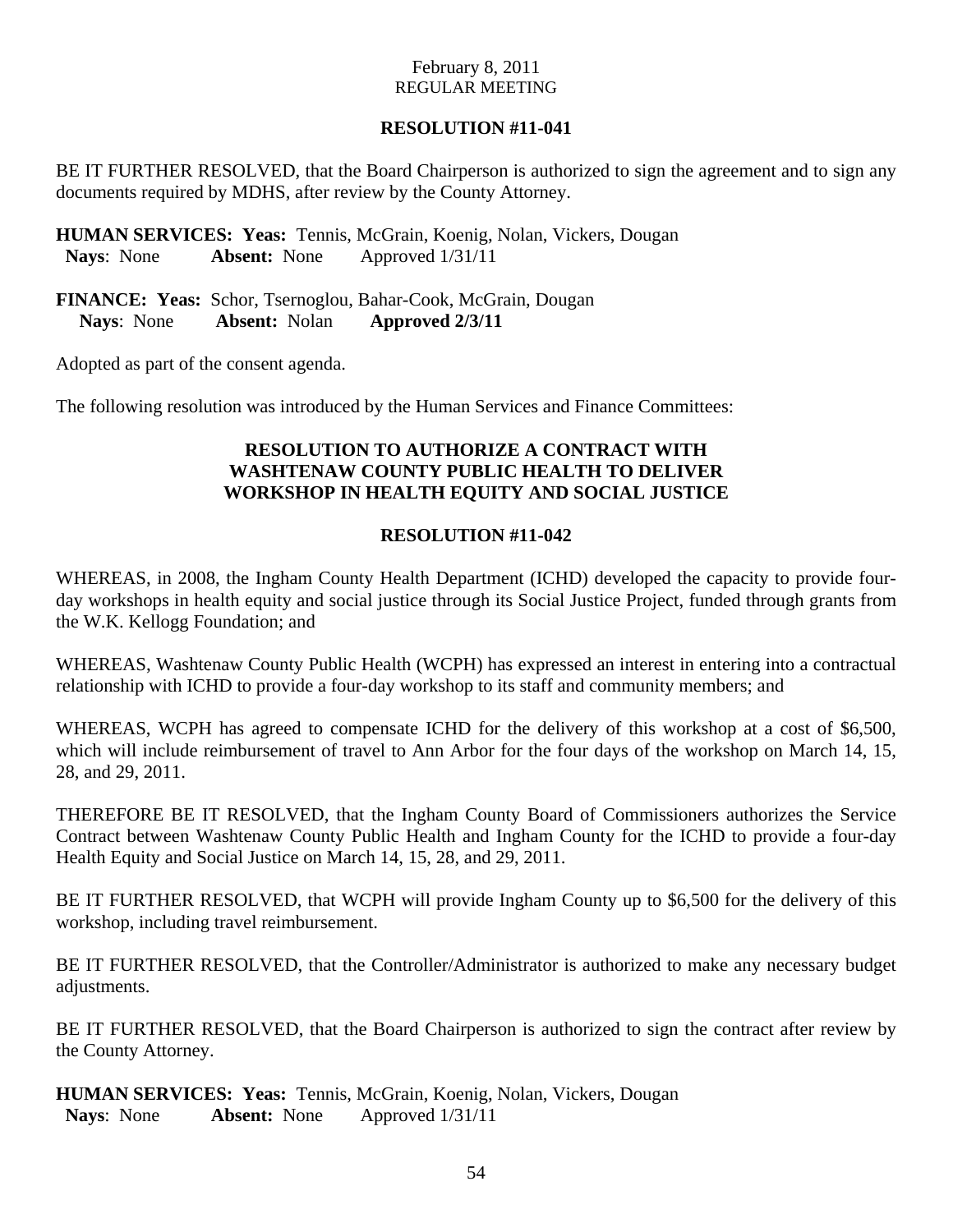## **RESOLUTION #11-042**

## **FINANCE: Yeas:** Schor, Tsernoglou, Bahar-Cook, McGrain, Dougan **Nays**: None **Absent:** Nolan **Approved 2/3/11**

Adopted as part of the consent agenda.

The following resolution was introduced by the Judiciary and Finance Committees:

## **RESOLUTION FOR AUTHORIZATION TO ENTER INTO A CONTRACT WITH VARIOUS RESIDENTIAL PLACEMENTS**

#### **RESOLUTION #11-043**

WHEREAS, the Ingham County Circuit Court Family Division would like to enter into contracts with various residential placement facilities for the purpose of providing treatment intervention to adjudicated delinquent youth; and

WHEREAS, the Court, after hearing testimony and making findings, may issue an order placing juveniles in an appropriate treatment facility; and

WHEREAS, a list of residential placement facilities and their per diems is attached to this resolution; and

WHEREAS, there is no change in the per diem costs for any of the listed facilities from the 2009/2010 fiscal year and the 2010/2011 fiscal year.

THEREFORE BE IT RESOLVED, that the Ingham County Board of Commissioners hereby authorizes an agreement with the attached list of residential placement facilities for the care and treatment services of Court adjudicated youth not to exceed the per diems listed in the same attachment for the time period of October 1, 2010 through September 30, 2011.

BE IT FURTHER RESOLVED, that the funds for these placements will come from the Family Division's Residential Placement line item within the Child Care Fund.

BE IT FURTHER RESOLVED, that the Chairperson of the Ingham County Board of Commissioners and the County Clerk are authorized to sign any contract documents consistent with this Resolution and approved as to form by the County Attorney.

**JUDICIARY: Yeas:** Koenig, Holman, Tennis, Tsernoglou  **Nays:** None **Absent:** Bahar-Cook, Schafer **Approved 1/27/11** 

**FINANCE: Yeas:** Schor, Tsernoglou, Bahar-Cook, McGrain, Dougan **Nays**: None **Absent:** Nolan **Approved 2/3/11** 

Adopted as part of the consent agenda.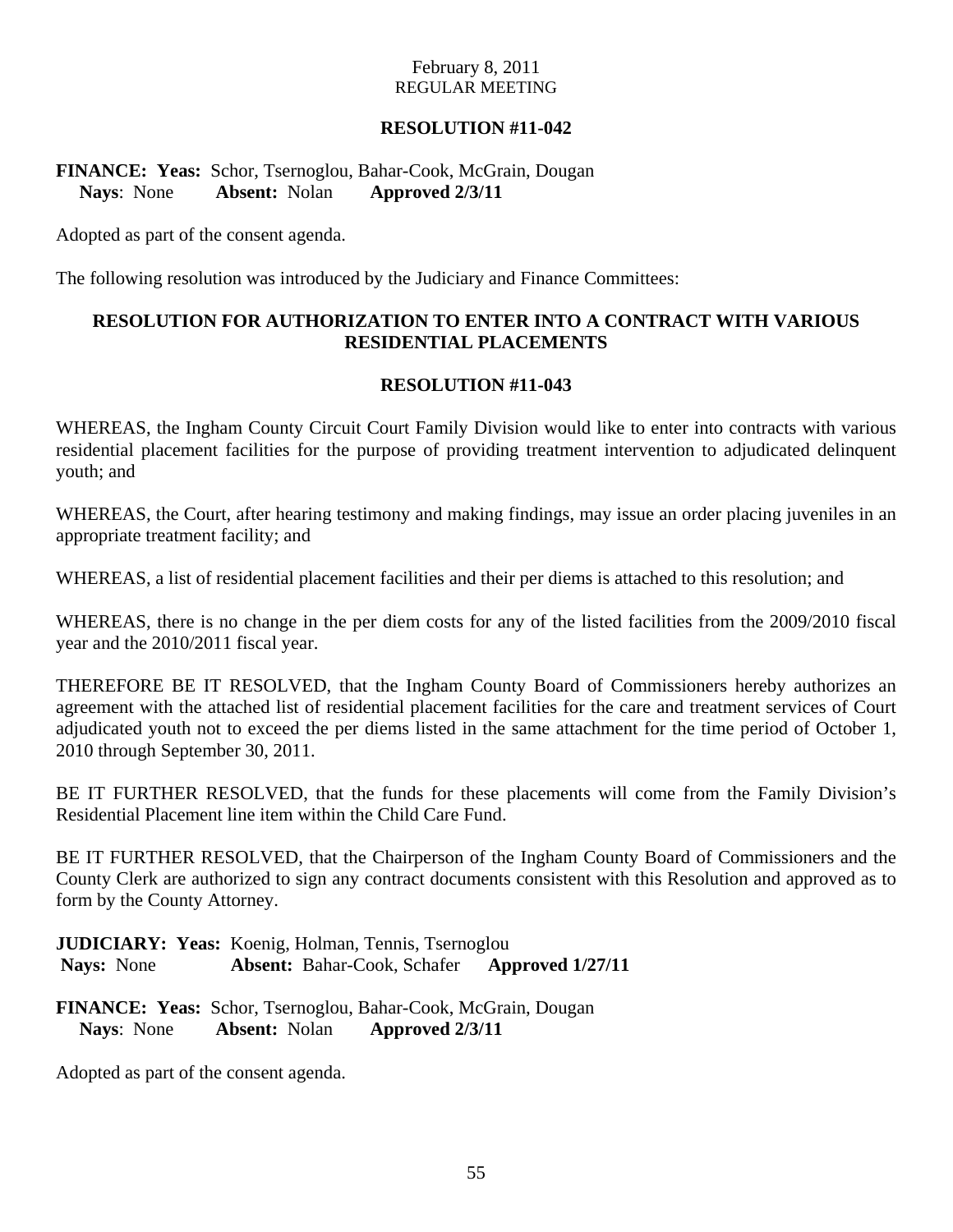# Residential Placements

| <b>Placement Name</b>   | Per diem costs, not to exceed |
|-------------------------|-------------------------------|
| Lakeside Academy        | Range from \$174 to \$199     |
| Boys Town               | Range from \$95 to \$395      |
| Mingus Mountain         | \$195                         |
| <b>Woodward Academy</b> | Range from \$135 to \$195     |
| Clarinda Academy        | \$135                         |
| Normative Prep Services | \$195                         |
| Abraxas Academy         | \$400                         |
| <b>Rite of Passage</b>  | \$155.94                      |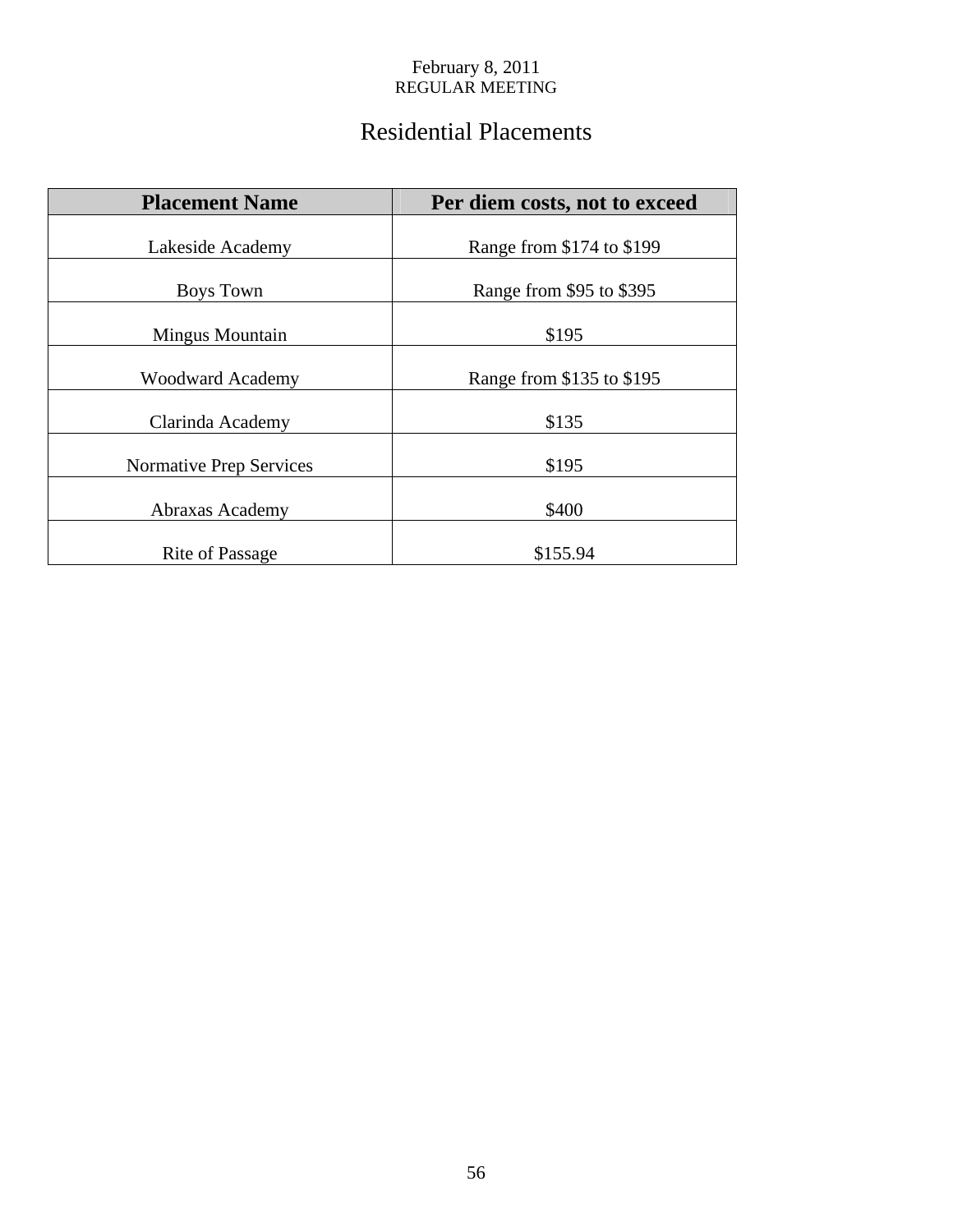The following resolution was introduced by the Judiciary and Finance Committees:

# **RESOLUTION TO APPROVE THE PURCHASE OF A REPLACEMENT SECURITY CAMERA SYSTEM FOR THE INGHAM COUNTY YOUTH CENTER**

## **RESOLUTION #11-044**

WHEREAS, the Ingham County Youth Center is a secure detention facility for Court involved delinquent youth; and

WHEREAS, the current security camera system is an outdated analog one that only captures real time images and does not record; and

WHEREAS, it has been determined that a total of eighteen cameras are needed to update the surveillance system with the proper security for that facility; and

WHEREAS, Ingham County has previously approved COPS grant funds to purchase and install seven cameras for the Youth Center as Phase I of this project; and

WHEREAS, there is enough money in the Youth Center's 2011 budget to purchase and install two additional cameras; and

WHEREAS, in order to complete this upgrade in a sufficient manner, there is a need for nine additional cameras; and

WHEREAS, the Circuit Court Family Division is requesting an amount not to exceed \$22,000.00 from Juvenile Justice Millage Funds for nine additional cameras; and

WHEREAS, it is the recommendation of the MIS Department to use the State of Michigan Purchase Contract with AT&T and ID Solutions.

THEREFORE BE IT RESOLVED, that the Ingham County Board of Commissioners authorizes Phase II of the upgrade to the Ingham County Youth Center surveillance system, at a cost not to exceed \$25,757, with \$22,000 to come from the Juvenile Justice Millage Fund and \$3,757 from the Youth Center's 2011 budget.

BE IT FURTHER RESOLVED, the Controller/Administrator's Office is authorized to make the necessary budget adjustments and the Purchasing Department is authorized to issue the necessary purchase order or purchase documents with AT&T and ID Solutions.

BE IT FURTHER RESOLVED, the Ingham County Board of Commissioners authorizes the Board Chairperson and the County Clerk to sign any necessary purchase/contract documents that are consistent with this resolution and approved as to form by the County Attorney.

**JUDICIARY: Yeas:** Koenig, Holman, Tennis, Tsernoglou **Nays:** None **Absent:** Bahar-Cook, Schafer **Approved 1/27/11** 

**FINANCE: Yeas:** Schor, Tsernoglou, Bahar-Cook, McGrain, Dougan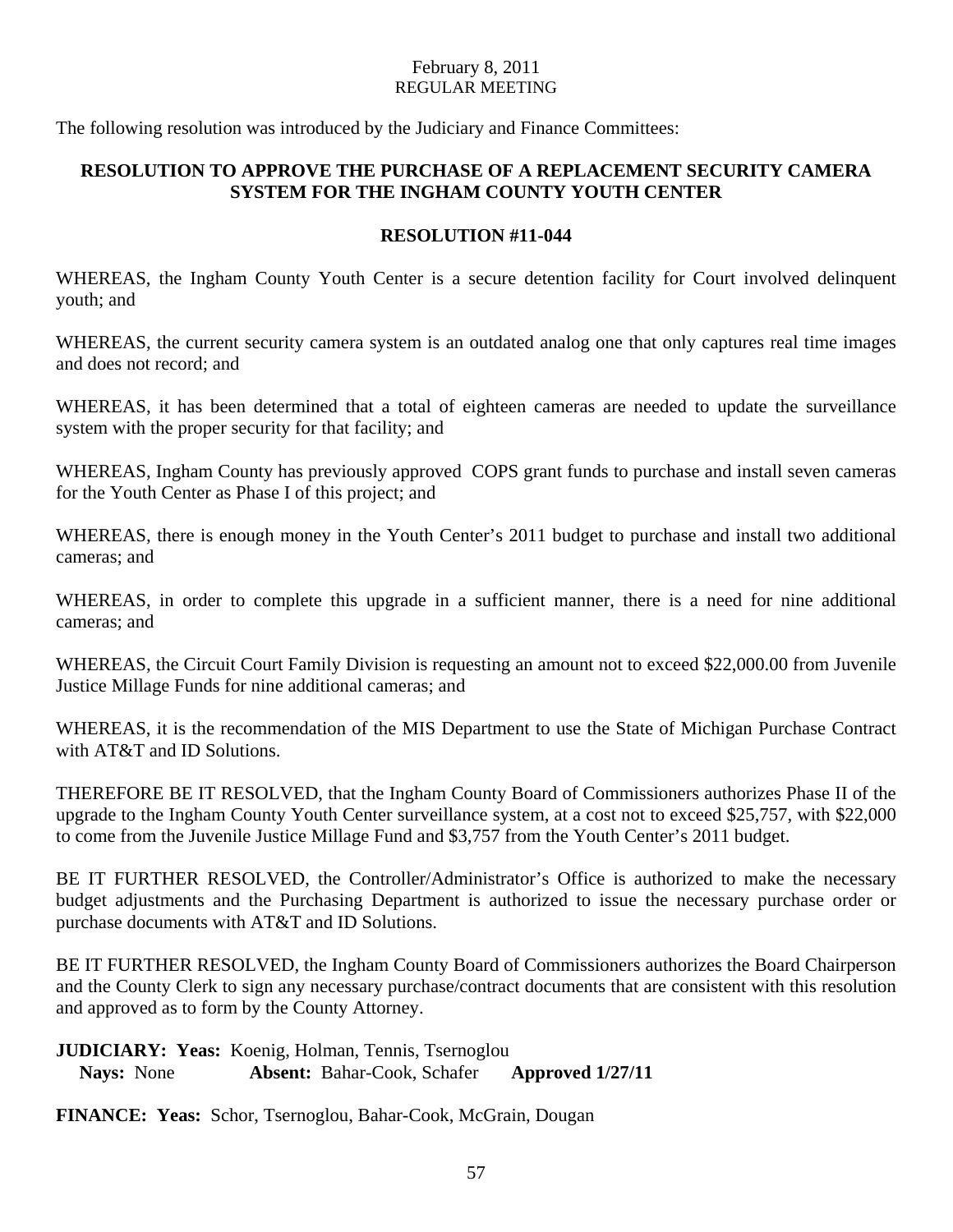## **RESOLUTION #11-044**

**Nays**: None **Absent:** Nolan **Approved 2/3/11** 

Adopted as part of the consent agenda.

The following Resolution was introduced by Commissioner De Leon:

# **RESOLUTION AUTHORIZING THE PURCHASE OF FILL DIRT FROM CM EXCAVATION FOR THE CONSTRUCTION OF THE HAWK ISLAND TUBING HILL**

#### **RESOLUTION #11-045**

WHEREAS, the Board of Commissioners' Resolution #06-149 authorized an application to the Michigan Department of Natural Resources for a Land and Water Conservation Fund Grant to develop a snow tubing hill at Hawk Island County Park and set aside \$75,000 in matching funds for a total project cost of \$150,000; and

WHEREAS, the Board of Commissioners' Resolution #08-063 authorized the acceptance of a Land and Water Conservation Fund Grant to fund a snow tubing hill at Hawk Island County Park; and

WHEREAS, the construction of the new snow tubing hill has begun and requires a large amount of fill dirt; and

WHEREAS, Crandell Brothers Trucking, who is working at another site near Hawk Island, has proposed delivering to the park between 15,000 and 20,000 cubic yards of fill dirt at a cost not to exceed \$30,000; and

WHEREAS, the Parks and Purchasing Directors recommend the purchase of the fill dirt from Crandell Brothers Trucking; and

WHEREAS, the Parks Commission agrees with this recommendation.

THEREFORE BE IT RESOLVED, that the Ingham County Board of Commissioners authorizes the Purchasing Department to issue a Purchase Order to Crandell Brothers Trucking to provide and deliver to Hawk Island Park 15,000-20,000 cubic yards of fill dirt at a cost not to exceed \$30,000.

BE IT FURTHER RESOLVED, that the Ingham County Board Chairperson and County Clerk are authorized to sign any contract documents consistent with this resolution after approval as to form by the County Attorney.

#### **S/Debbie De Leon**

Willis Bennett of the Ingham County Parks, addressed the board to answer questions from the Commissioners regarding this resolution.

Moved by Commissioner De Leon, Supported by Commissioner Bahar-Cook, to adopt the resolution. Motion carried on a unanimous vote.

## **SPECIAL ORDERS OF THE DAY:**

None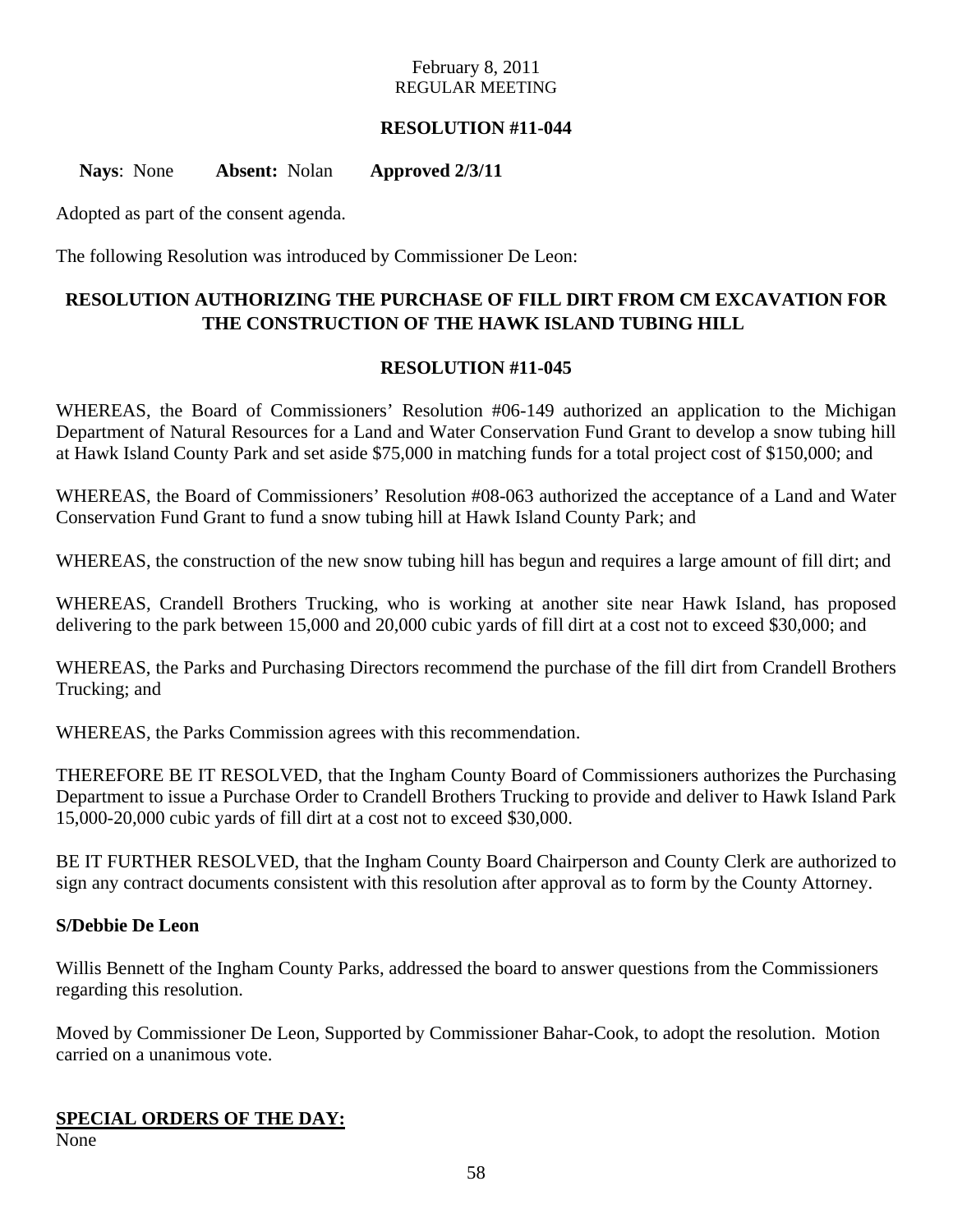## **PUBLIC COMMENT:**

None

## **COMMISSIONER ANNOUNCEMENTS:**

Commissioner Bahar-Cook announced the Thursday, February 10, 2011 Judiciary meeting had been cancelled.

Commissioner Schor addressed the board with his condolences for the families and friends of the Holt teen's that passed tragically this past week in an automobile accident.

Commissioner Dougan addressed the board with his condolences for the families of many that had passed and how they had touched so many lives.

Commissioner Tennis announced that the Human Services Committee P2 regulation issue scheduled for Monday, February 14, 2011 rescheduled for Monday, February 28, 2011.

Commissioner Copedge announced a birthday celebration for Mary Lou Pittman, on Saturday, February 12, 2011 at 8 p.m. at Royal Scott. Also, congratulations to Bishop Duncan, of Lansing Church of God & Christ.

## **CONSIDERATION AND ALLOWANCE OF CLAIMS:**

Moved by Commissioner Tsernoglou, supported by Commissioner Celentino, to approve payment of the claims submitted by the County Clerk and the Financial Services Department in the amount of \$22,612,527.42. Motion carried unanimously.

\_\_\_\_\_\_\_\_\_\_\_\_\_\_\_\_\_\_\_\_\_\_\_\_\_\_\_\_\_\_\_\_\_\_\_\_\_\_\_ \_\_\_\_\_\_\_\_\_\_\_\_\_\_\_\_\_\_\_\_\_\_\_\_\_\_\_\_\_\_\_\_\_\_\_\_\_\_\_\_\_\_\_\_\_\_\_\_

\_\_\_\_\_\_\_\_\_\_\_\_\_\_\_\_\_\_\_\_\_\_\_\_\_\_\_\_\_\_\_\_\_\_\_\_\_\_\_\_\_\_\_\_\_\_\_

#### **ADJOURNMENT:**

There being no further business, the meeting was adjourned at 6:53 p.m.

## **MARK GREBNER, CHAIRPERSON MIKE BRYANTON, INGHAM COUNTY CLERK**

Cathy M. Smith, Clerical Services Supervisor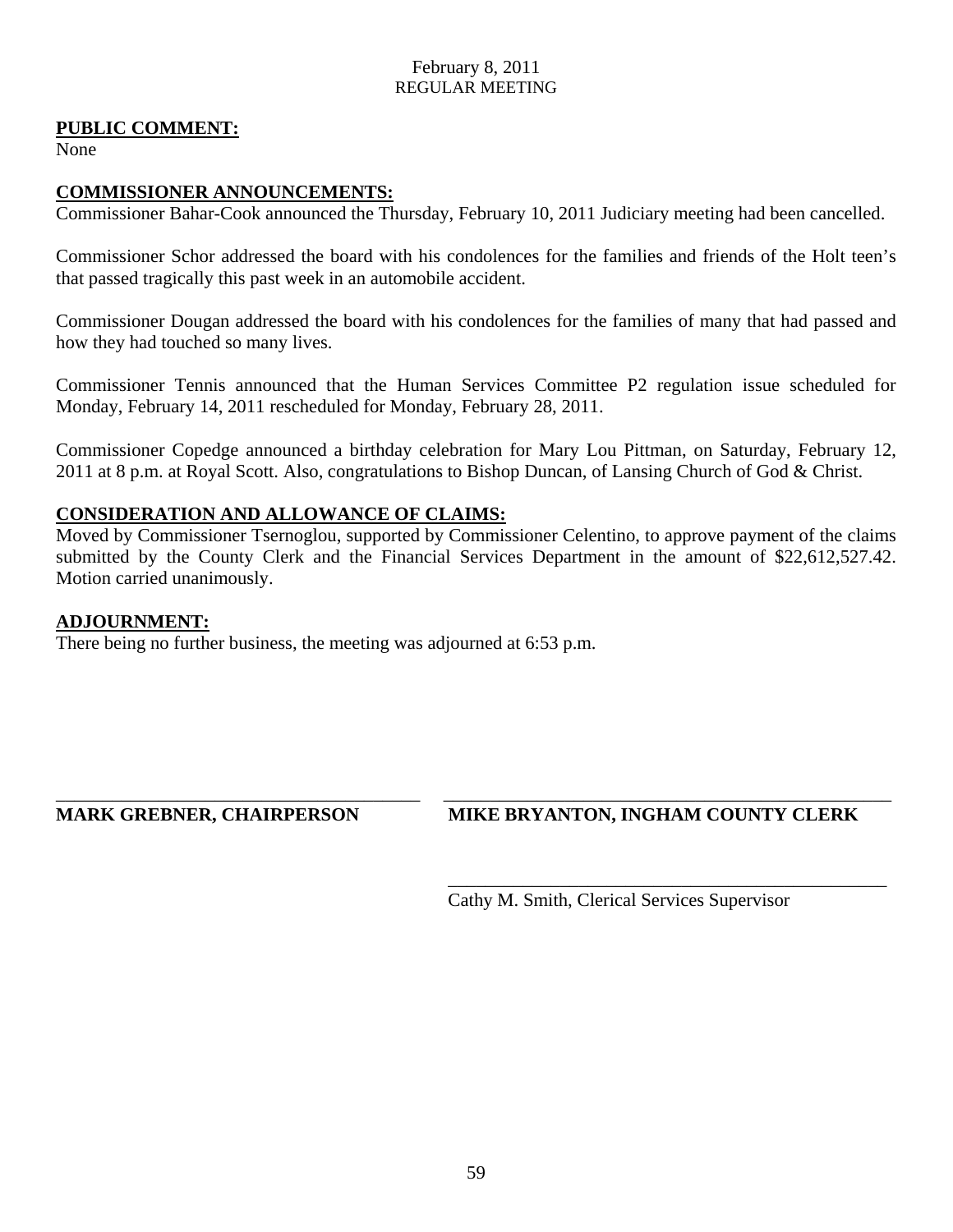<span id="page-24-0"></span>

January 14, 2011

Ingham EDC Brownfield Authority

Dear Ingham EDC Chair, Mark Bishop & Brownfield Authority Chair, Bruce Moore,

After serving over seven years on the Ingham County EDC and Brownfield Authority I find that is time for me to tender my resignation from both Board of Directors, effective at the conclusion of our meeting on January 14, 2011.

I am proud of the work we have done collectively and know the EDC & Brownfield Authority's efforts will continue to bring positive attention to Ingham County. I also appreciate the lifelong acquaintances and friends I made during my term.

As I move forward in other personal & professional areas of my life I will remain a vocal and active advocate for business and brownfield development in Ingham County.

Enjoy!

Bob Howe 127 W Grand River Okemos Ml 48864 Cell-517.927.5028

RECEIVED

(800) 227-0824 1980 N. College Road, (517) 694-8955 Mason, MI 48854 FAX (517) 694-8945 www.memspa.org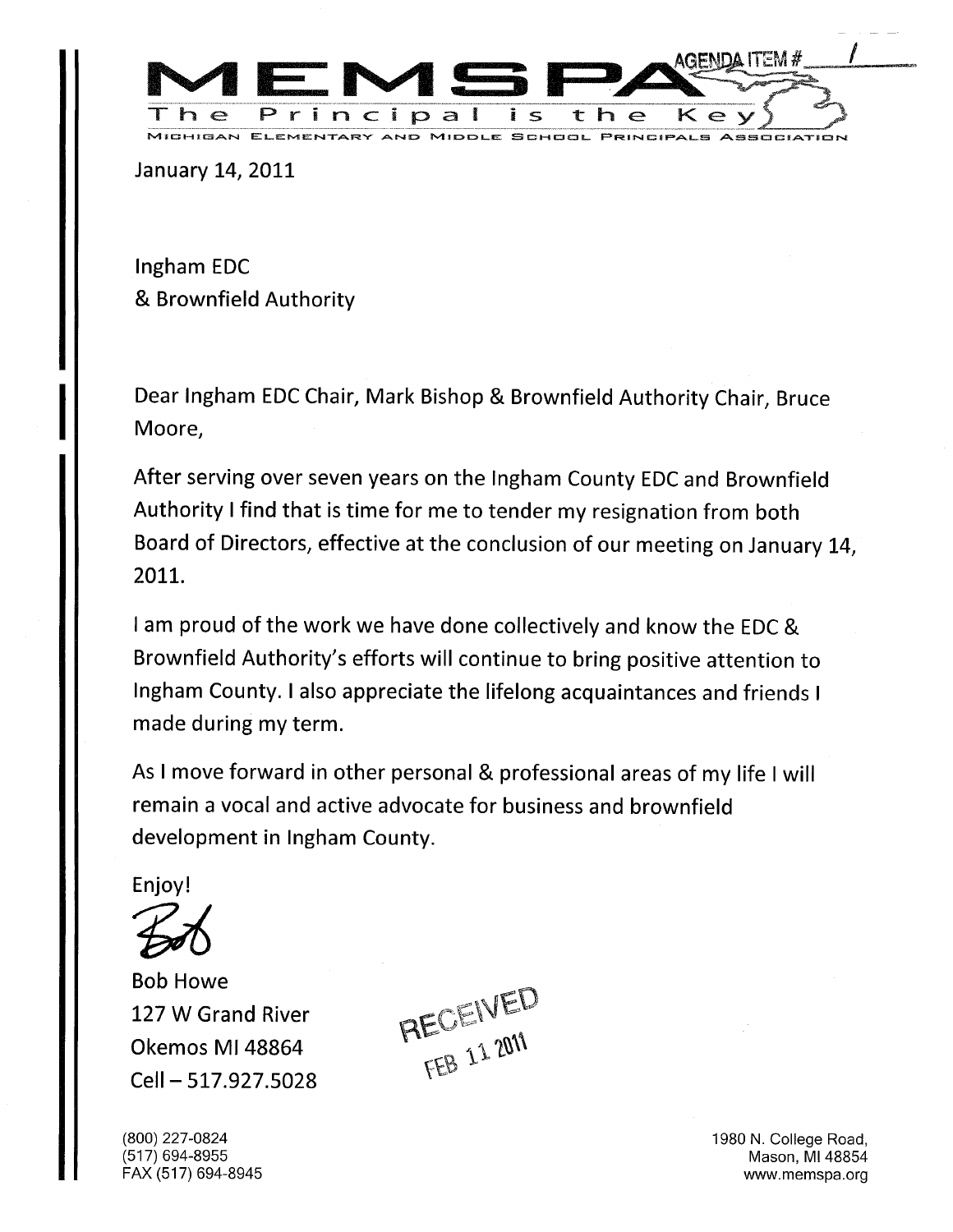<span id="page-25-0"></span>Introduced by the County Services Committee of the:

#### INGHAM COUNTY BOARD OF COMMISSIONERS

#### **RESOLUTION HONORING JUDY SILSBY FOR HER SERVICE TO THE INGHAM COUNTY HISTORICAL COMMISSION**

#### **RESOLUTION #11-**

WHEREAS, Judy Silsby began serving on the Ingham County Historical Commission in May of 2004; and

WHEREAS, Judy played a role in the re-establishment of the Historical Commission enabling the Commission to set goals and fulfill its mission; and

WHEREAS, Judy served as the Secretary for the Commission and assisted with several tours of the Ingham County Courthouse, educating the public and students on the history behind the building and the County of Ingham; and

WHEREAS, as a member, Judy has served as a model of decorum and integrity in the conduct of public affairs.

THEREFORE BE IT RESOLVED, that the Ingham County Board of Commissioners hereby honors Judy Silsby for her years of dedicated service and the commitment she has demonstrated while serving on the Ingham County Historical Commission.

BE IT FURTHER RESOLVED, that the Ingham County Board of Commissioners sincerely appreciates the contributions she has made to the County of Ingham and its citizens and extends its best wishes to Judy for continued success in all her future endeavors.

**COUNTY SERVICES: Yeas:** De Leon, Copedge, Celentino, Schor, Vickers, Dragonetti **Nays:** None **Absent:** None **Approved 2/15/11**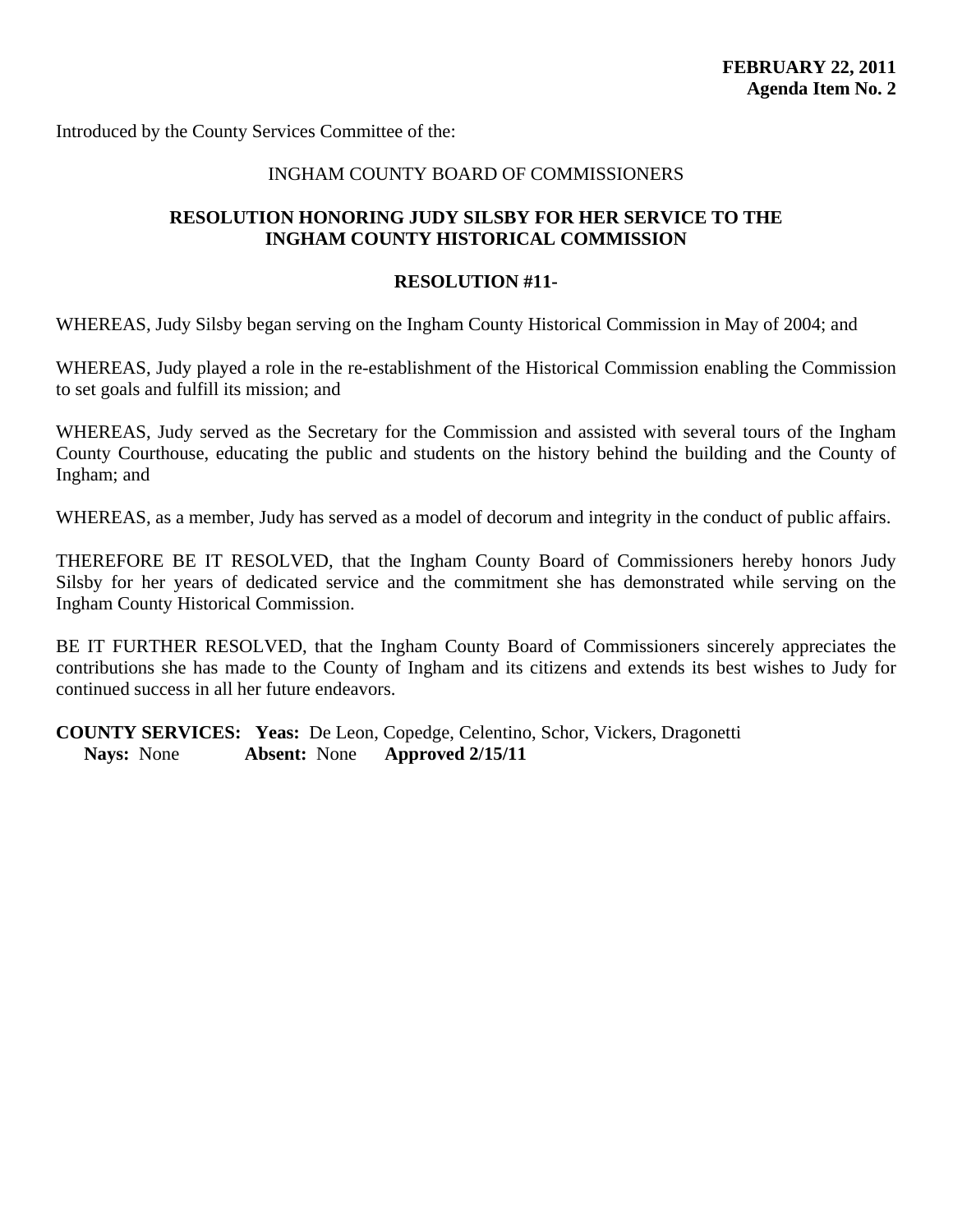<span id="page-26-0"></span>Introduced by the County Services Committee of the:

## INGHAM COUNTY BOARD OF COMMISSIONERS

#### **RESOLUTION HONORING KATHY DOYLE**

#### **RESOLUTION #11-**

WHEREAS, Kathy Doyle began her career with Ingham County in 1995 as a temporary employee; and

WHEREAS, on November 27, 1995 Kathy accepted a permanent position with the Ingham County Fair as an Account Clerk; and

WHEREAS, Kathy has worked at the Ingham County Fair for the past 15 years as an Account Clerk; and

WHEREAS, Kathy has enthusiastically served the Ingham County Fair and has demonstrated her commitment for more than 15 years and will retire on March 1, 2011.

THEREFORE BE IT RESOLVED, that the Ingham County Board of Commissioners hereby honors Kathy Doyle for her many years of dedicated service to the County of Ingham and for the contributions she has made to the Ingham County Fairgrounds.

BE IT FURTHER RESOLVED, that the Board of Commissioners wishes her continued success in all of her future endeavors.

**COUNTY SERVICES: Yeas:** De Leon, Copedge, Celentino, Schor, Vickers, Dragonetti **Nays:** None **Absent:** None **Approved 2/15/11**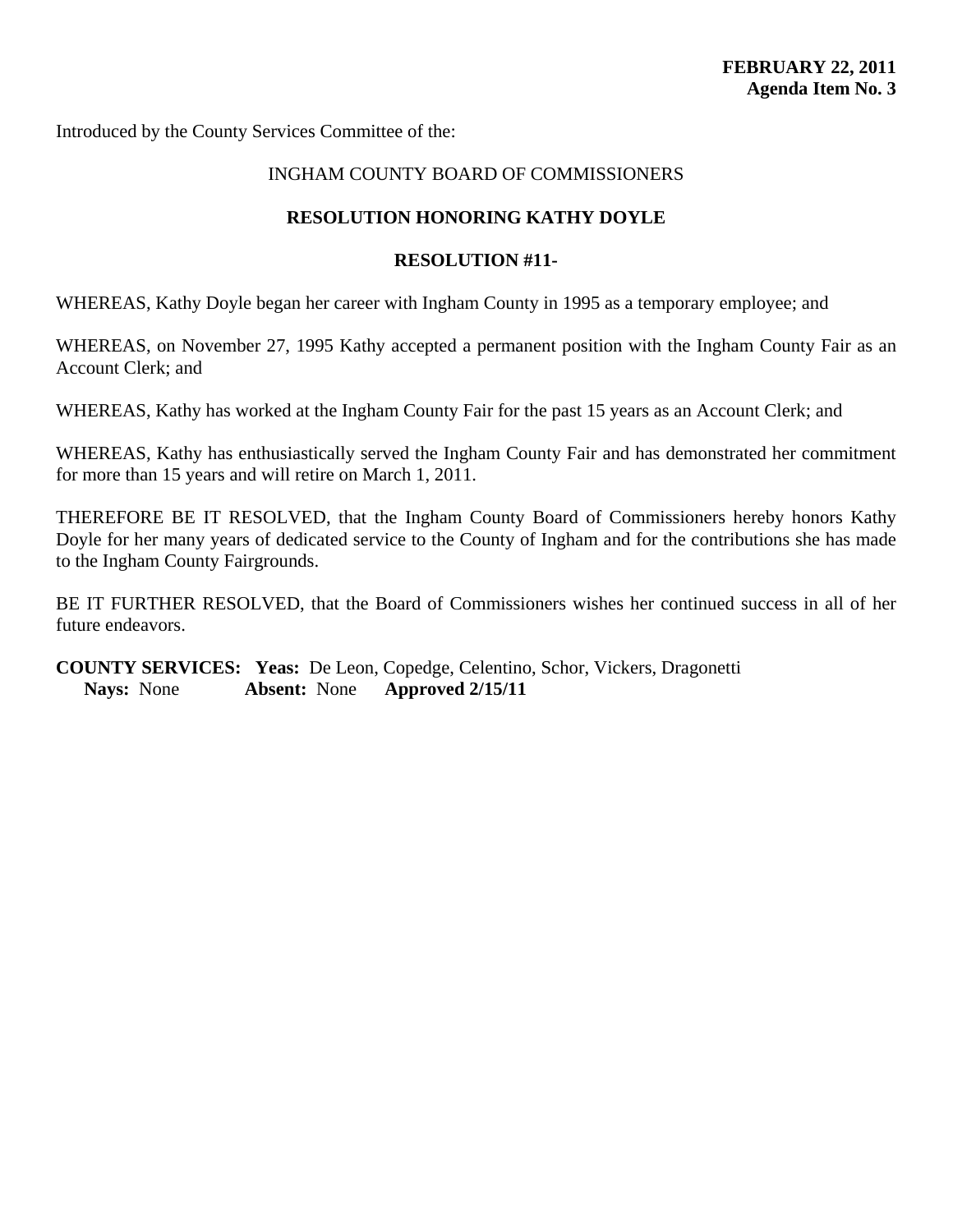<span id="page-27-0"></span>Introduced by County Services and Finance Committees of the:

## INGHAM COUNTY BOARD OF COMMISSIONERS

## **RESOLUTION TO APPROVE THE PURCHASE OF PUREWIRE WEB SECURITY SERVICES FROM FISHNET SECURITY**

#### **RESOLUTION #11-**

WHEREAS, Ingham County has utilized the Purewire Web Security Services to protect the Ingham County network from viruses, malware, and attacks from malicious sites outside our network; and

WHEREAS, this solution will filter all web traffic in and out of our network and provide URL filtering, cache, and reporting; and

WHEREAS, this solution required fine tuning and tweaking to get the service configured and MIS is very satisfied with this service; and

WHEREAS, in 2009, MIS researched other solutions and recommends we continue with our current Purewire Web Security Service; and

WHEREAS, the total cost for a 36-month agreement is \$41,040.00 and provides a total savings of \$4,860.00 over our current agreement; and

WHEREAS, our previous annual cost for this service was \$15,300.00 and the new annual cost will be \$13,680.00.

THEREFORE BE IT RESOLVED, the Board of Commissioners authorizes the purchase of the Purewire solution from Fishnet Security for a total cost of \$41,040.00, to be paid from the Network Fund (245- 25810932030).

BE IT FURTHER RESOLVED, that the effective date of the Agreement will begin upon the date the Agreement has been signed by all parties and the Agreement will be effective for thirty-six months.

BE IT FURTHER RESOLVED, that the Controller/Administrator is authorized to make any necessary budget adjustments.

BE IT FURTHER RESOLVED, that the Chairperson of the Ingham County Board of Commissioners and the County Clerk are authorized to sign any contract documents consistent with this resolution and approved as to form by the County Attorney.

**COUNTY SERVICES: Yeas:** De Leon, Copedge, Celentino, Schor, Vickers, Dragonetti **Nays:** None **Absent:** None **Approved 2/15/11**

**FINANCE: Yeas:** Schor, Tsernoglou, Nolan, Bahar-Cook, McGrain, Dougan **Nays:** None **Absent**: None **Approved 2/16/11**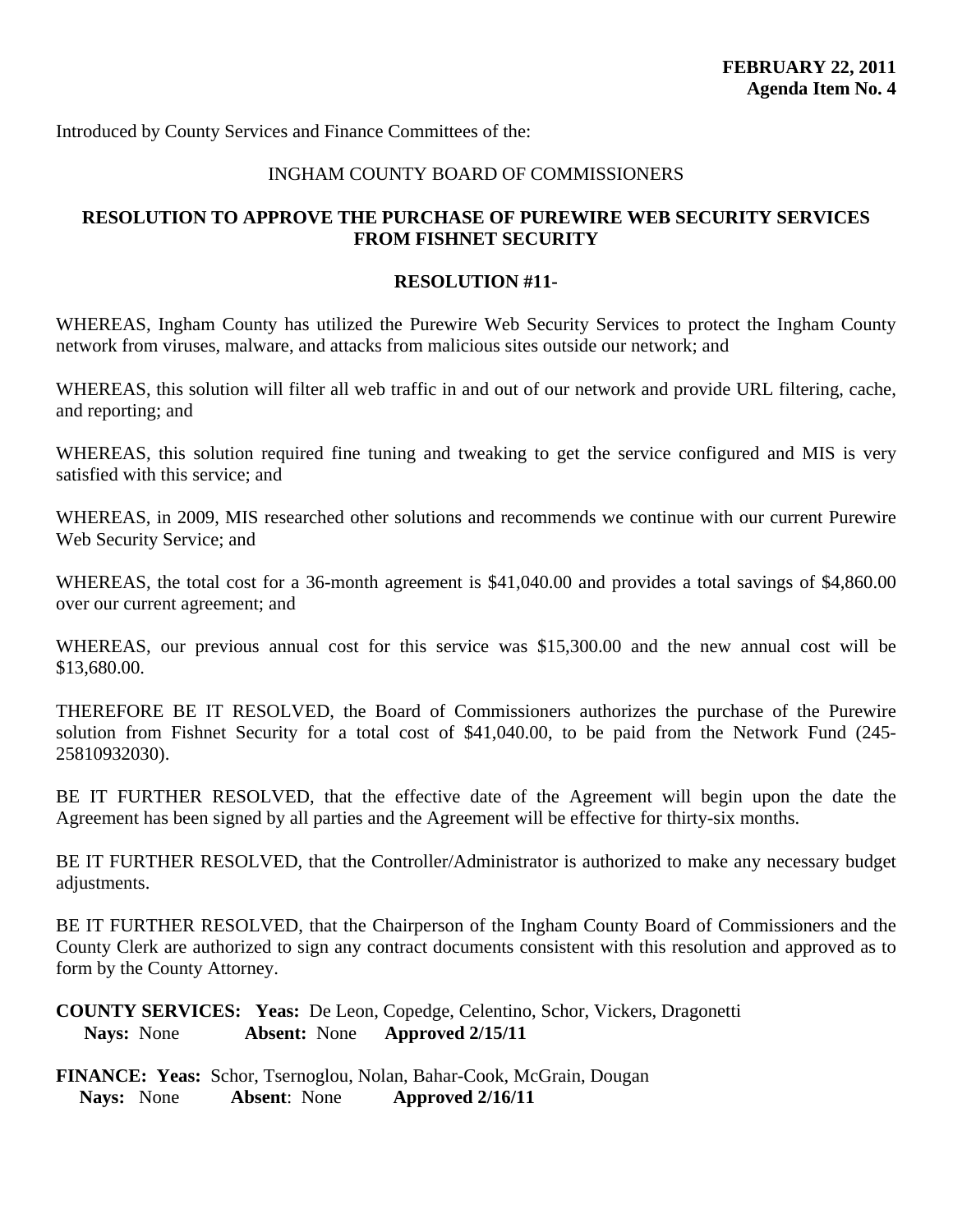<span id="page-28-0"></span>Introduced by the County Services and Finance Committees:

#### INGHAM COUNTY BOARD OF COMMISSIONERS

#### **RESOLUTION TO AMEND RESOLUTION #05-295 WHICH DELEGATES CERTAIN AUTHORITY TO THE INGHAM COUNTY PARKS AND RECREATION COMMISSION**

#### **RESOLUTION #11-**

WHEREAS, the Ingham County Board of Commissioners are the elected representatives that are directly responsible to the people that elected them; and

WHEREAS, the Ingham County Board of Commissioners appoints the members of the Ingham County Parks and Recreation Commission; and

WHEREAS, Resolution #05-295 delegates certain authority to the Ingham County Parks and Recreation Commission, one of which is the authority to set and periodically adjust user fees and rental fees pertaining to the use of County Park facilities and equipment without prior approval of the Board of Commissioners; and

WHEREAS, County fee increases are generally approved by the Board of Commissioners and the Board wishes to rescind the authority previously delegated to the Parks and Recreation Commission to set and modify fees.

THEREFORE BE IT RESOLVED, that the Ingham County Board of Commissioners hereby amends Resolution #05-295 by rescinding the following language:

(3) The Parks and Recreation Commission may set and periodically adjust user fees and rental fees pertaining to the use of County Park facilities and equipment, except for vehicle entrance fees, without further approval of the Board of Commissioners, provided that the form of such fees shall be approved by the County Attorney as to form; and provided however, that the Board of Commissioners shall be given written advance notification of such proposed action, and that the Board of Commissioners, within 60 days of such notification, shall not have rejected such proposed action by official resolution of the Board; and

and replacing it with:

(3) The Parks and Recreation Commission may periodically recommend to the Board of Commissioners user fee and rental fee adjustments to the County Park facilities and equipment. The Parks and Recreation Commission may set and periodically adjust concession fees.

BE IT FURTHER RESOLVED, that all other authority delegated to the Parks and Recreation Commission in Resolution #05-295 will remain in effect.

BE IT FURTHER RESOLVED, that this change will become effective immediately upon the adoption of this resolution.

**COUNTY SERVICES: Yeas:** De Leon, Copedge, Celentino, Schor, Vickers, Dragonetti **Nays:** None **Absent:** None **Approved 2/15/11**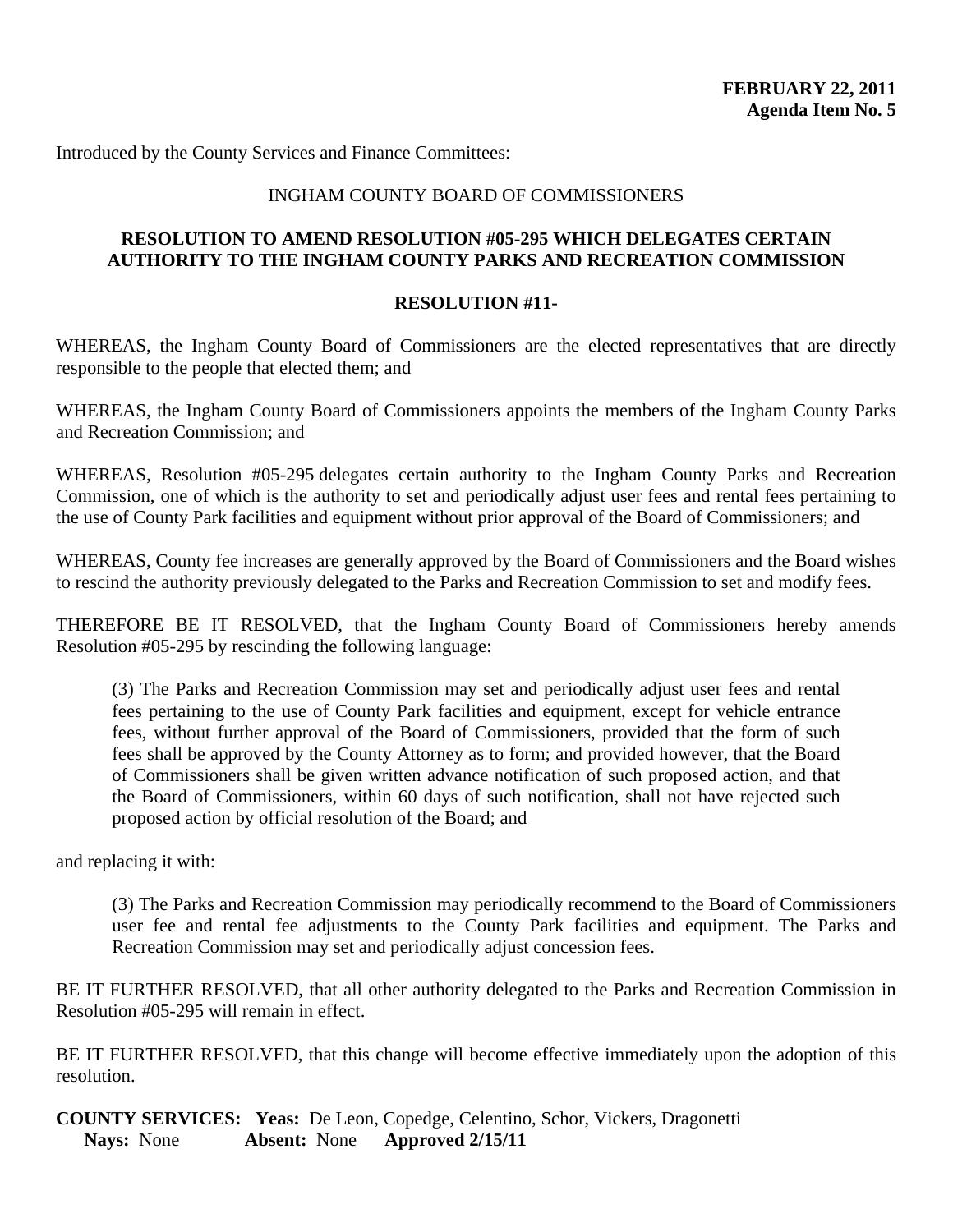## **RESOLUTION #11-**

**FINANCE: Yeas:** Schor, Tsernoglou, Nolan, Bahar-Cook, McGrain, Dougan  **Nays:** None **Absent**: None **Approved 2/16/11**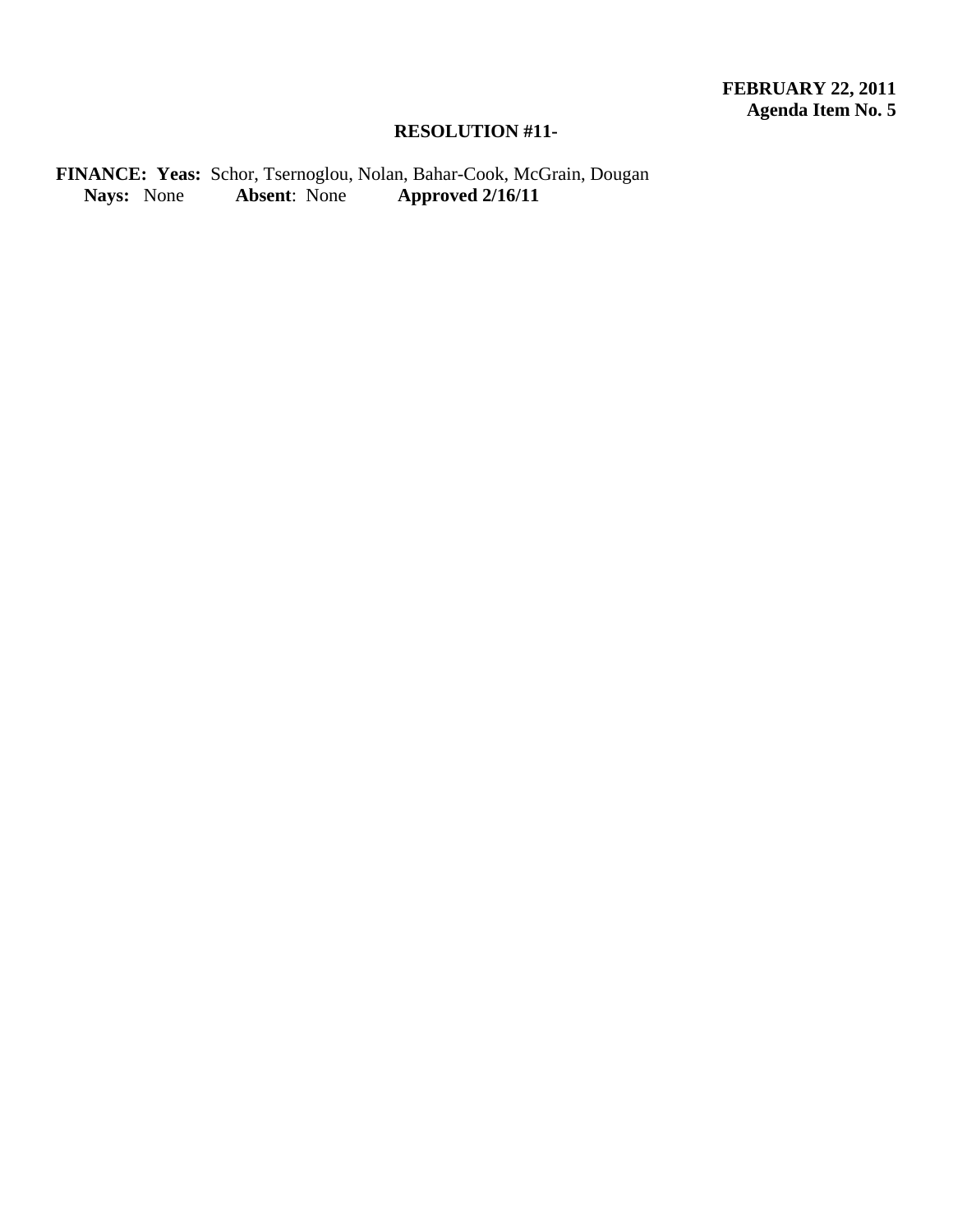<span id="page-30-0"></span>Introduced by the County Services and Finance Committees of the:

#### INGHAM COUNTY BOARD OF COMMISSIONERS

#### **RESOLUTION TO AUTHORIZE ADDITIONAL IMPREST FUNDS FOR THE JAIL'S NEW INMATE TRUST DEBIT CARD SYSTEM**

#### **RESOLUTION #11-**

WHEREAS, the Ingham County Board of Commissioners previously contracted with a vendor to provide Jail Inmate Trust Account Services through a Kiosk system that allows Debit Cards to be issued upon release of the inmate; and

WHEREAS, the Kiosk Debit Card system will provide immediate access for the Inmate to the funds that had been held for that Inmate upon release with the resulting delay that may cause the Inmate Kiosk Debit Card System to otherwise not perform as designed; and

WHEREAS, the County desires to have funds available to have the Kiosk Debit Card System work efficiently; and

WHEREAS, \$7,500 has been determined to be an appropriate amount of imprest funds to prevent the issuance of Kiosk Debit Cards for inmate release.

THEREFORE BE IT RESOLVED, that the Ingham County Board of Commissioners authorizes the Ingham County Treasurer to transfer \$7,500 from the general fund to an imprest funds account to service the Jail's Inmate Trust Kiosk Debit Card System.

BE IT FURTHER RESOLVED, that the County Treasurer may, in his judgment, reduce the amount of imprest funds in the Kiosk Debit Card account if experience of the Kiosk Debit Card program indicates that the amount of imprest funds is too high.

BE IT FURTHER RESOLVED, that the Ingham County Board Chairperson is authorized to sign any contract documents consistent with this resolution after approval as to form by the County Attorney.

**COUNTY SERVICES: Yeas:** De Leon, Copedge, Celentino, Schor, Vickers, Dragonetti **Nays:** None **Absent:** None **Approved 2/15/11**

**FINANCE: Yeas:** Schor, Tsernoglou, Nolan, Bahar-Cook, McGrain, Dougan  **Nays:** None **Absent**: None **Approved 2/16/11**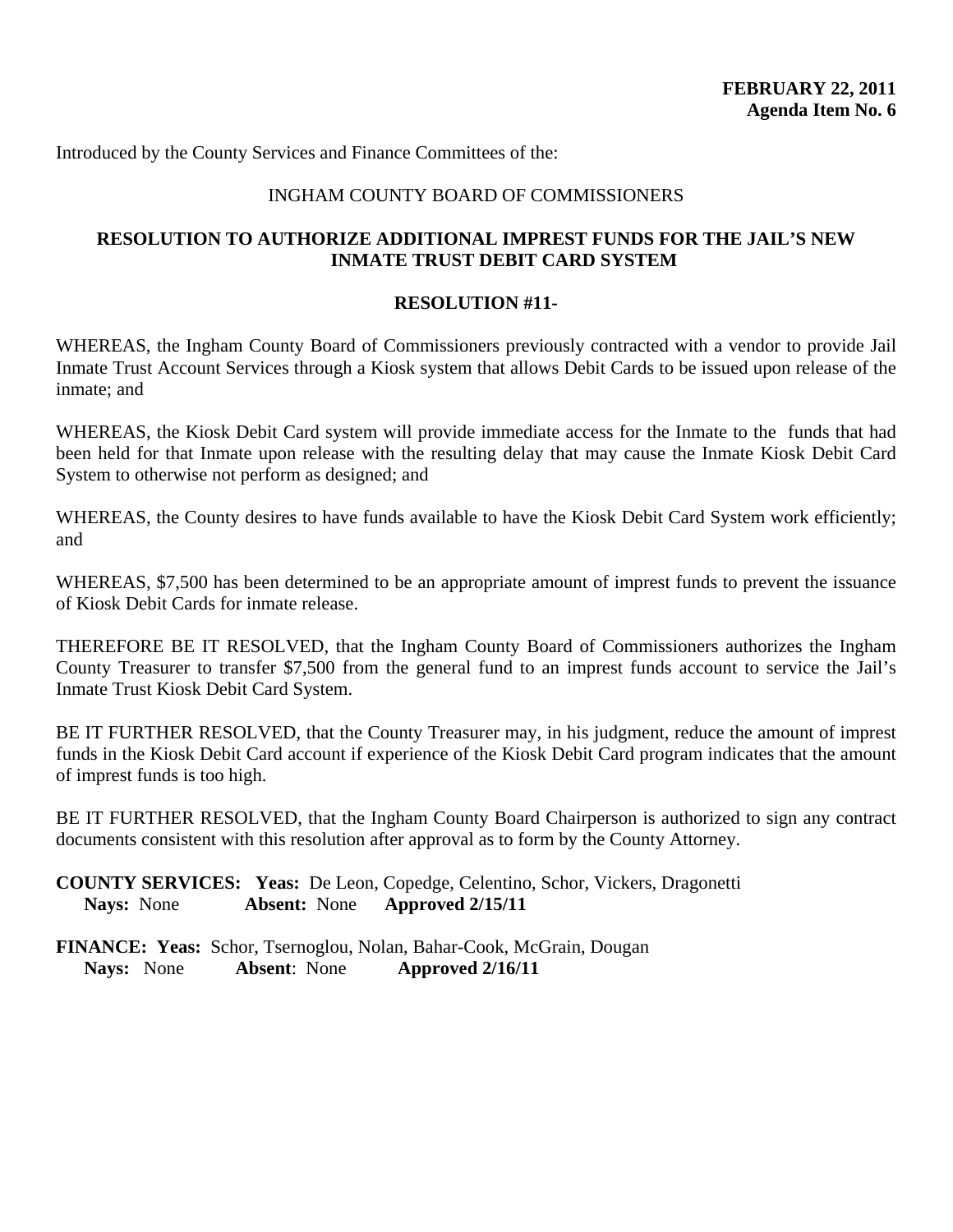Introduced by the Finance Committee of the:

INGHAM COUNTY BOARD OF COMMISSIONERS

#### **RESOLUTION AUTHORIZING 2011 ADMINISTRATIVE FUND**

**RESOLUTION #\_\_\_\_\_\_\_\_\_** 

 A \_\_\_\_\_\_\_\_\_\_\_\_ meeting of the Board of Commissioners of the County of Ingham, Michigan (the "County"), was held in Mason, Michigan, on \_\_\_\_\_\_\_\_\_\_\_\_\_\_\_\_\_\_\_\_\_\_\_\_\_\_, The following Commissioners were

 $\mathcal{L}_\text{max}$  , and the contract of the contract of the contract of the contract of the contract of the contract of the contract of the contract of the contract of the contract of the contract of the contract of the contr

 $\mathcal{L}_\text{max}$  , and the contract of the contract of the contract of the contract of the contract of the contract of the contract of the contract of the contract of the contract of the contract of the contract of the contr

 $\mathcal{L}_\text{max}$  , and the contract of the contract of the contract of the contract of the contract of the contract of the contract of the contract of the contract of the contract of the contract of the contract of the contr

 $\mathcal{L}_\text{max}$  , and the contract of the contract of the contract of the contract of the contract of the contract of the contract of the contract of the contract of the contract of the contract of the contract of the contr

 $\mathcal{L}_\text{max}$  , and the contract of the contract of the contract of the contract of the contract of the contract of the contract of the contract of the contract of the contract of the contract of the contract of the contr

PRESENT:

ABSENT:

#### **RESOLUTION AUTHORIZING 2011 ADMINISTRATIVE FUND**

 IT IS RESOLVED BY THE INGHAM COUNTY BOARD OF COMMISSIONERS AS FOLLOWS:

 The County Treasurer, pursuant to Section 87c, Subsection (2), of Act 206, is designated as Agent for the County, and the Treasurer's office shall receive all such sums as are provided in Section 87c, Subsection (3), to cover administrative expenses so long as Treasurer waives right to receive such sums as would be payable to his under Section 87c, Subsection (3).

 Discussion followed. A vote was thereupon taken on the foregoing resolution and was as follows:

 $\mathcal{L}_\text{max}$  , and the contract of the contract of the contract of the contract of the contract of the contract of the contract of the contract of the contract of the contract of the contract of the contract of the contr

 $\mathcal{L}_\text{max}$  , and the contract of the contract of the contract of the contract of the contract of the contract of the contract of the contract of the contract of the contract of the contract of the contract of the contr

AYES: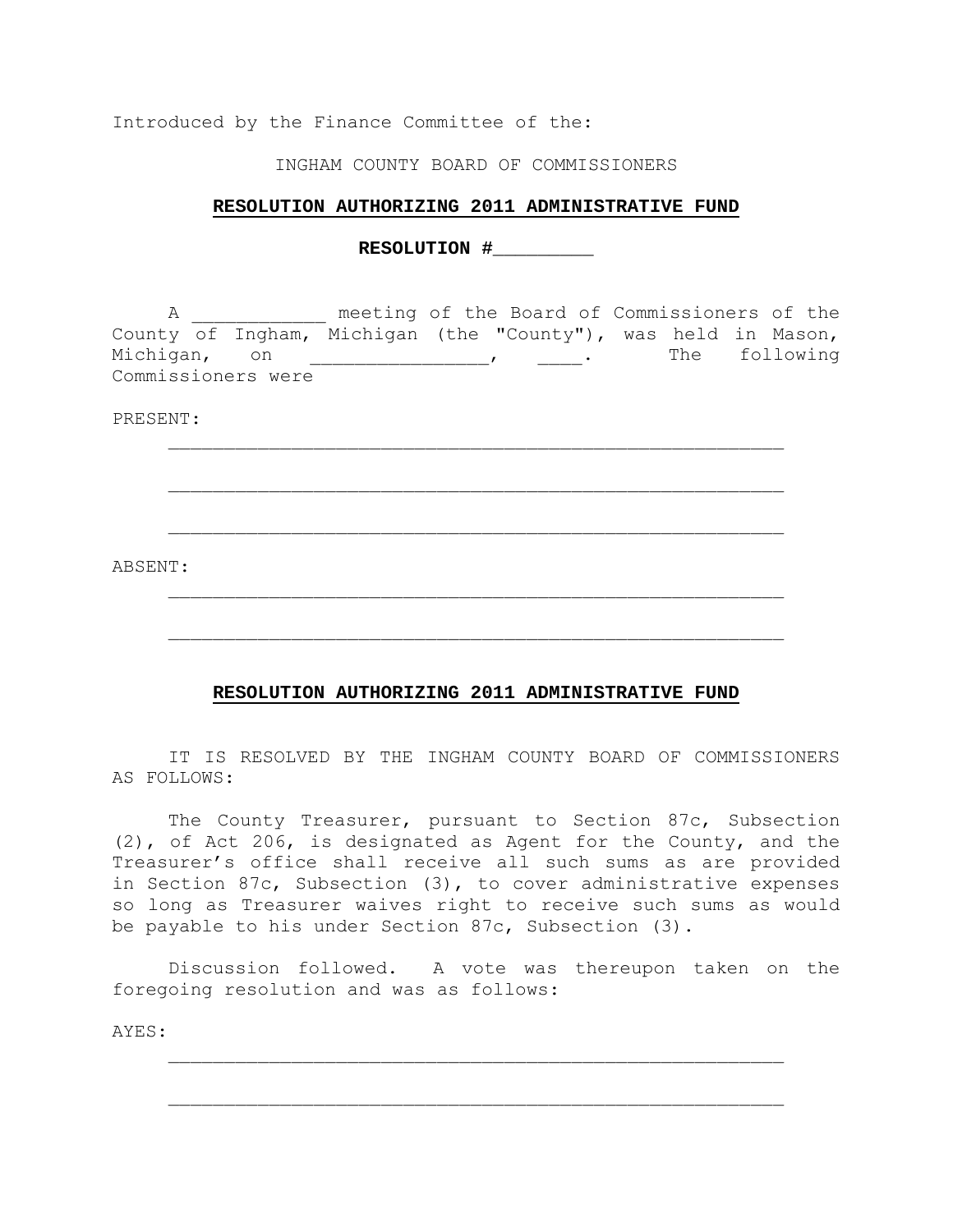NAYS:

ABSTAIN:

 A sufficient majority having voted therefor, the resolution appearing above was adopted.

 $\mathcal{L}_\text{max}$  , and the contract of the contract of the contract of the contract of the contract of the contract of the contract of the contract of the contract of the contract of the contract of the contract of the contr

 $\mathcal{L}_\text{max}$  , and the contract of the contract of the contract of the contract of the contract of the contract of the contract of the contract of the contract of the contract of the contract of the contract of the contr

STATE OF MICHIGAN

COUNTY OF INGHAM

 I certify that the foregoing is a true and accurate copy of the resolution adopted by the Ingham County Board of Commissioners, that such resolution was duly adopted at a \_\_\_\_\_\_\_\_\_\_\_\_ meeting held on the \_\_\_\_\_ day of \_\_\_\_\_\_\_\_\_\_\_\_\_\_\_\_\_, The contract contract of such meeting was given as required by law.

[SEAL]

Ingham County Clerk

\_\_\_\_\_\_\_\_\_\_\_\_\_\_\_\_\_\_\_\_\_\_\_\_\_\_\_\_\_\_\_\_\_\_\_

**FINANCE: Yeas:** Schor, Tsernoglou, Nolan, Bahar-Cook, McGrain, Dougan  **Nays:** None **Absent**: None **Approved 2/16/11**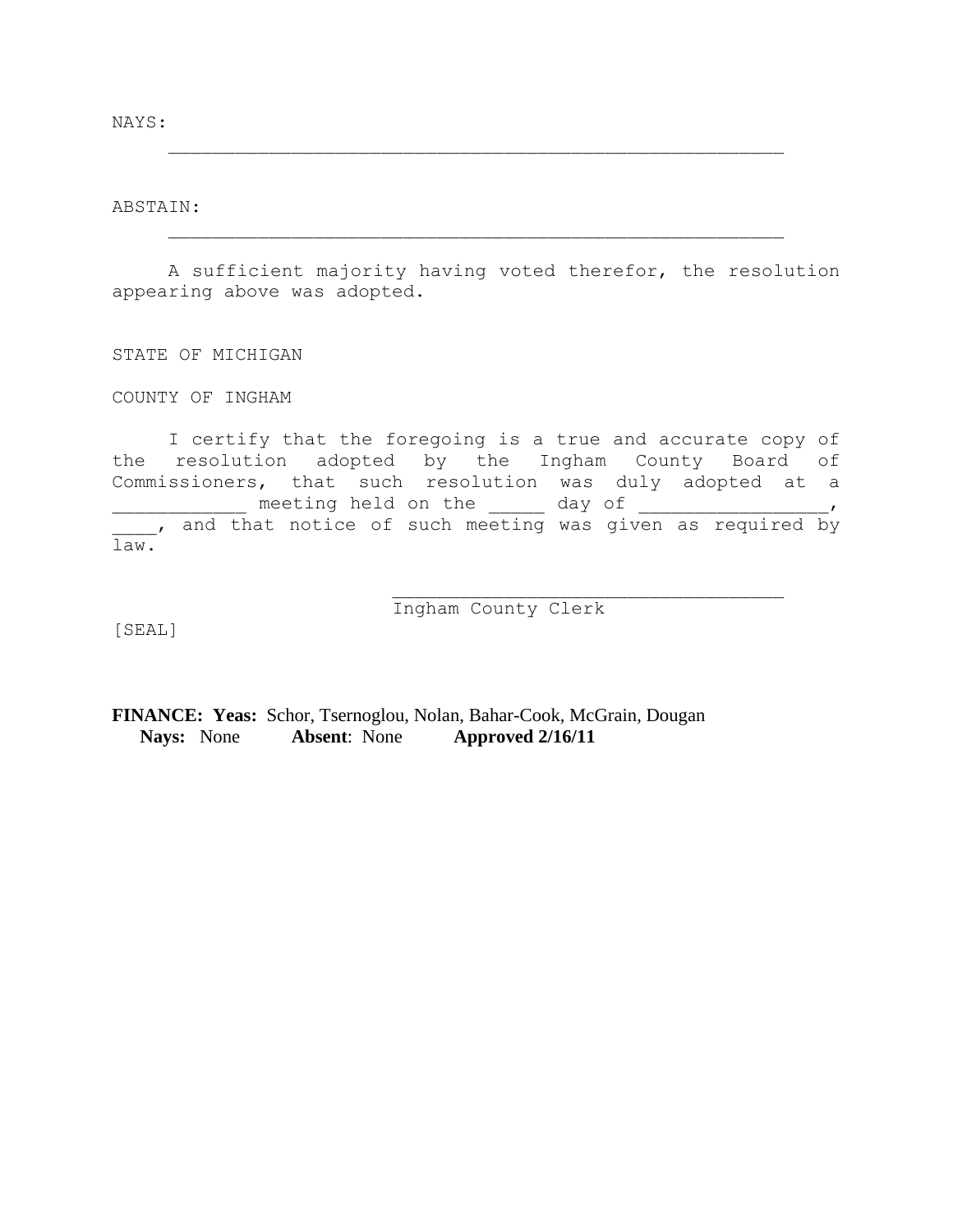Introduced by the Finance Committee of the:

INGHAM COUNTY BOARD OF COMMISSIONERS

#### **2011 BORROWING RESOLUTION (2010 DELINQUENT TAXES)**

**RESOLUTION #\_\_\_\_\_\_\_\_\_** 

 A \_\_\_\_\_\_\_\_\_\_\_\_ meeting of the Board of Commissioners of the County of Ingham, Michigan (the "County"), was held in Mason, Michigan, on \_\_\_\_\_\_\_\_\_\_\_\_\_\_\_, \_\_\_\_. The following Commissioners were

 $\mathcal{L}_\text{max}$  , and the contract of the contract of the contract of the contract of the contract of the contract of the contract of the contract of the contract of the contract of the contract of the contract of the contr

 $\mathcal{L}_\text{max}$  , and the contract of the contract of the contract of the contract of the contract of the contract of the contract of the contract of the contract of the contract of the contract of the contract of the contr

 $\mathcal{L}_\text{max}$  , and the contract of the contract of the contract of the contract of the contract of the contract of the contract of the contract of the contract of the contract of the contract of the contract of the contr

 $\mathcal{L}_\text{max}$  , and the contract of the contract of the contract of the contract of the contract of the contract of the contract of the contract of the contract of the contract of the contract of the contract of the contr

 $\mathcal{L}_\text{max}$  , and the contract of the contract of the contract of the contract of the contract of the contract of the contract of the contract of the contract of the contract of the contract of the contract of the contr

#### PRESENT:

ABSENT:

 The preambles and resolution set forth below were offered ere commission and were seconded by Commissioner \_\_\_\_\_\_\_\_\_\_\_\_\_\_\_\_.

#### **2011 BORROWING RESOLUTION (2010 DELINQUENT TAXES)**

 WHEREAS, ad valorem real property taxes are imposed by the County and the local taxing units within the County on July 1 and/or December 1 of each year; and

 WHEREAS, a certain portion of these taxes remain unpaid and uncollected on March 1 of the year following assessment, at which time they are returned delinquent to the County's treasurer (the "Treasurer"); and

 WHEREAS, the Treasurer is bound to collect all delinquent taxes, interest and property tax administration fees which would otherwise be payable to the local taxing units within the County; and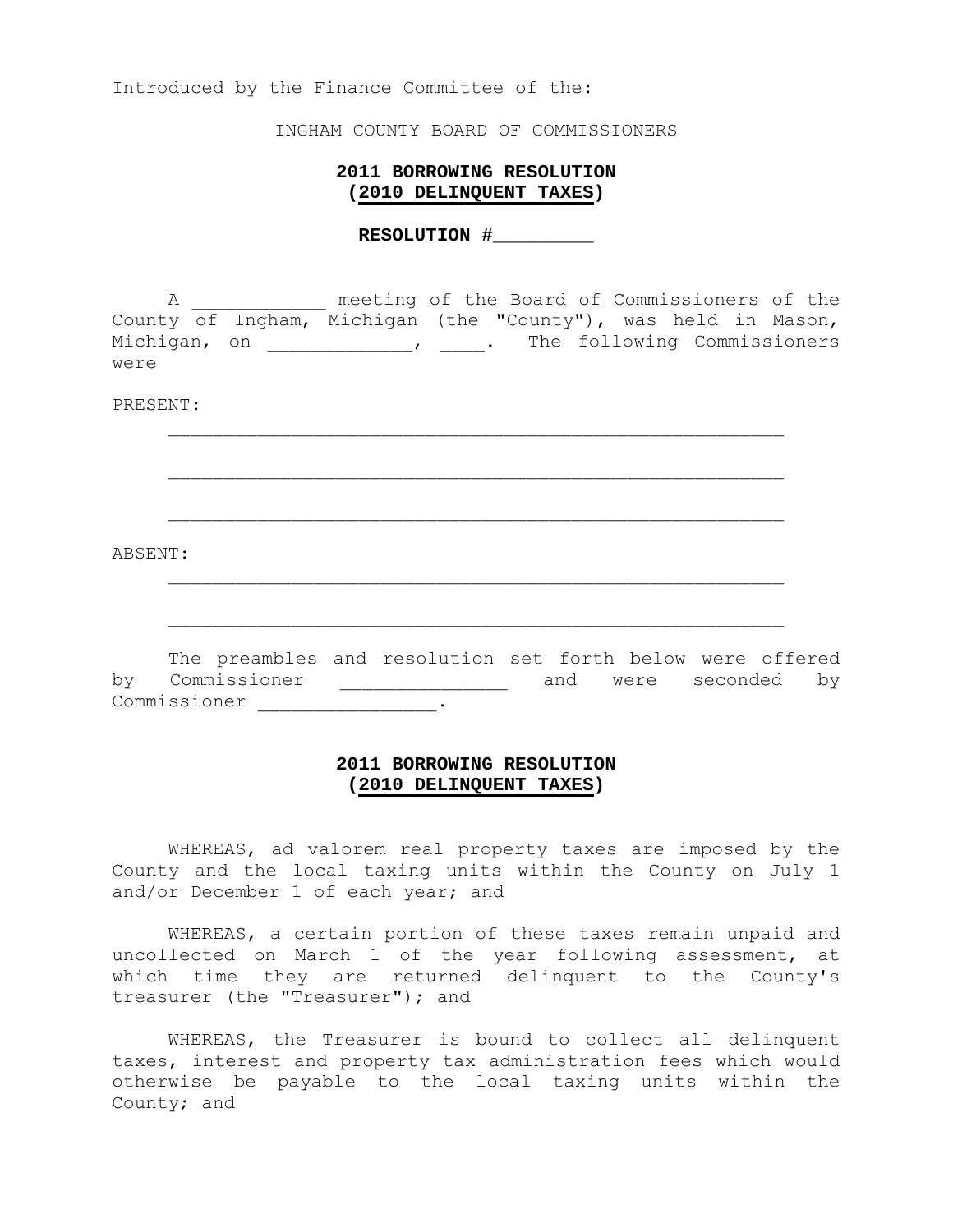WHEREAS, the statutes of the State of Michigan authorize the County to establish a fund, in whole or in part from borrowed proceeds, to pay local taxing units within the County their respective shares of delinquent ad valorem real property taxes in anticipation of the collection of those taxes by the Treasurer; and

 WHEREAS, the County Board of Commissioners (the "Board") has adopted a resolution authorizing the County's Delinquent Tax Revolving Fund (the "Revolving Fund Program"), pursuant to Section 87b of Act No. 206, Michigan Public Acts of 1893, as amended ("Act 206"); and

 WHEREAS, such fund has been established to provide a source of monies from which the Treasurer may pay any or all delinquent ad valorem real property taxes which are due the County, and any city, township, school district, intermediate school district, community college district, special assessment district, drainage district, or other political unit within the geographical boundaries of the County participating in the County's Revolving Fund Program pursuant to Act 206 ("local units"); and

 WHEREAS, the Treasurer is authorized under Act 206, and has been directed by the Board, to make such payments with respect to delinquent ad valorem real property taxes (including the property tax administration fees assessed under subsection (6) of Section 44 of Act 206) owed in 2010 to the County and the local units (collectively, the "taxing units") which will have remained unpaid on March 1, 2011 and the Treasurer is authorized to pledge these amounts in addition to any amounts not already pledged for repayment of prior series of notes (or after such prior series of notes are returned as a secondary pledge) all as the Treasurer shall specify in an order when the notes authorized hereunder are issued (the "Delinquent Taxes"); and

 WHEREAS, the Board has determined that in order to raise sufficient monies to adequately fund the Revolving Fund Program, the County must issue its General Obligation Limited Tax Notes, Series 2011 in one or more series, in accordance with Sections 87c, 87d, 87g and 89 of Act 206 and on the terms and conditions set forth below.

NOW, THEREFORE, IT IS RESOLVED BY THE BOARD AS FOLLOWS:

#### **I. GENERAL PROVISIONS**

 101. Establishment of 2011 Revolving Fund. In order to implement the continuation of the Revolving Fund Program and in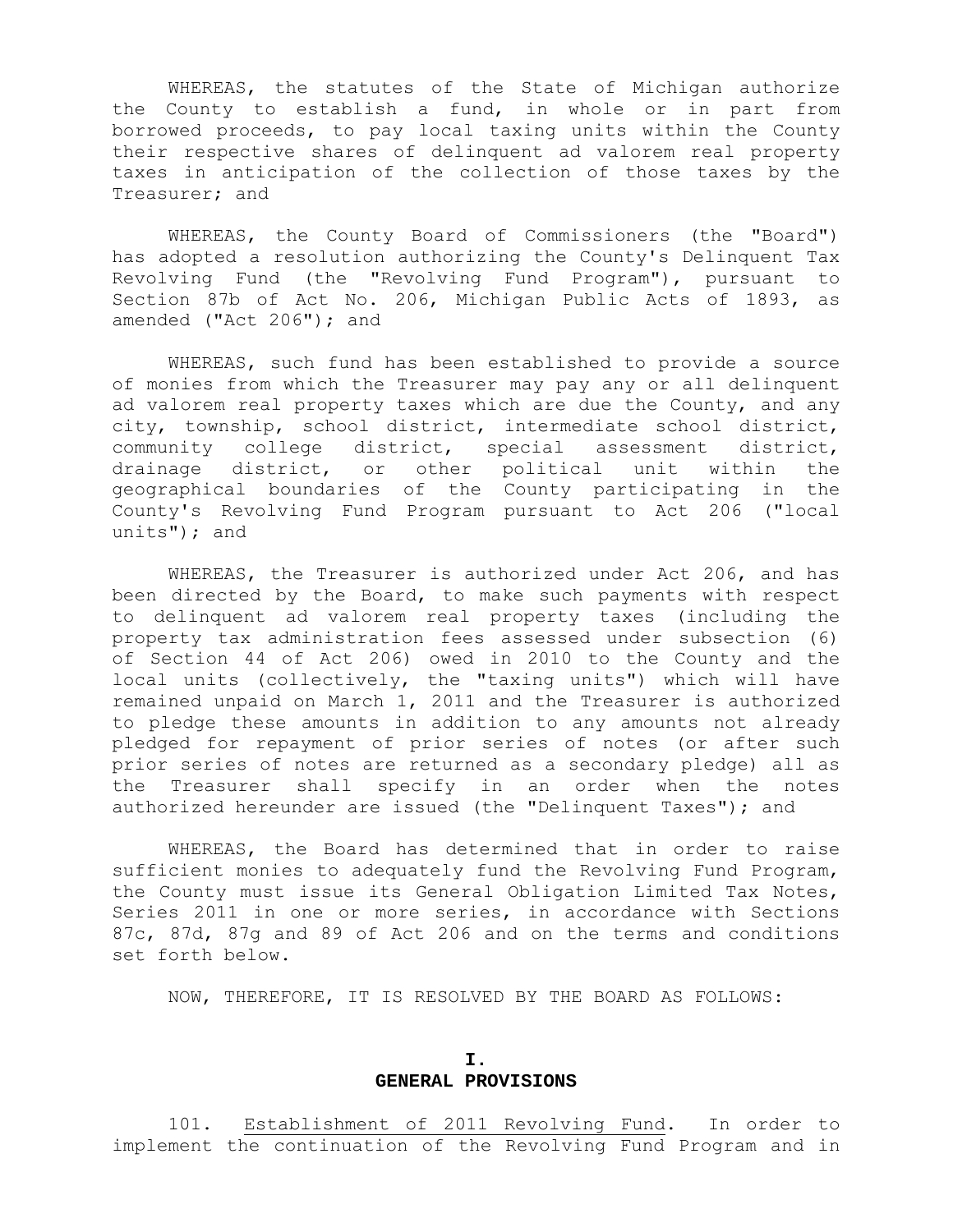accordance with Act 206, the County hereby establishes a 2011 Delinquent Tax Revolving Fund (the "Revolving Fund") as a separate and segregated fund within the existing Delinquent Tax Revolving Fund of the County previously established by the Board pursuant to Section 87b of Act 206.

 102. Issuance of Notes. The County shall issue its General Obligation Limited Tax Notes, Series 2011 in one or more series (the "Notes"), in accordance with this Resolution and Sections 87c, 87d, 87g and 89 of Act 206, payable in whole or in part from the Delinquent Taxes and/or from the other sources specified below.

103. Aggregate Amount of Notes.

 (a) The Notes shall be issued in an aggregate amount to be determined in accordance with this Section by the Treasurer.

 (b) The aggregate amount of the Notes shall not be less than the amount by which the actual or estimated Delinquent Taxes exceeds (i) the County's participating share of Delinquent Taxes, and (ii) any sums otherwise available to fund the Tax Payment Account established under Section 702 (including any monies held in respect of Section 704(c)).

 (c) The aggregate amount of the Notes shall not be greater than the sum of (i) the actual amount of the Delinquent Taxes pledged to the payment of debt service on the Notes, plus (ii) the amount determined by the Treasurer to be allocated to a reserve fund. Original proceeds of the Notes devoted to a reserve fund shall not exceed the lesser of (A) the amount reasonably required for those of the Notes secured by the reserve fund, (B) 10% of the proceeds of such Notes, (C) the maximum amount of annual debt service on such Notes, or (D) 125% of average annual debt service on such Notes.

 (d) The aggregate amount of the Notes shall be designated by the Treasurer by written order after (i) the amount of the Delinquent Taxes, or the amount of Delinquent Taxes to be funded by the issuance of the Notes, has been estimated or determined, and (ii) the amount of the reasonably required reserve fund has been calculated. Delinquent Taxes shall be estimated based on delinquencies experienced during the past three fiscal years and on demographic and economic data relevant to the current tax year, and shall be determined based on certification from each of the taxing units. The amount of the reasonably required reserve fund shall be calculated pursuant to such analyses and certificates as the Treasurer may request.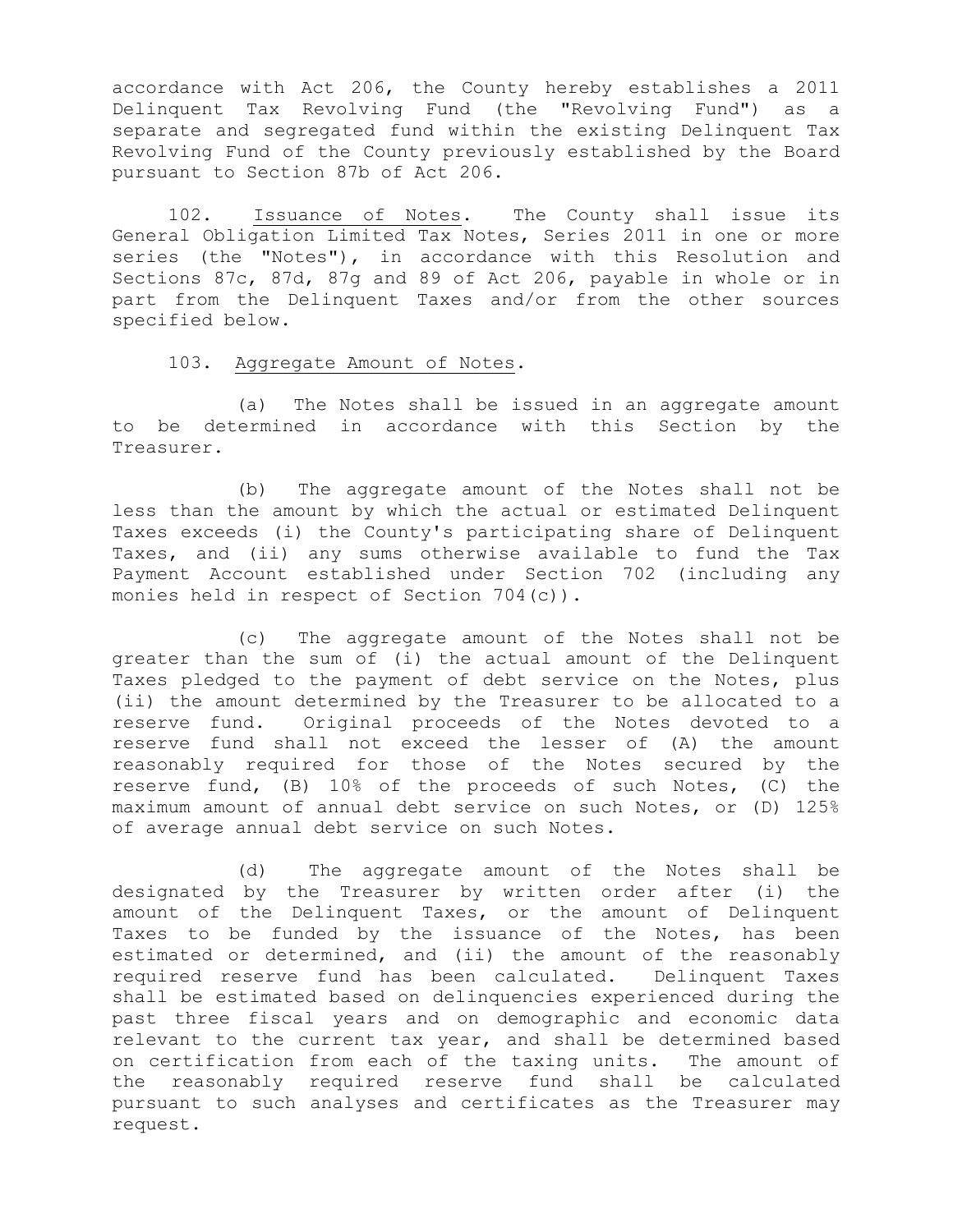104. Proceeds. If the Notes are issued and sold before the Treasurer has received certification from the taxing units of the amount of the Delinquent Taxes and if such certification is not reasonably anticipated to occur to allow distribution of the proceeds of the Notes within 20 days after the date of issue, the proceeds of the Notes shall be deposited in the County's 2011 Delinquent Tax Project Account and thereafter used to fund the whole or a part of the County's 2011 Tax Payment Account, 2011 Note Reserve Account and/or 2011 Note Payment Account, subject to and in accordance with Article VII. If the Notes are issued and sold on or after such time, the proceeds of the Notes shall be deposited directly into the County's 2011 Tax Payment Account, 2011 Note Reserve Account and/or 2011 Note Payment Account, as provided in Article VII.

 105. Treasurer's Order Authorizing Notes and Establishing Delinquent Taxes. At or prior to the time any Notes are issued pursuant to this resolution, the Treasurer, as authorized by Act 206, may issue a written order specifying the amount and character of the Delinquent Taxes, the Article or Articles under which the Notes are being issued and any other matters subject to the Treasurers control under either this resolution or Act 206.

### **II. FIXED MATURITY NOTES**

 201. Authority. At the option of the Treasurer, exercisable by written order, the Notes may be issued in accordance with this Article II. All reference to "Notes" in Article II refers only to Notes issued pursuant to Article II, unless otherwise specified.

 202. Date. The Notes shall be dated as of the date of issue or as of such earlier date specified by written order of the Treasurer.

 203. Maturity and Amounts. Notes issued pursuant to this Article II shall be structured in accordance with subsections (a) or (b) below as determined by the Treasurer pursuant to written order.

 (a) The first maturity of the Notes or of a series of the Notes shall be determined by the Treasurer pursuant to written order, but shall not be later than two years after the date of issue. Later maturities of the Notes shall be on the first anniversary of the preceding maturity or on such earlier date as the Treasurer may specify by written order. The Notes shall be structured with the number of maturities determined by the Treasurer to be necessary or appropriate, and the last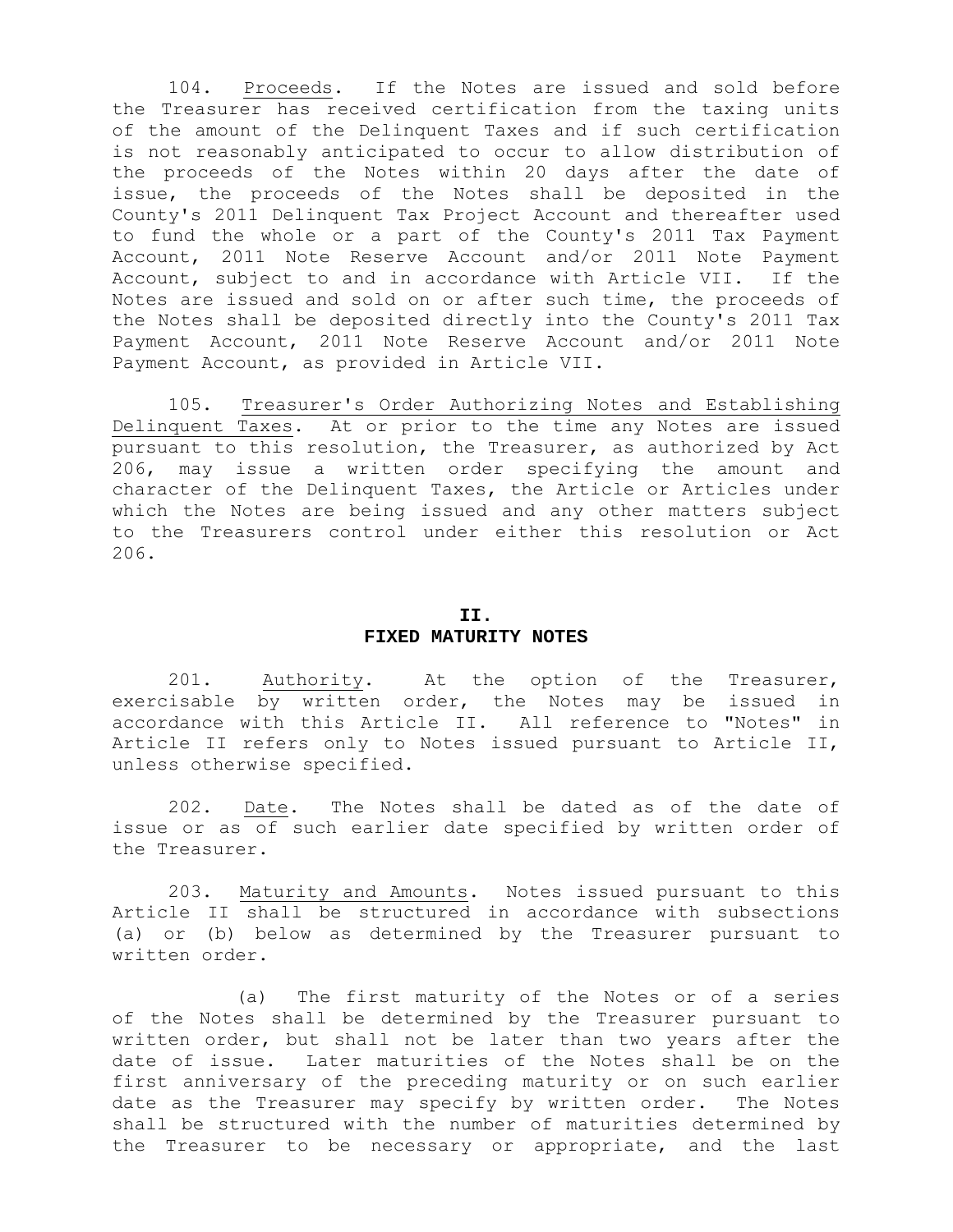maturity shall be scheduled for no later than the fourth anniversary of the date of issue. The amount of each maturity shall be set by the Treasurer when the amount of Delinquent Taxes is determined by the Treasurer or when a reliable estimate of the Delinquent Taxes is available to the Treasurer. In determining the exact amount of each maturity the Treasurer shall consider the schedule of delinquent tax collections prepared for the tax years ending December 31, 2010, and the corollary schedule setting forth the anticipated rate of collection of those Delinquent Taxes which are pledged to the repayment of the Notes. The amount of each maturity and the scheduled maturity dates of the Notes shall be established to take into account the dates on which the Treasurer reasonably anticipates the collection of such Delinquent Taxes and shall allow for no more than a 10% variance between the debt service payable on each maturity date, the Notes, and the anticipated amount of pledged monies available on such maturity date to make payment of such debt service.

 (b) Alternatively, the Notes or a series of the Notes may be structured with a single stated maturity falling not later than the fourth anniversary of the date of issue. Notes issued under this subsection (b) shall be subject to redemption on such terms consistent with Section 209 as shall be ordered by the Treasurer, but in no event shall such Notes be subject to redemption less frequently than annually.

### 204. Interest Rate and Date of Record.

 (a) Except as otherwise provided in this paragraph, Notes issued pursuant to subsection (a) of Section 203 shall bear interest payable semi-annually, with the first interest payment to be payable (i) on the first date, after issuance, corresponding to the day and month on which the maturity of such Notes falls, or (ii) if the Treasurer so orders, six months before such date. In the event (i) any maturity of the Notes arises either less than six months before the succeeding maturity date or less than six months after the preceding maturity date and (ii) the Treasurer so orders in writing, interest on the Notes shall be payable on such succeeding or preceding maturity date. Subject to the following sentence, Notes issued pursuant to subsection (b) of Section 203 shall, pursuant to written order of the Treasurer, bear interest monthly, quarterly, or semiannually, as provided by written order of the Treasurer. If Notes issued under this Article II are sold with a variable rate feature as provided in Article IV, such Notes may, pursuant to written order of the Treasurer, bear interest weekly, monthly, quarterly or on any put date, or any combination of the foregoing, as provided by written order of the Treasurer.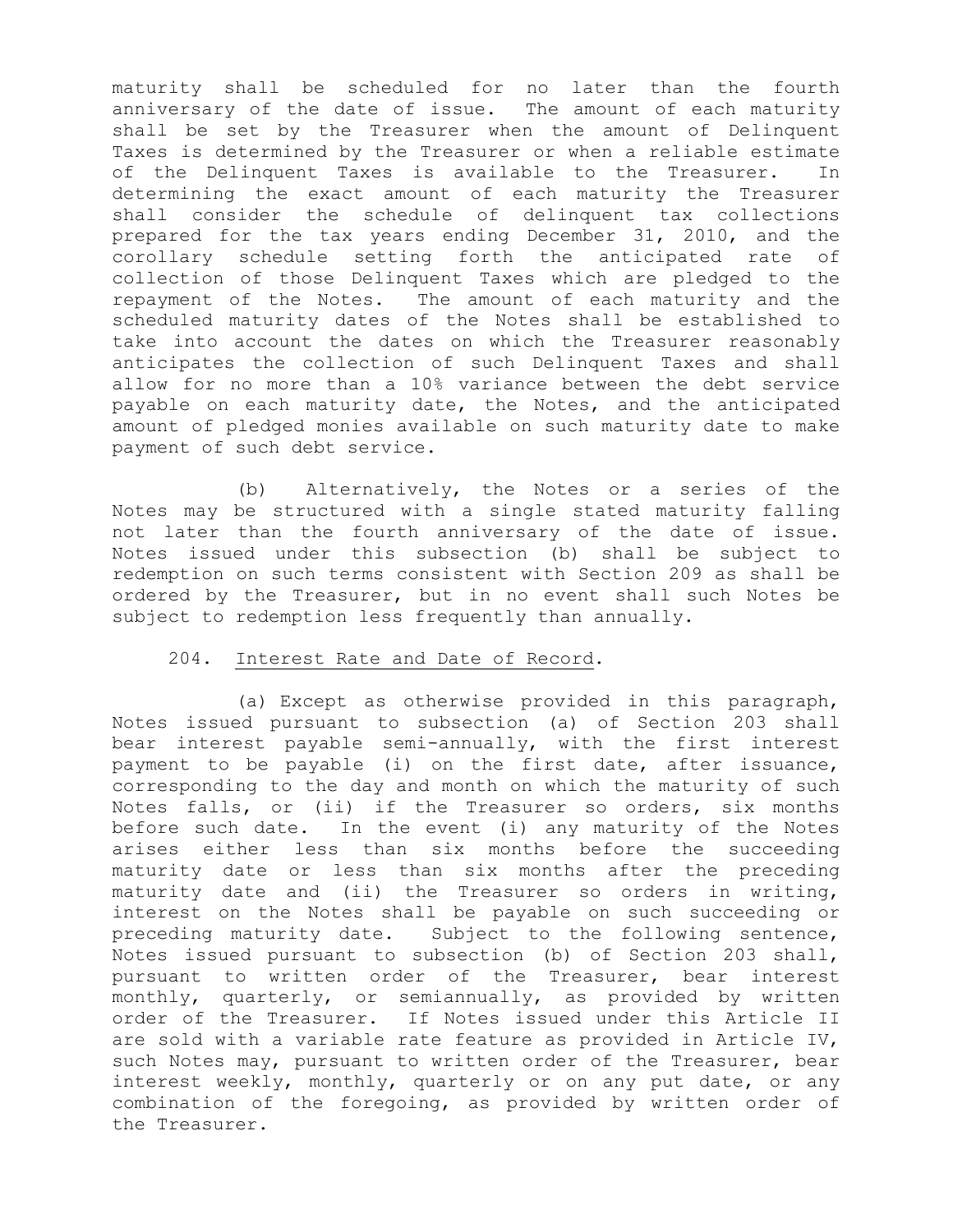(b) Interest shall not exceed the maximum rate permitted by law.

 (c) Interest shall be mailed by first class mail to the registered owner of each Note as of the applicable date of record, provided, however, that the Treasurer may agree with the Registrar (as defined below) on a different method of payment.

 (d) Subject to Section 403 in the case of variable rate Notes, the date of record shall be not fewer than 14 nor more than 31 days before the date of payment, as designated by the Treasurer prior to the sale of the Notes.

 205. Note Form. The form of Note shall be consistent with the prescriptions of this Resolution and shall reflect all material terms of the Notes. Unless the Treasurer shall by written order specify the contrary, the Notes shall be issued in fully registered form both as to principal and interest, regrettable upon the books of a note registrar (the "Registrar") to be named by the Treasurer. If the Notes are issued in bearer form the Treasurer shall appoint a paying agent (the "Paying Agent"). (The Registrar or Paying Agent so named may be any bank or trust company or other entity, including the County, offering the necessary services pertaining to the registration and transfer of negotiable securities.)

 206. Denominations and Numbers. The Notes shall be issued in one or more denomination or denominations of \$1,000 each or any integral multiple of \$1,000 in excess of \$1,000, as determined by the Treasurer. Notwithstanding the foregoing, however, in the event the Notes are deposited under a book entry depository trust arrangement pursuant to Section 208, the Notes shall, if required by the depository trustee, be issued in denominations of \$5,000 each or any integral multiple of \$5,000. The Notes shall be numbered from one upwards, regardless of maturity, in such order as the Registrar shall determine.

#### 207. Transfer or Exchange of Notes.

 (a) Notes issued in registered form shall be transferable on a note register maintained with respect to the Notes upon surrender of the transferred Note, together with an assignment executed by the registered owner or his or her duly authorized attorney-in-fact in form satisfactory to the Registrar. Upon receipt of a properly assigned Note, the Registrar shall authenticate and deliver a new Note or Notes in equal aggregate principal amount and like interest rate and maturity to the designated transferee or transferees.

 (b) Notes may likewise be exchanged for one or more other Notes with the same interest rate and maturity in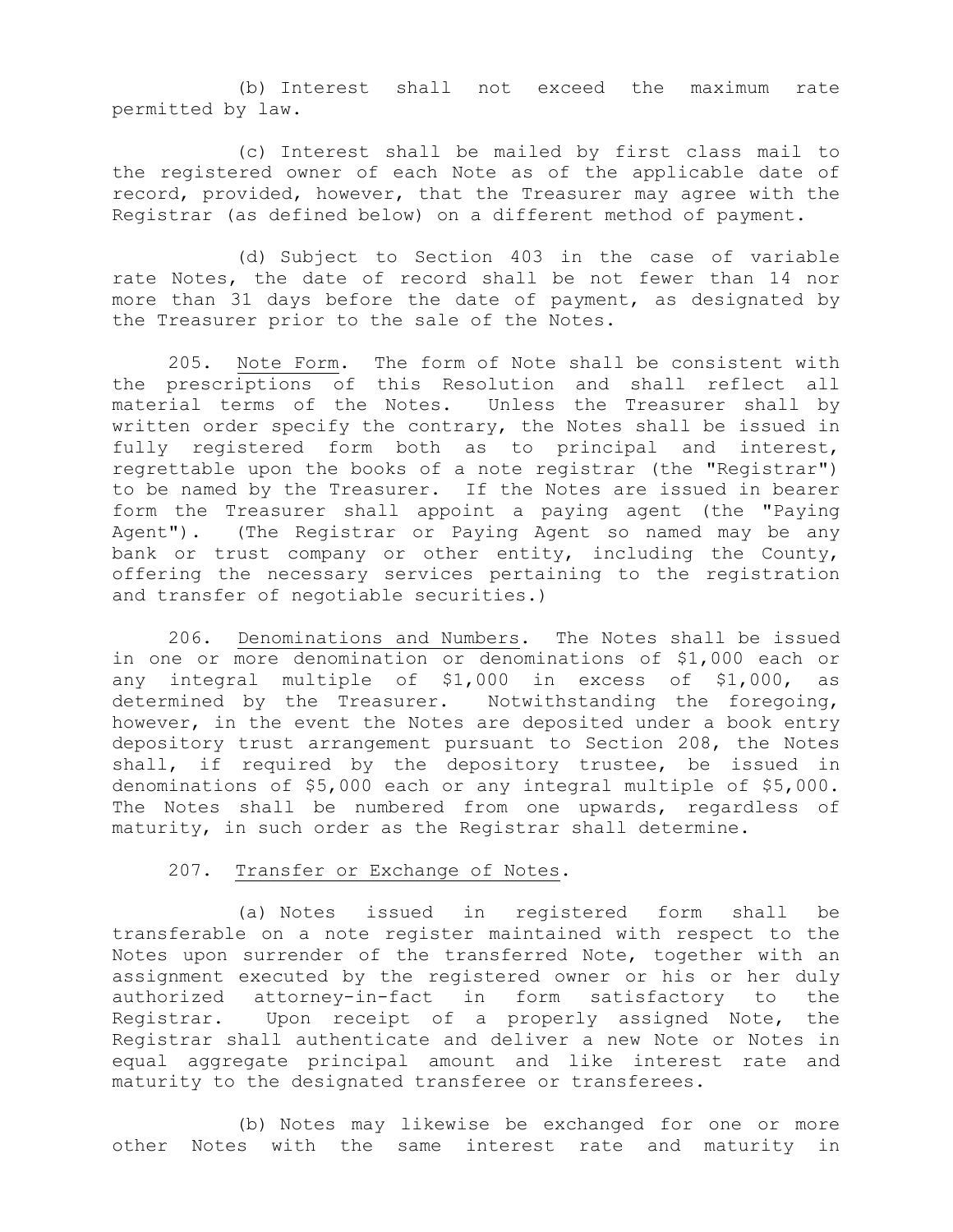authorized denominations aggregating the same principal amount as the Note or Notes being exchanged, upon surrender of the Note or Notes and the submission of written instructions to the Registrar or, in the case of bearer Notes, to the Paying Agent. Upon receipt of a Note with proper written instructions the Registrar or Paying Agent shall authenticate and deliver a new Note or Notes to the owner thereof or to the owner's attorneyin-fact.

 (c) Any service charge made by the Registrar or Paying Agent for any such registration, transfer or exchange shall be paid for by the County as an expense of borrowing, unless otherwise agreed by the Treasurer and the Registrar or Paying Agent. The Registrar or Paying Agent may, however, require payment by a knotholes of a sum sufficient to cover any tax or other governmental charge payable in connection with any such registration, transfer or exchange.

 208. Book Entry Depository Trust. At the option of the Treasurer, and notwithstanding any contrary provision of Section 212, the Notes may be deposited, in whole or in part, with a depository trustee designated by the Treasurer who shall transfer ownership of interests in the Notes by book entry and who shall issue depository trust receipts or acknowledgments to owners of interests in the Notes. Such book entry depository trust arrangement, and the form of depository trust receipts or acknowledgments, shall be as determined by the Treasurer after consultation with the depository trustee. The Treasurer is authorized to enter into any depository trust agreement on behalf of the County upon such terms and conditions as the Treasurer shall deem appropriate and not otherwise prohibited by the terms of this Resolution. The depository trustee may be the same as the Registrar otherwise named by the Treasurer, and the Notes may be transferred in part by depository trust and in part by transfer of physical certificates as the Treasurer may determine.

#### 209. Redemption.

 (a) Subject to the authority granted the Treasurer pursuant to subsection (c) of this Section (in the case of fixed rate Notes) and to the authority granted the Treasurer pursuant to Section 404 (in the case of variable rate Notes), the Notes or any maturity or maturities of the Notes shall be subject to redemption prior to maturity on the terms set forth in subsection (b) below.

 (b) Notes scheduled to mature after the first date on which any Notes of the series are scheduled to mature shall be subject to redemption, in inverse order of maturity, on each interest payment date arising after the date of issue.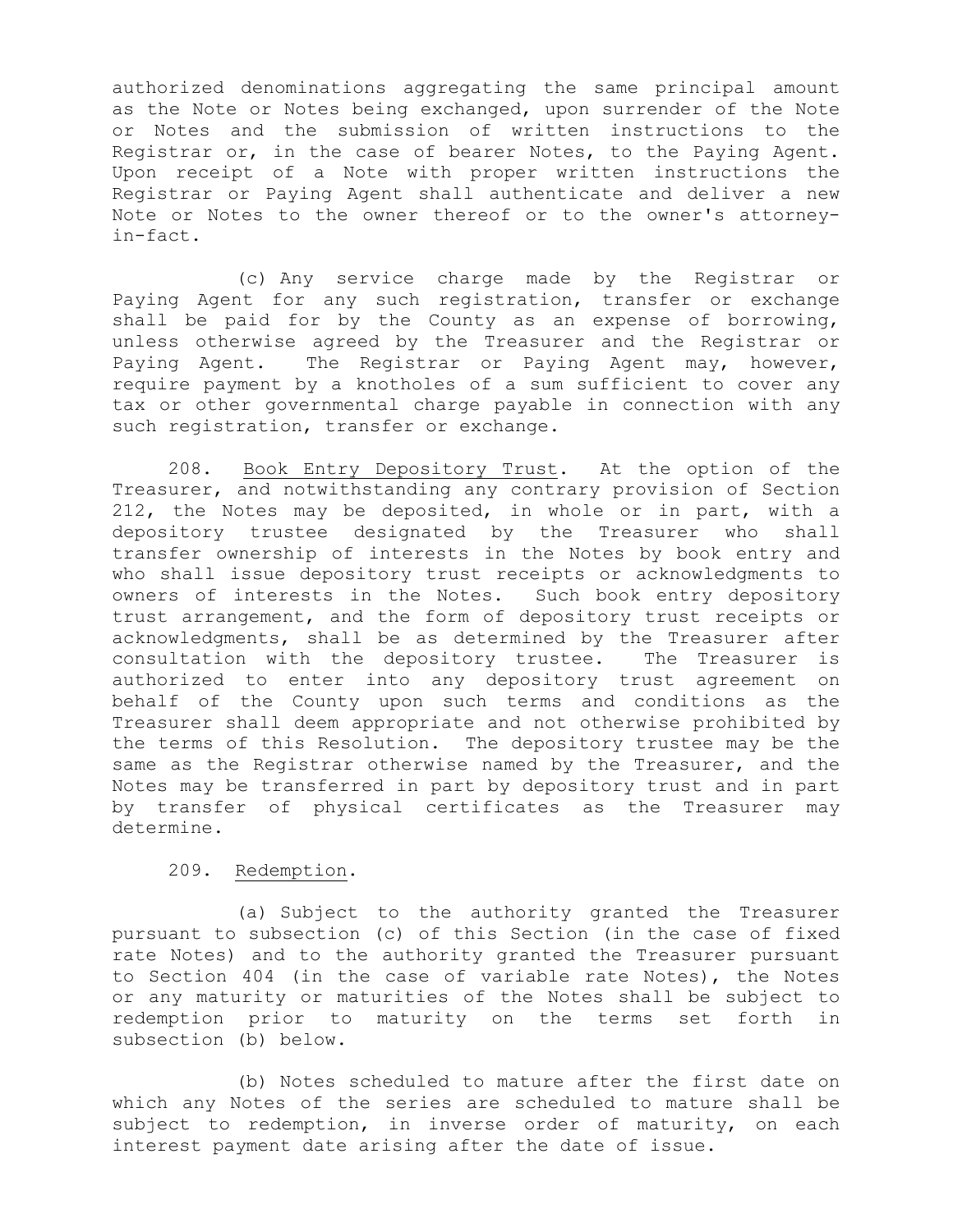(c) If the Treasurer shall determine such action necessary to enhance the marketability of the Notes or to reduce the interest rate to be offered by prospective purchasers on any maturity of the Notes, the Treasurer may, by written order prior to the issuance of such Notes, (i) designate some or all of the Notes as non-callable, regardless of their maturity date, and/or (ii) delay the first date on which the redemption of callable Notes would otherwise be authorized under subsection (b) above.

 (d) Notes of any maturity subject to redemption may be redeemed before their scheduled maturity date, in whole or in part, on any permitted redemption date or dates, subject to the written order of the Treasurer. Notes called for redemption shall be redeemed at par, plus accrued interest to the redemption date, plus, if the Treasurer so orders, a premium of not more than 1%. Redemption may be made by lot or pro rata, as shall be determined by the Treasurer.

 (e) With respect to partial redemptions, any portion of a Note outstanding in a denomination larger than the minimum authorized denomination may be redeemed, provided such portion as well as the amount not being redeemed constitute authorized denominations. In the event less than the entire principal amount of a Note is called for redemption, the Registrar or Paying Agent shall, upon surrender of the Note by the owner thereof, authenticate and deliver to the owner a new Note in the principal amount of the principal portion not redeemed.

 (f) Notice of redemption shall be by first class mail 30 days prior to the date fixed for redemption, or such shorter time prior to the date fixed for redemption as may be consented to by the holders of all outstanding Notes to be called for redemption. Such notice shall fix the date of record with respect to the redemption if different than otherwise provided in this Resolution. Any defect in any notice shall not affect the validity of the redemption proceedings. Notes so called for redemption shall not bear interest after the date fixed for redemption, provided funds are on hand with a paying agent to redeem the same.

 210. Discount. At the option of the Treasurer, the Notes may be offered for sale at a discount not to exceed 2%.

 211. Public or Private Sale. The Treasurer may, at the Treasurer's option, conduct a public sale of the Notes after which sale the Treasurer shall either award the Notes to the lowest bidder or reject all bids. The conditions of sale shall be as specified in a published Notice of Sale prepared by the Treasurer announcing the principal terms of the Notes and the offering. Alternatively, the Treasurer may, at the Treasurer's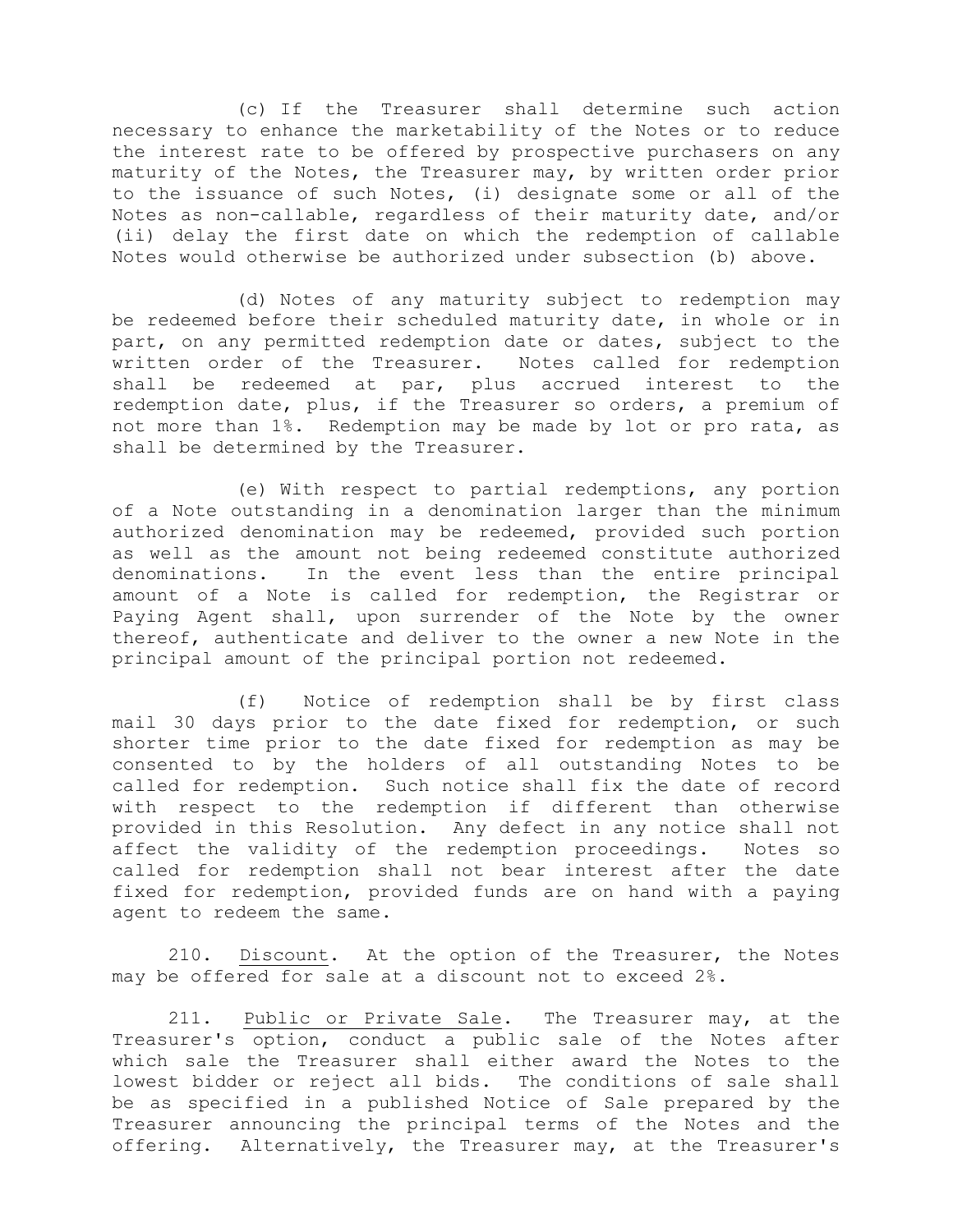option, negotiate a private sale of the Notes as provided in Act 206. If required by law, or if otherwise determined by the Treasurer to be in the best interest of the County, (a) the Notes shall be rated by a national rating agency selected by the Treasurer, (b) a good faith deposit shall be required of the winning bidder, and/or (c) CUSP numbers shall be assigned to the Notes. If a public sale is conducted or if otherwise required by law or the purchaser of the Notes, the Treasurer shall prepare or cause to be prepared and disseminated an offering memorandum or official statement containing all material terms of the offer and sale of the Notes. Pursuant to any sale of the Notes, the County shall make such filings, shall solicit such information and shall obtain such governmental approvals as shall be required pursuant to any state or federal law respecting back-up income tax withholding, securities regulation, original issue discount or other regulated matter.

 212. Execution and Delivery. The Treasurer is authorized and directed to execute the Notes on behalf of the County by manual or facsimile signature, provided that if the facsimile signature is used the Notes shall be authenticated by the Registrar or any tender agent as may be appointed pursuant to Section  $801(c)$ . The Notes shall be sealed with the County seal or imprinted with a facsimile of such seal. The Treasurer is authorized and directed to then deliver the Notes to the purchaser thereof upon receipt of the purchase price. The Notes shall be delivered at the expense of the County in such city or cities as may be designated by the Treasurer.

 213. Renewal, Refunding or Advance Refunding Notes. If at any time it appears to be in the best interests of the County, the Treasurer, by written order, may authorize the issuance of renewal, refunding or advance refunding Notes. The terms of such Notes, and the procedures incidental to their issuance, shall be set subject to Section 309 and, in appropriate cases, Article X.

### **III. SHORT TERM RENEWABLE NOTES**

 301. Authority. At the option of the Treasurer, exercisable by written order, Notes may be issued in accordance with this Article III. All references to "Notes" in Article III refer only to Notes issued pursuant to Article III, unless otherwise specified.

 302. Date and Maturity. The Notes shall be dated as of their date of issuance or any prior date selected by the Treasurer, and each issuance thereof shall mature on such date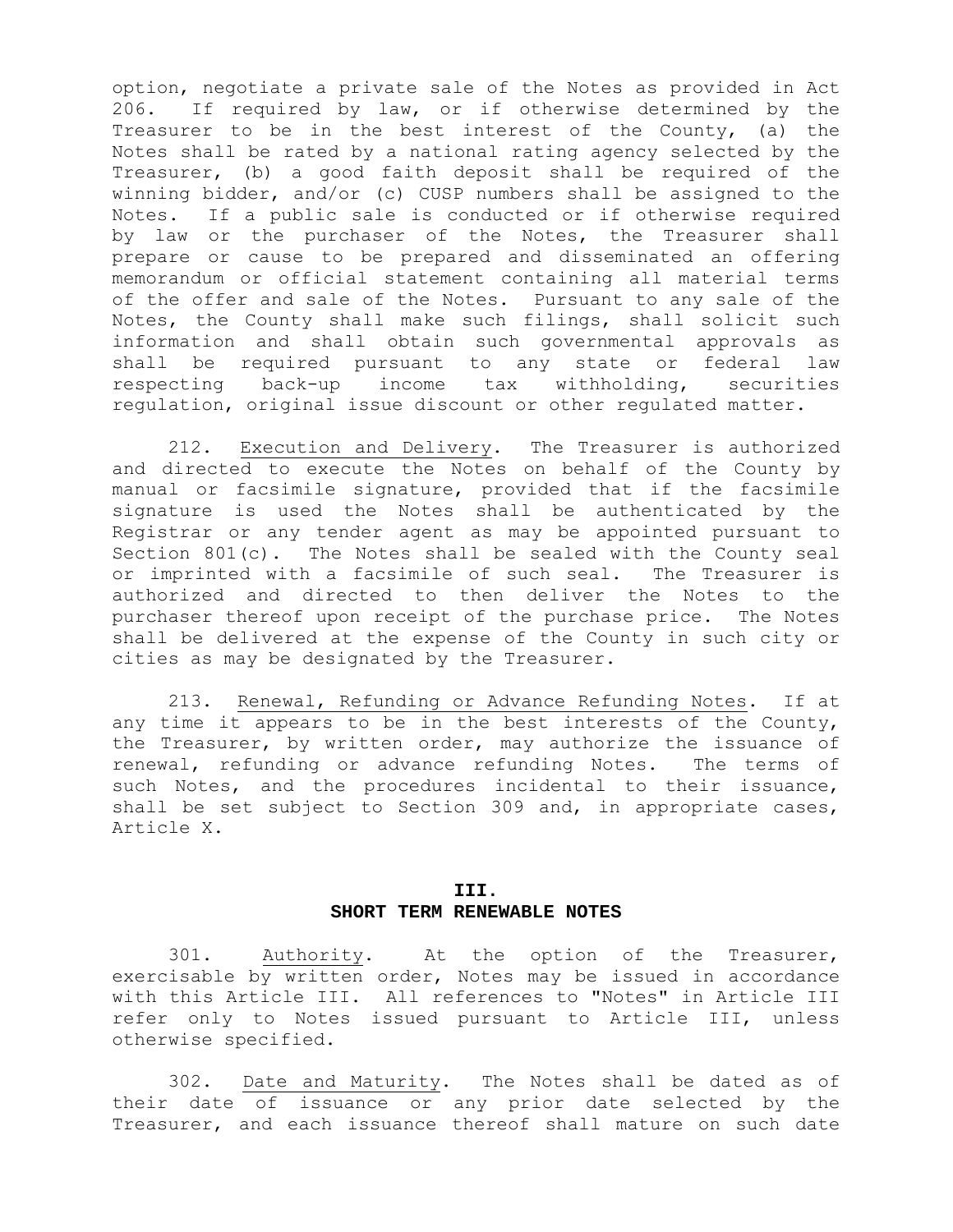or dates not exceeding one year from the date of their issuance as may be specified by written order of the Treasurer.

 303. Interest and Date of Record. The Notes shall bear interest payable at maturity at such rate or rates as may be determined by the Treasurer not exceeding the maximum rate of interest permitted by law on the date the Notes are issued. The date of record shall be not fewer than two nor more than 31 days before the date of payment, as designated by the Treasurer prior to the sale of the Notes.

 304. Note Form. The form of Note shall be consistent with the prescriptions of this Resolution and shall reflect all material terms of the Notes. The Notes shall, in the discretion of the Treasurer and consistent with Section 205, either be payable to bearer or be issued in registered form. If issued in registered form, the Notes may be constituted as book-entry securities consistent with Section 208, notwithstanding any contrary provision of Section 308.

 305. Denomination and Numbers. The Notes shall be issued in one or more denomination or denominations, as determined by the Treasurer. The Notes shall be numbered from one upwards in such order as the Treasurer determines.

 306. Redemption. The Notes shall not be subject to redemption prior to maturity.

 307. Sale of Notes. The authority and obligations of the Treasurer set forth in Sections 210 and 211 respecting Fixed Maturity Notes shall apply also to Notes issued under Article III.

 308. Execution and Delivery. The authority and obligations of the Treasurer set forth in Section 212 respecting Fixed Maturity Notes shall also apply to Notes issued under Article III.

309. Renewal or Refunding Notes.

 (a) The Treasurer may by written order authorize the issuance of renewal or refunding Notes (collectively the "Renewal Notes"). Renewal Notes shall be sold on the maturity date of, and the proceeds applied to the payment of debt service on, the Notes to be renewed. The maturities and repayment terms of the Renewal Notes shall be set by written order of the Treasurer.

 (b) In the order authorizing Renewal Notes, the Treasurer shall specify whether the Notes shall be issued in accordance with this Article III, in which event the provisions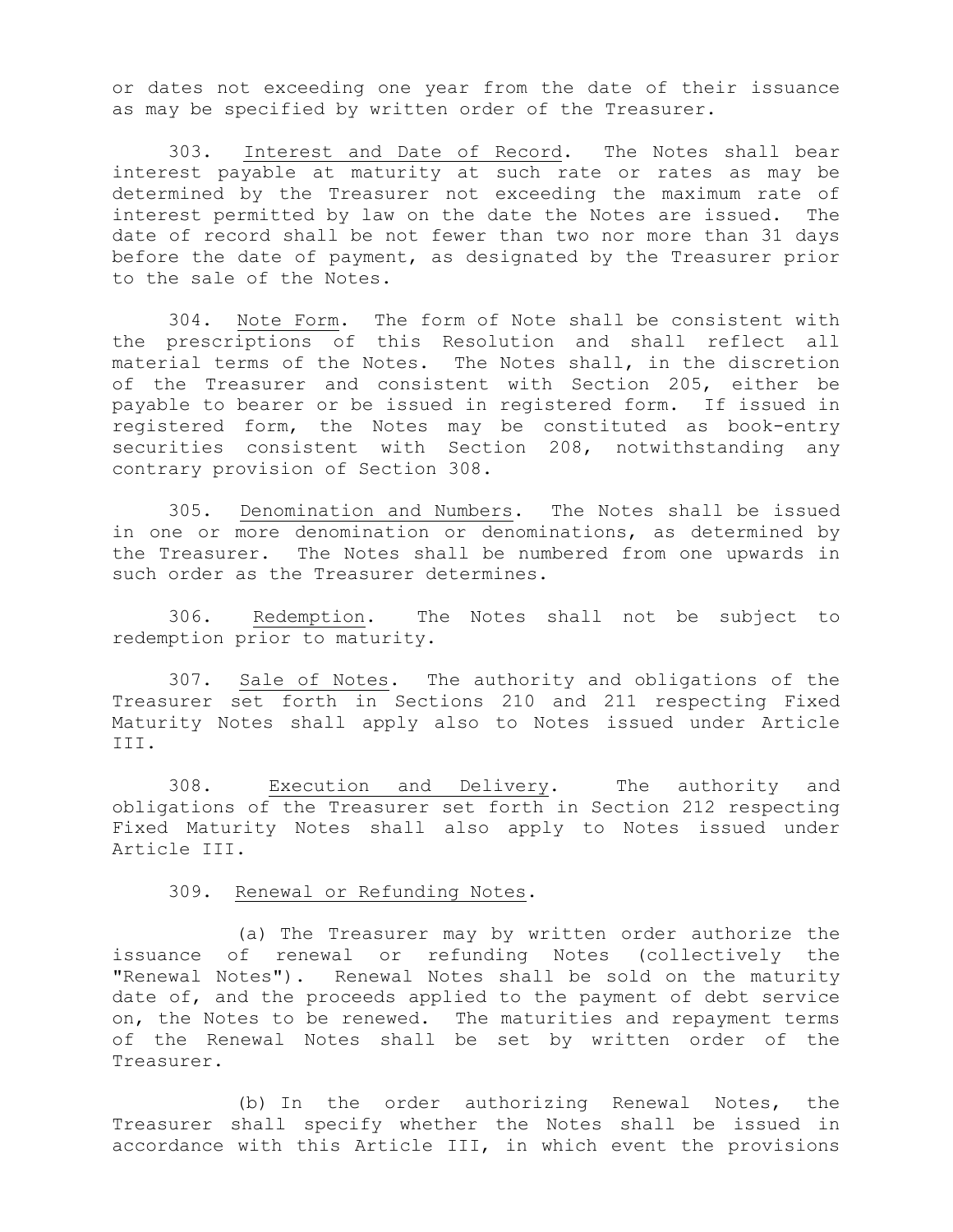of Article III shall govern the issuance of the Notes, or whether the Notes shall be issued in accordance with Article II, in which event the provisions of Article II shall govern the issuance of the Notes. The order shall also provide for and shall also govern with respect to:

|  | the aggregate amount of the Renewal Notes; |
|--|--------------------------------------------|
|--|--------------------------------------------|

(iv) the interest payment dates of the Renewal

- (ii) the date of the Renewal Notes;
- (iii) the denominations of the Renewal Notes;

Notes;

 (v) the maturity or maturities of the Renewal Notes;

(vi) the terms of sale of the Renewal Notes;

 (vii) whether any Renewal Notes issued in accordance with Article II shall be subject to redemption and, if so, the terms thereof; and

 (viii) any other terms of the Renewal Notes consistent with, but not specified in, Article II or Article III.

 (c) Regardless of whether Renewal Notes need be approved by prior order of the Department of Treasury, the Treasurer, pursuant to Section 89(5)(d) of Act 206, shall promptly report to the Department of Treasury the issuance of any Renewal Notes.

#### **IV. VARIABLE INTEREST RATE**

 401. Variable Rate Option. At the option of the Treasurer, exercisable by written order, the Notes, whether issued pursuant to Article II or Article III, may be issued with a variable interest rate, provided that the rate shall not exceed the maximum rate of interest permitted by law.

 402. Determination of Rate. The order of the Treasurer shall provide how often the variable interest rate shall be subject to recalculation, the formula or procedure for determining the variable interest rate, whether and on what terms the rate shall be determined by a remarketing agent in the case of demand obligations consistent with Section 801(d), and whether and on what terms a fixed rate of interest may be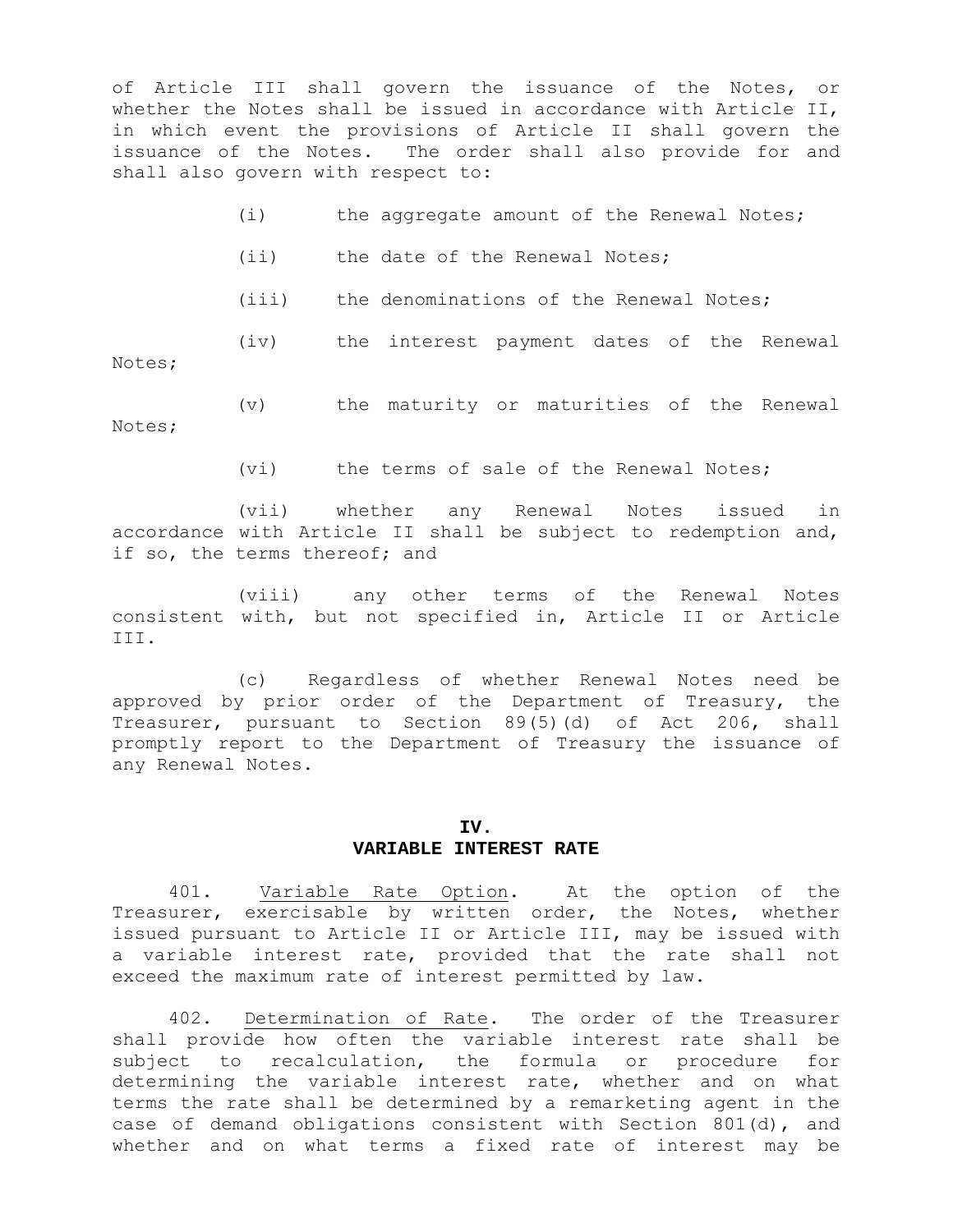converted to or from a variable rate of interest. Such formula or procedure shall be as determined by the Treasurer, but shall track or float within a specified percentage band around the rates generated by any one or more of the following indices:

 (i) Publicly reported prices or yields of obligations of the United States of America;

 (ii) An index of municipal obligations periodically reported by a nationally recognized source;

 (iii) The prime lending rate from time to time set by any bank or trust company in the United States with unimpaired capital and surplus exceeding \$40,000,000;

 (iv) Any other rate or index that may be designated by order of the Treasurer provided such rate or index is set or reported by a source which is independent of and not controlled by the Treasurer or the County.

The procedure for determining the variable rate may involve one or more of the above indices as alternatives or may involve the setting of the rate by a municipal bond specialist provided such rate shall be within a stated percentage range of one or more of the indices set forth above.

 403. Date of Record. The Date of Record shall be not fewer than one nor more than 31 days before the date of payment, as designated by written order of the Treasurer.

 404. Redemption. Notwithstanding any contrary provision of subsections (b) and (c) of Section 209, but subject to the last sentence of this Section 404, Notes bearing interest at a variable rate may be subject to redemption by the County and/or put by the holder at any time or times and in any order, as may be determined pursuant to written order of the Treasurer. Notes shall not be subject to redemption more frequently than monthly.

#### 405. Remarketing, Repurchase and Resale.

 (a) In the event Notes issued under this Article IV are constituted as demand obligations, the interest rate on the Notes shall be governed by, and shall be subject to, remarketing by a remarketing agent appointed in accordance with Section 801(c), under the terms of a put agreement employed in accordance with Section 801(d).

 (b) The County shall be authorized, consistent with Act 206 and pursuant to order of the Treasurer, to participate in the repurchase and resale of Notes in order to reduce the cost of, or increase the revenue, attendant to the establishment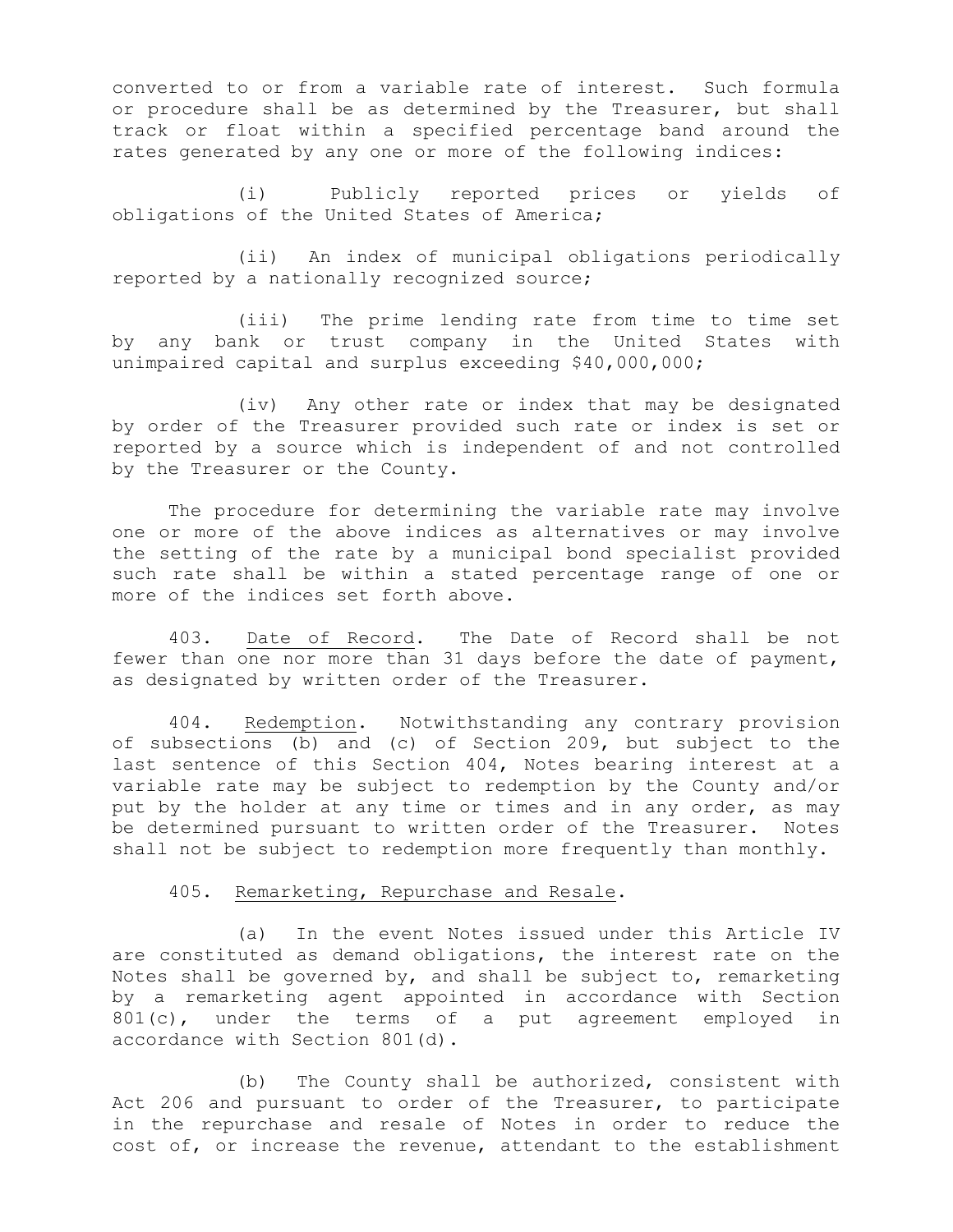of the Revolving Fund and the issuance and discharge of the Notes. Any purchase of Notes pursuant to this subsection (b) shall be made with unpledged monies drawn from revolving funds established by the County in connection with retired general obligation limited tax notes.

### **V. MULTIPLE SERIES**

 501. Issuance of Multiple Series. At the option of the Treasurer, exercisable by written order, the Notes issued under Articles II, Article III or Article X may be issued in two or more individually designated series. Each series shall bear its own rate of interest, which may be fixed or variable in accordance with Article IV. Various series need not be issued at the same time and may be issued from time to time in the discretion of the Treasurer exercisable by written order. In determining the dates of issuance of the respective series, the Treasurer shall consider, among other pertinent factors, the impact the dates selected may have on the marketability, rating and/or qualification for credit support or liquidity support for, or insurance of, the Notes. The Notes of each such series shall be issued according to this Resolution in all respects (and the term "Notes" shall be deemed to include each series of Notes throughout this Resolution), provided that:

 (a) The aggregate principal amount of the Notes of all series shall not exceed the maximum aggregate amount permitted under Section 103;

 (b) Each series shall be issued pursuant to Article II or Article III, and different series may be issued pursuant to different Articles;

 (c) Each series shall be issued pursuant to Section 502 or Section 503, and different series may be issued pursuant to different Sections;

 (d) A series may be issued under Article II for one, two, or three of the annual maturities set forth in Article II with the balance of the annual maturities being issued under Article II or under Article III in one or more other series, provided that the minimum annual maturities set forth in Section 203 shall be reduced and applied pro rata to all Notes so issued; and

 (e) The Notes of all series issued pursuant to Article II above shall not, in aggregate, mature in amounts or on dates exceeding the maximum authorized maturities set forth in Section 203.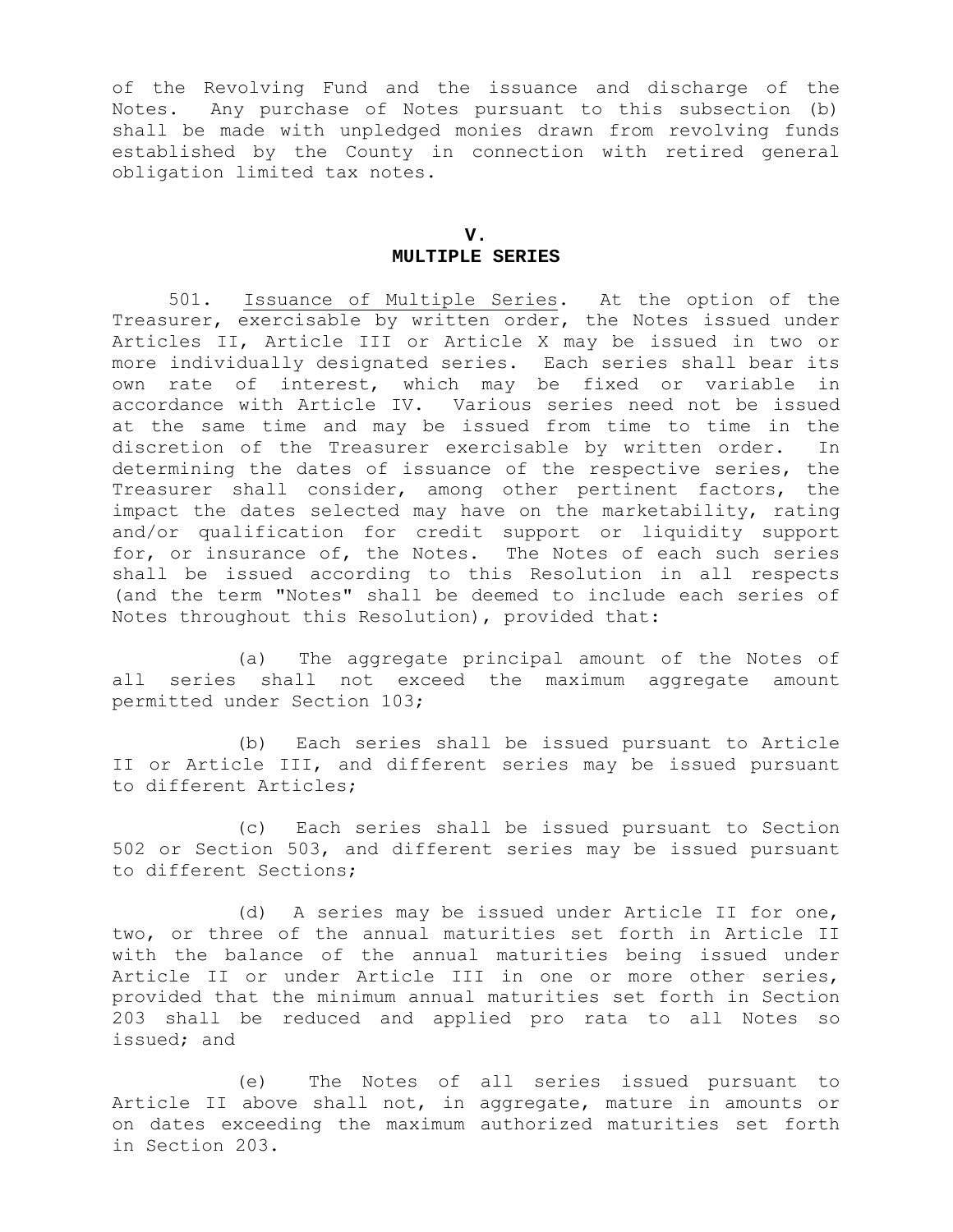502. Series Secured Pari Passu. If the Notes are issued in multiple series pursuant to this Article V, each series of Notes may, by written order of the Treasurer, be secured *pari passu* with the other by the security described in and the amounts pledged by Article VII below. Moreover, such security may, pursuant to further written order of the Treasurer, be segregated in accordance with the following provisions.

 (a) The Treasurer may by written order establish separate sub-accounts in the County's 2011 Note Reserve Account for each series of Notes, into which shall be deposited the amount borrowed for the Note Reserve Account for each such series.

 (b) The Treasurer may by written order establish separate sub-accounts in the County's 2011 Note Payment Account for each series of Notes, and all amounts deposited in the Note Payment Account shall be allocated to the sub-accounts.

 (c)(i) In the event separate sub-accounts are established pursuant to subsection (b) above, and subject to Paragraph (ii) below, the percentage of deposits to the County's 2011 Note Payment Account allocated to each sub-account may be set equal to the percentage that Notes issued in the corresponding series bears to all Notes issued under this Resolution or to any other percentage designated by the Treasurer pursuant to written order; provided that if the various series are issued at different times or if the various series are structured with different maturity dates, (I) sums deposited in the Note Payment Account prior to the issuance of one or more series may upon the issuance of each such series be reallocated among the various sub-accounts established under Subsection (b) above to achieve a balance among the sub-accounts proportionate to the designated percentage allocation, and/or (II) deposits to the Note Payment Account may be allocated among the sub-accounts according to the total amount of debt service that will actually be paid from the respective sub-accounts.

 (ii) Alternatively, the Treasurer may, by written order, rank the sub-accounts established under Subsection (b) above in order of priority, and specify that each such subaccount shall receive deposits only after all sub-accounts having a higher priority have received deposits sufficient to discharge all (or any specified percentage of) Notes whose series corresponds to any of the sub-accounts having priority.

 (d) In the absence of a written order of the Treasurer to the contrary, the amounts in each sub-account established pursuant to this Section 502 shall secure only the Notes issued in the series for which such sub-account was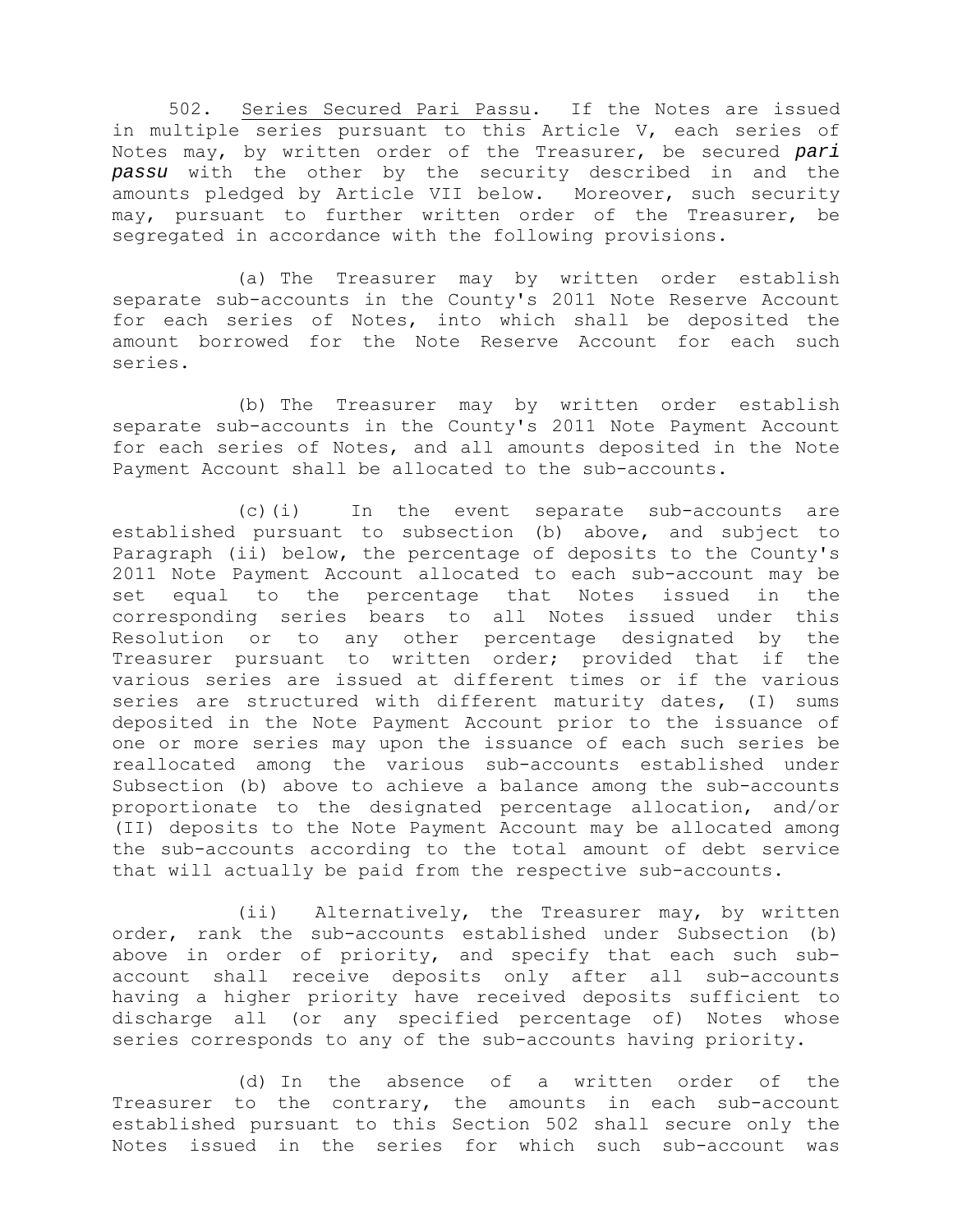established, until such Notes and interest on such Notes are paid in full, after which the amounts in such sub-account may, pursuant to written order of the Treasurer, be added pro rata to the amounts in the other sub-accounts and thereafter used as part of such other sub-accounts to secure all Notes and interest on such Notes for which such other sub-accounts were created, until paid in full. Alternatively, amounts held in two or more sub-accounts within either the Note Reserve Account or the Note Payment Account may be commingled, and if commingled shall be held *pari passu* for the benefit of the holders of each series of Notes pertaining to the relevant sub-accounts.

 503. Series Independently Secured. If the Notes are issued in multiple series pursuant to this Article V, each series of Notes may, by written order of the Treasurer, be independently secured in accordance with this Section 503.

 (a) Each series of Notes shall pertain to one or more taxing units, as designated by the Treasurer pursuant to written order, and no two series of Notes shall pertain to the same taxing unit. A school district, intermediate school district, or community college district extending beyond the boundaries of a city in which it is located may, pursuant to written order of the Treasurer, be subdivided along the boundaries of one or more cities and each such subdivision shall be deemed a taxing unit for purposes of this Section 503.

 (b) Separate sub-accounts shall be established in the County's 2011 Tax Payment Account. Each sub-account shall receive the proceeds of one and only one series of Notes, and amounts shall be disbursed from the sub-account to only those taxing units designated as being in that series.

 (c) In the event Notes are issued for deposit into the Project Account established under Section 701, separate subaccounts shall be established in the Project Account. Each subaccount shall receive the proceeds of one and only one series of Notes, and amounts shall be disbursed from the sub-account only to accounts, sub-accounts and/or taxing units designated as being in the series corresponding to the sub-account from which disbursement is being made.

 (d) A separate sub-account shall be established in the County's 2011 Note Reserve Account for each series of Notes, into which shall be deposited the amount determined by the Treasurer under Section 103 or Section 703 with respect to the series. Each sub-account shall secure one and only one series.

 (e) A separate sub-account shall be established in the County's 2011 Note Payment Account for each series of Notes. Each sub-account shall be allocated only those amounts described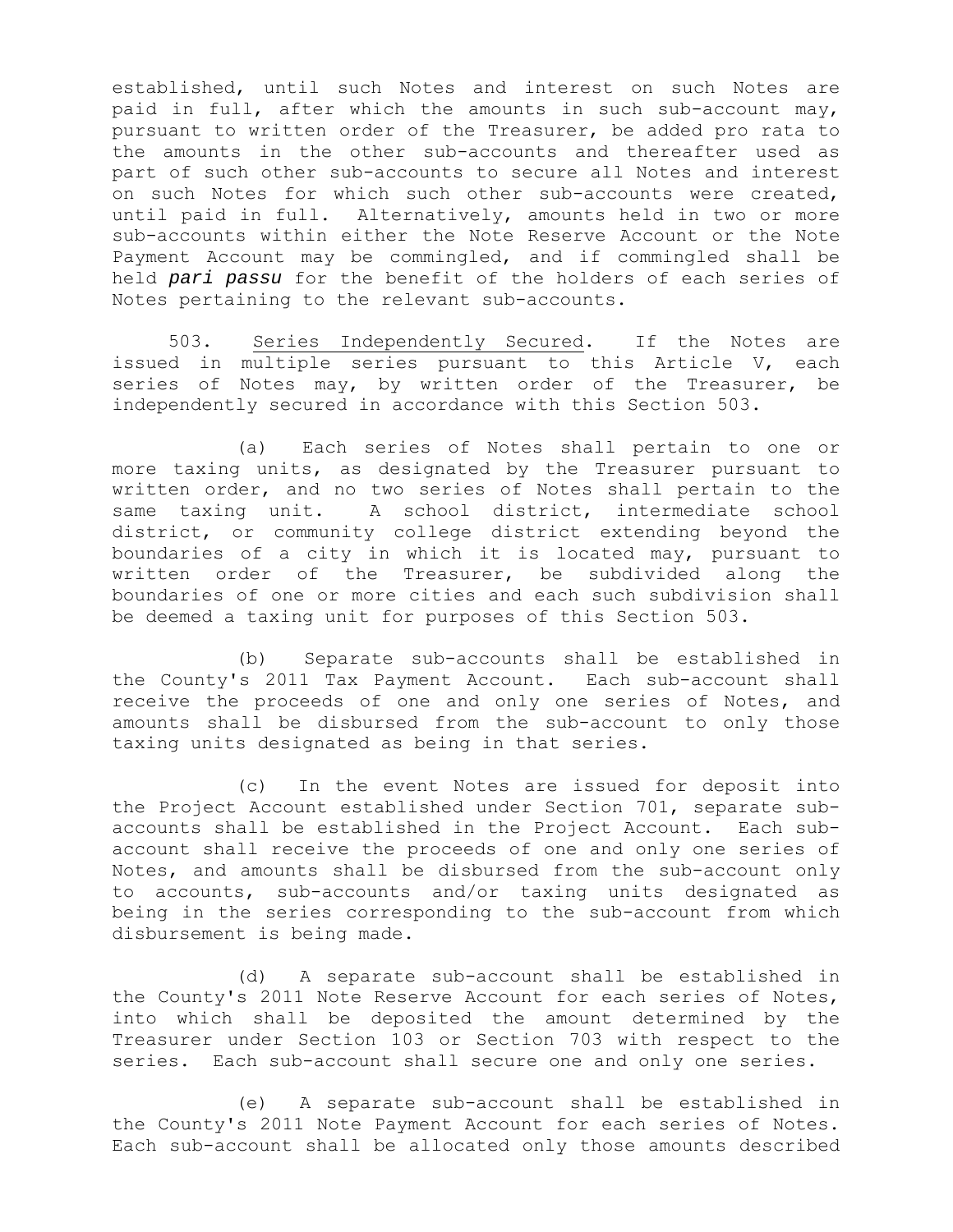in Section 704 which pertain to the taxing units included in the series corresponding to the sub-account. Chargebacks received from a taxing unit pursuant to Section 905 shall be deposited in the sub-account corresponding to the series in which the taxing unit is included. Amounts held in each sub-account shall secure the debt represented by only those Notes included in the series corresponding to the sub-account, and disbursements from each sub-account may be applied toward the payment of only those Notes included in the series corresponding to the sub-account.

 (f) The amounts in each sub-account established pursuant to this Section 503 shall secure only the Notes issued in the series for which such sub-account was established until such Notes and interest on such Notes are paid in full, after which any amounts remaining in such sub-account shall accrue to the County and shall no longer be pledged toward payment of the Notes.

### **VI. TAXABILITY OF INTEREST**

 601. Federal Tax. The County acknowledges that the current state of Federal law mandates that the Notes be structured as taxable obligations. Consequently, the Notes shall, subject to Article X, be issued as obligations the interest on which is not excluded from gross income for purposes of Federal income tax.

 602. State of Michigan Tax. Consistent with the treatment accorded all obligations issued pursuant to Act 206, interest on the Notes shall be exempt from the imposition of the State of Michigan income tax and the State of Michigan single business tax, and the Notes shall not be subject to the State of Michigan intangibles tax.

 603. Change in Federal Tax Status. In the event there is a change in the Federal tax law or regulations, or a ruling by the U.S. Department of Treasury or Internal Revenue Service establishes that the Notes may be issued as exempt from Federal income taxes or a change in Michigan law causes the Notes in the opinion of counsel to be exempt from federal income taxes, the Notes may be so issued.

#### **VII.**

#### **FUNDS AND SECURITY**

 701. Delinquent Tax Project Account. If the Notes are issued and sold before the Treasurer has received certification from the taxing units of the amount of the Delinquent Taxes and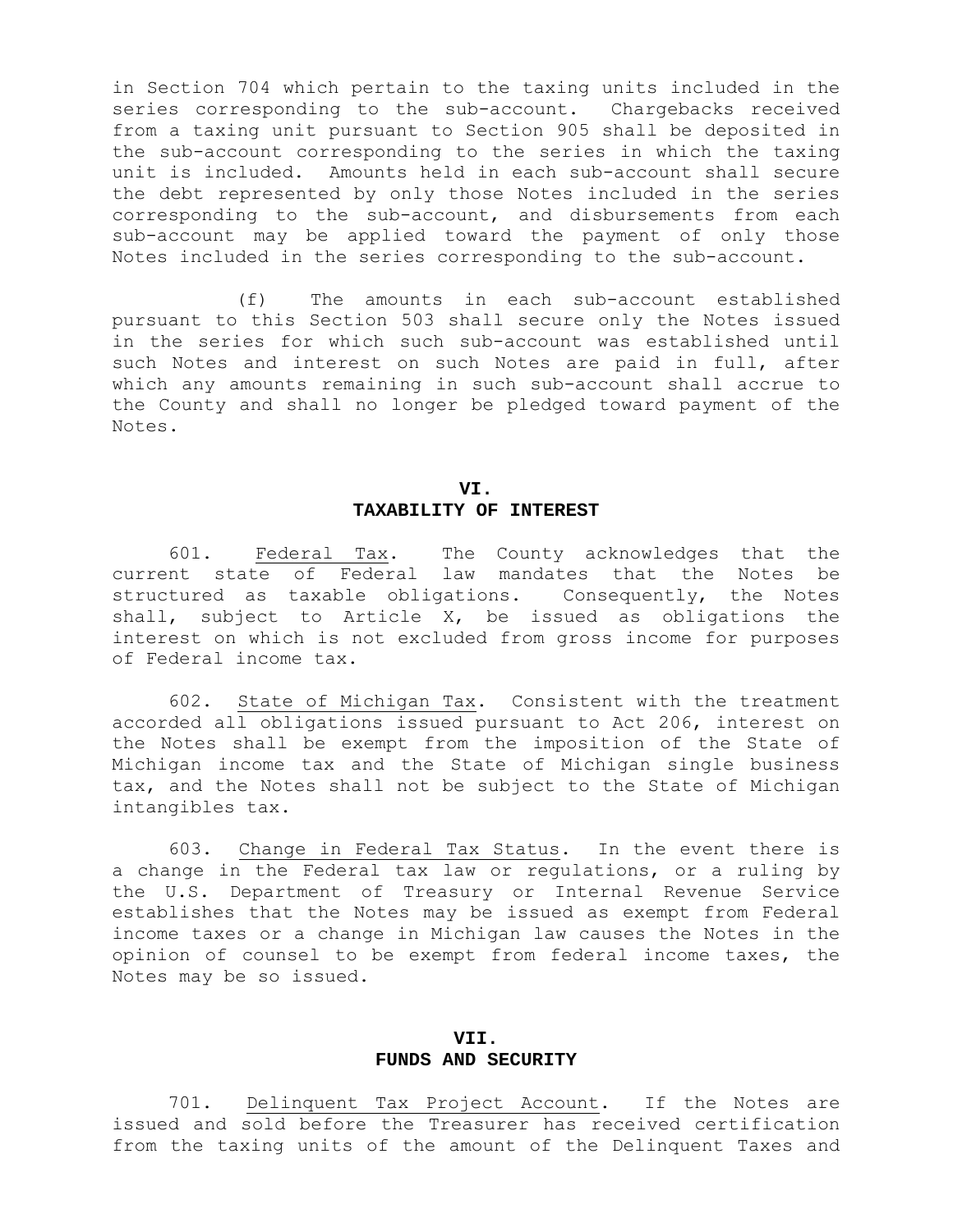if such certification is not reasonably anticipated in time to allow distribution of the proceeds of the Notes within 20 days after the date of issue, a 2011 Delinquent Tax Project Account (the "Project Account") shall be established by the Treasurer as a separate and distinct fund of the County within its general fund. The Project Account shall receive all proceeds from the sale of the Notes, including any premium or accrued interest received at the time of sale. The Project Account shall be held in trust by an escrow agent until the monies therein are disbursed in accordance with this Article VII. The escrow agent shall be a commercial bank, shall be located in Michigan, shall have authority to exercise trust powers, and shall have a net worth in excess of \$25,000,000. The form and content of the agreement between the County and the escrow agent shall be approved by the Treasurer. Subject to the following sentence, monies deposited in the Project Account shall be expended only (i) for the purpose of funding the Tax Payment Account established under Section 702 and (ii) to the extent permitted by Act 206, for the purpose of paying the expenses of the offering of the Notes. In the event the Treasurer by written order so directs, additional funding of the Project Account may be undertaken, and any surplus proceeds remaining in the Project Account after the Treasurer has completed the funding of the Tax Payment Account may be transferred to either the 2011 Note Reserve Account created under Section 703 or the 2011 Note Payment Account created under Section 704. Monies in the Project Account may be disbursed by the escrow agent to the County's 2011 Tax Payment Account at any time and from time to time, upon receipt of a written requisition signed by the Treasurer.

 702. 2011 Tax Payment Account. The County's 2011 Tax Payment Account (the "Tax Payment Account") is hereby established as a distinct account within the Revolving Fund. The Treasurer shall designate all or a portion of the proceeds of the Notes, not to exceed the amount of Delinquent Taxes, for deposit in the Tax Payment Account. If, however, the proceeds of the Notes are initially deposited in the Project Account pursuant to Section 701, the Treasurer is instead authorized and directed to transfer monies included in the Project Account in accordance with the procedures set forth in Section 701. The County shall apply the monies in the Tax Payment Account to the payment of the Delinquent Taxes or expenses of the borrowing in accordance with Act 206. The allocation of monies from the Tax Payment Account may be made pursuant to a single, comprehensive disbursement or may instead be made from time to time, within the time constraints of Act 206, to particular taxing units as monies are paid into the Tax Payment Account, such that the source of the monies (whether from the County's own funds, from the proceeds of a tax exempt borrowing or from the proceeds of a taxable borrowing) may be traced to the particular taxing unit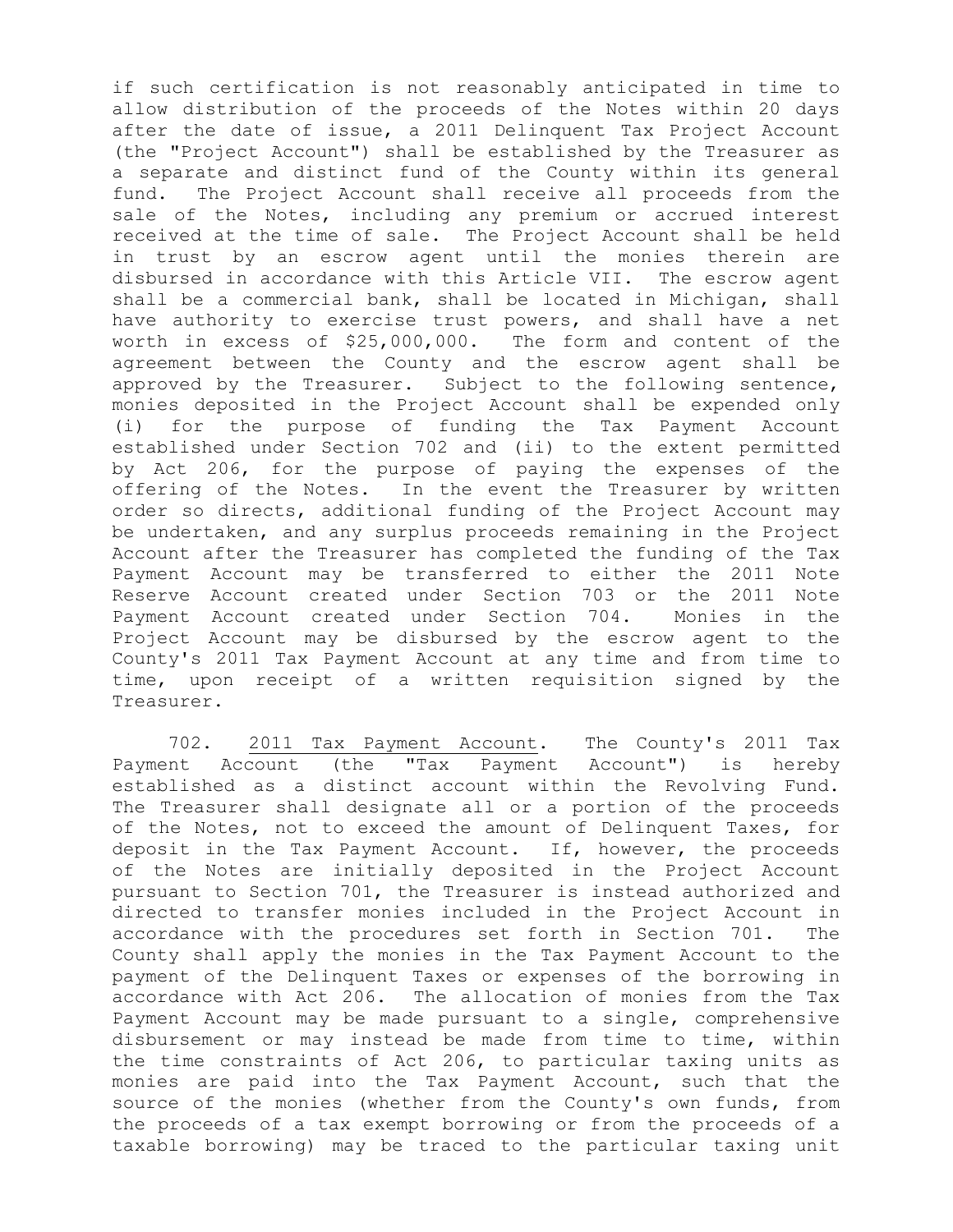receiving the funds. Moreover, and regardless of whether multiple series of Notes are issued, the Tax Payment Account may be divided into separate sub-accounts in order to allow the Treasurer to designate which taxing units shall receive borrowed funds and which shall receive funds otherwise contributed by the County.

 703. 2011 Note Reserve Account. In the event funding is provided as described in this Section 703, the Treasurer shall establish a 2011 Note Reserve Account (the "Note Reserve Account") as a distinct account within the Revolving Fund. After depositing all of the monies to fund the Tax Payment Account pursuant to Section 702, the Treasurer shall next transfer to the Note Reserve Account, either from the Project Account or directly from the proceeds of Notes, any proceeds remaining from the initial issuance of the Notes. In addition, the Treasurer may transfer unpledged monies from other County sources to the Note Reserve Account in an amount which, when added to any other amounts to be deposited in the Note Reserve Account, does not exceed the amount reasonably required for the Notes secured by the Reserve Account or, if less, 20% of the total amount of the Notes secured by the Reserve Account. Except as provided below, all monies in the Note Reserve Account shall be used solely for payment of principal of, premium, if any, and interest on the Notes to the extent that monies required for such payment are not available in the County's 2011 Note Payment Account. Monies in the Note Reserve Account shall be withdrawn first for payment of principal of, premium, if any, and interest on the Notes before County general funds are used to make the payments. All income or interest earned by, or increment to, the Note Reserve Account due to its investment or reinvestment shall be deposited in the Note Reserve Account. When the Note Reserve Account is sufficient to retire the Notes and accrued interest thereon, the Treasurer may order that the Note Reserve Account be used to purchase the Notes on the market, or, if the Notes are not available, to retire the Notes when due. If so ordered by the Treasurer, all or any specified portion of the Note Reserve Account may be applied toward the redemption of any Notes designated for redemption in accordance with Section 209.

#### 704. 2011 Note Payment Account.

 (a) The County's 2011 Note Payment Account is hereby established as a distinct account within the Revolving Fund. (The County's 2011 Note Payment Account, as supplemented by monies held in any interim account that are designated for transfer to the 2011 Note Payment Account, is herein referred to as the "Note Payment Account".) The Treasurer is directed to deposit into the Note Payment Account, promptly on receipt, those amounts described below in Paragraphs  $(i)$ ,  $(ii)$ ,  $(iv)$ , and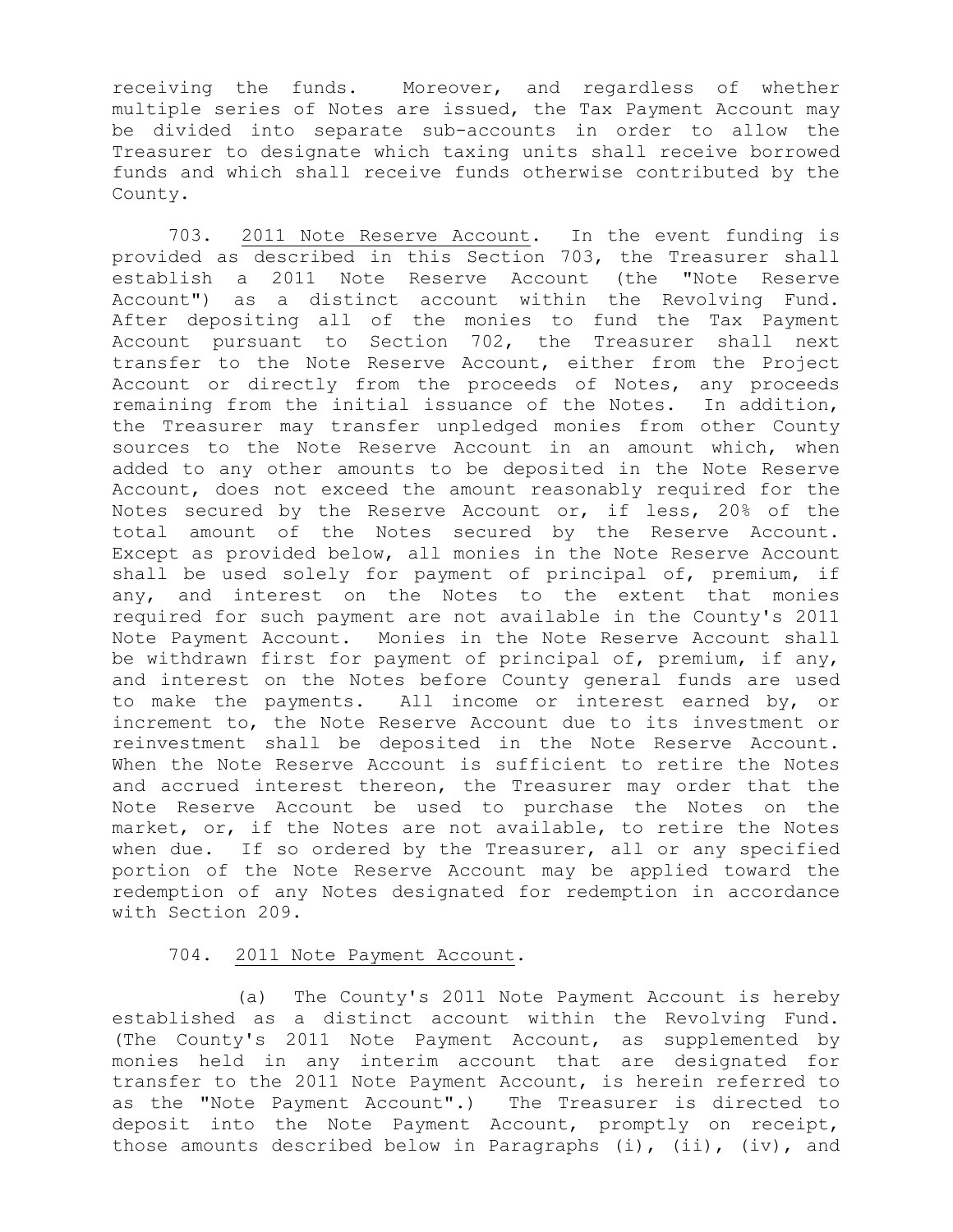(v) that are not excluded pursuant to Subsection (c) below. Furthermore, the Treasurer may, by written order, deposit into the Note Payment Account all or any portion of the amounts described below in Paragraph (iii).

(i) All Delinquent Taxes.

 (ii) All statutory interest on the Delinquent Taxes.

 (iii) All property tax administration fees on the Delinquent Taxes, net of any amounts applied toward the expenses of this borrowing.

 (iv) Any amounts which are received by the Treasurer from the taxing units within the County because of the unacceptability of the Delinquent Taxes.

 (v) Any amounts remaining in the Project Account after the transfers to the Tax Payment Account and Note Reserve Account have been made as specified in Sections 702 and 703.

 (b) Monies in the Note Payment Account shall be used by the County to pay principal of, premium, if any, and interest on the Notes as the same become due and payable.

 (c)(i) The Treasurer may by written order provide that only a portion of the sums described above in Subsection (a) shall be deposited into the Note Payment Account and applied toward the payment of debt service on the Notes, in which event those sums which are withheld from the Note Payment Account shall be deposited into the Tax Payment Account or, pursuant to further order of the Treasurer, applied toward any other purpose consistent with Act 206. The portion of any sums described in Subsection (a) which are withheld from the Note Payment Account pursuant to this Subsection shall be determined in accordance with the following Paragraph.

 (ii) Prior to the issuance of the Notes, the Treasurer may by written order specify a cut-off date not earlier than March 1, 2011, and only those sums payable to the Note Payment Account and received by the County after the cutoff date shall be applied to the Note Payment Account.

 (d) The Treasurer may by written order provide that at such time as sufficient funds shall have been deposited into the Note Payment Account to pay all remaining amounts owed under the Notes the pledge on any additional monies otherwise payable to the Note Payment Account shall be discharged and such monies shall not be deposited into the Note Payment Account or otherwise pledged toward payment of the Notes.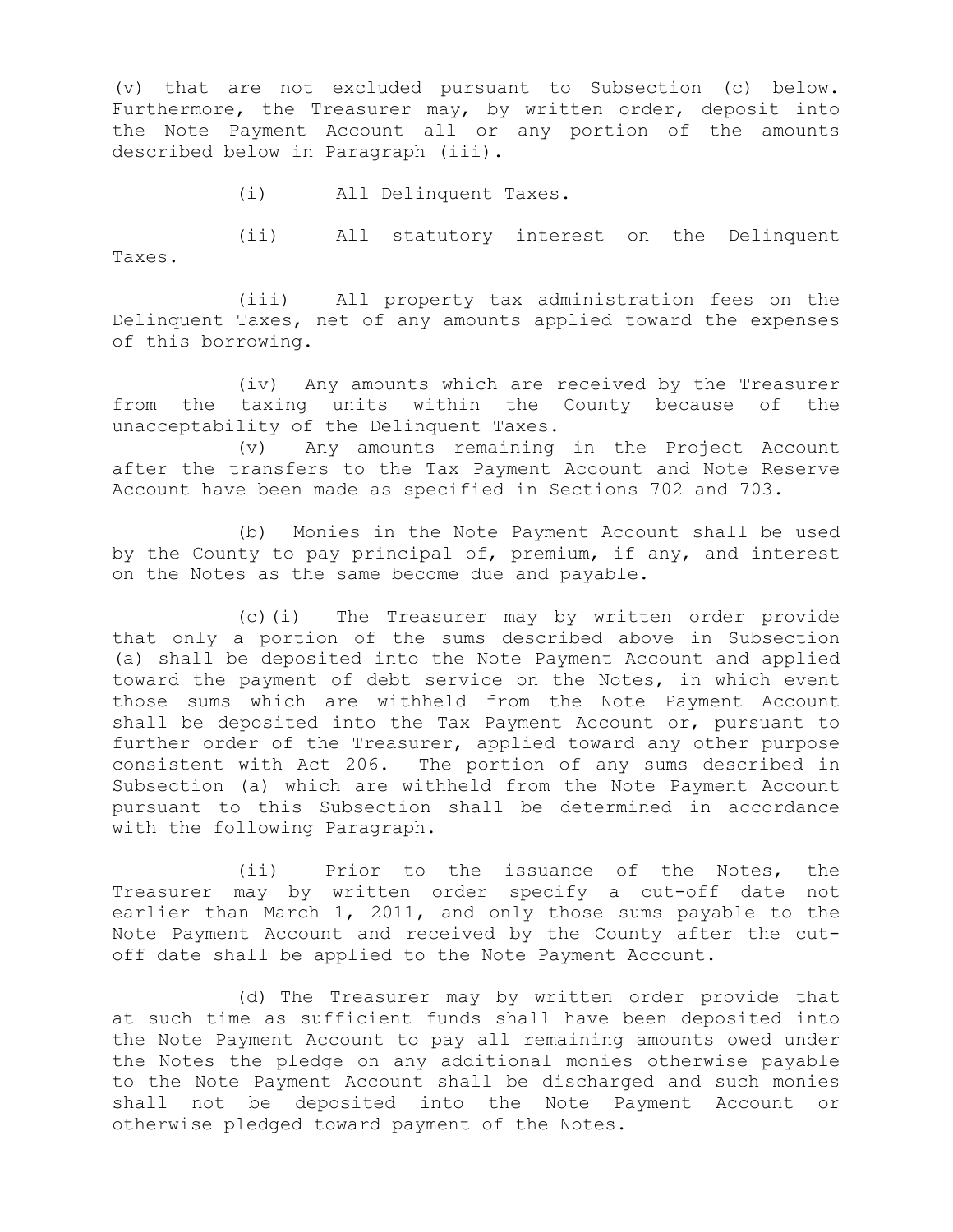(e) The Treasurer may by written order provide that in the event Notes are issued pursuant to Article III, amounts which would otherwise be included in the Note Payment Account or the Note Reserve Account (or any sub-account therein for a particular series of Notes) shall not include any amounts received by the County prior to the latest maturity date of any series of Notes previously issued under Article II and/or Article III.

705. Limited Tax General Obligation and Pledge.

 (a) The Notes shall be the general obligation of the County, backed by the County's full faith and credit, the County's tax obligation (within applicable constitutional and statutory limits) and the County's general funds. The County budget shall provide that if the pledged monies are not collected in sufficient amounts to meet the payments of the principal and interest due on the Notes, the County, before paying any other budgeted amounts, shall promptly advance from its general funds sufficient monies to pay such principal and interest.

 (b) In addition, the monies listed below are pledged to the repayment of the Notes and, subject to Section 901, shall be used solely for repayment of the Notes until the principal of, premium, if any, and interest on the Notes are paid in full:

 (i) All amounts deposited or earned in any Project Account, until disbursed in accordance with Section 701;

 (ii) All net proceeds from the sale of the Notes deposited or earned in the Tax Payment Account, until disbursed in accordance with Section 702;

 (iii) All amounts deposited in the Note Payment Account pursuant to Section 704(a);

 (iv) All amounts deposited in the Note Reserve Account;

 (v) All amounts earned from the investment of monies held in the Note Payment Account or the Note Reserve Account; and

 (vi) Any supplemental monies placed in the Note Payment Account and drawn in the discretion of the Treasurer from unpledged sums in the revolving funds which pledge shall be subject to such limitations or exceptions as shall be set forth in the written order of the Treasurer.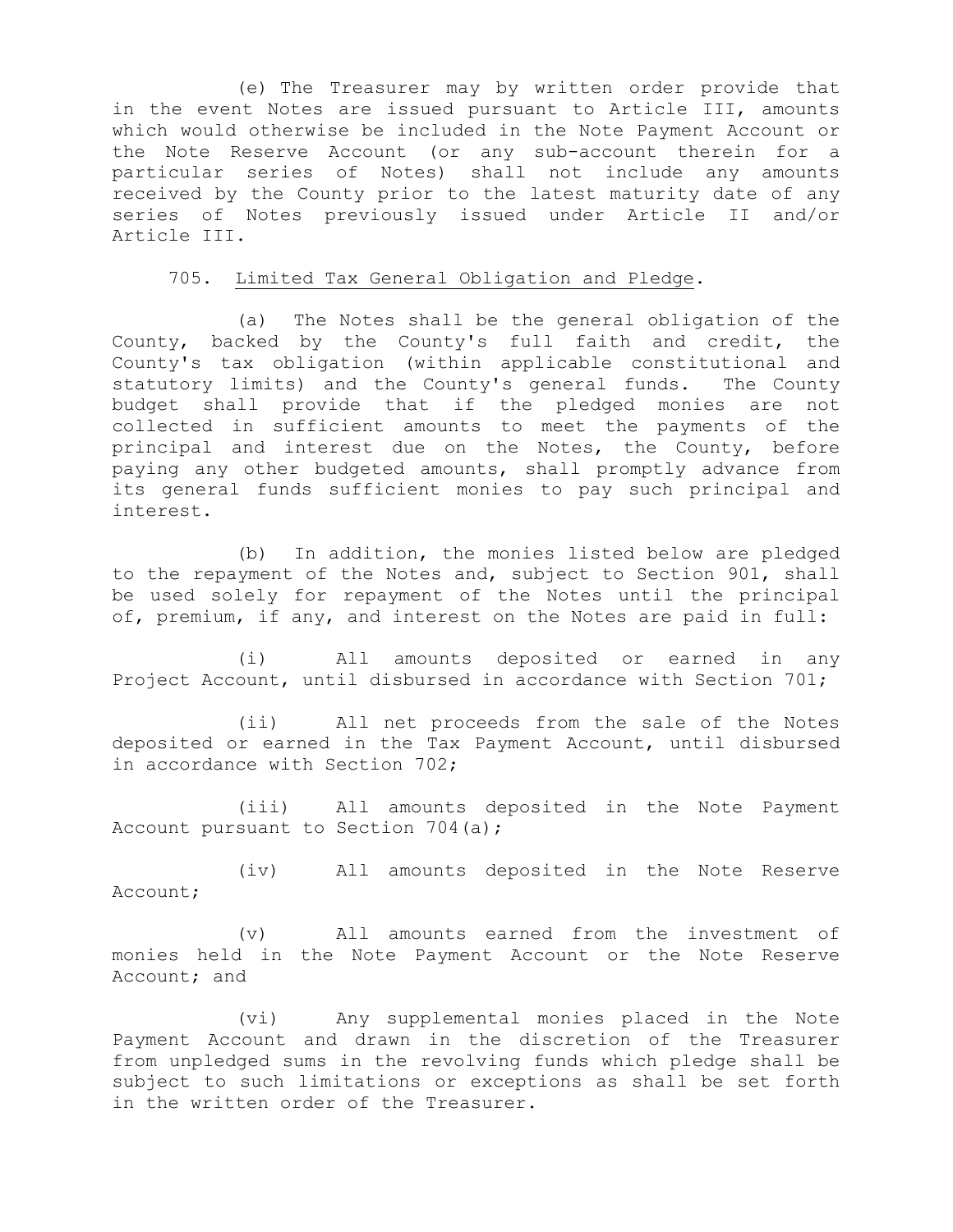(c) If the Notes shall be issued in various series pursuant to Article V, this pledge shall in the case of any independently secured series extend only to monies in accounts or sub-accounts pertaining to the particular series.

 (d) If the amounts so pledged are not sufficient to pay the principal and interest when due, the County shall pay the same from its general funds or other available sources. Pursuant to written order of the Treasurer, the County may later reimburse itself for such payments from the Delinquent Taxes collected.

 706. Security for Renewal, Refunding or Advance Refunding Notes. Renewal, refunding, or advance refunding Notes shall be secured by all or any portion of the same security securing the Notes being renewed, refunded or advance refunded. The monies pledged in Section 705 for the repayment of the Notes are also pledged for the repayment of the principal of, premium, if any, and interest on any renewal, refunding, or advance refunding Notes issued pursuant to this Resolution, and any such renewal, refunding, or advance refunding Notes shall be the general obligation of the County, backed by its full faith and credit, which shall include the tax obligation of the County, within applicable constitutional and statutory limits.

 707. Use of Funds after Full Payment or Provision for Payment. After all principal of, premium, if any, and interest on the Notes have been paid in full or provision made therefor by investments of pledged amounts in direct noncallable obligations of the United States of America in amounts and with maturities sufficient to pay all such principal, premium, if any, and interest when due, any further collection of Delinquent Taxes and all excess monies in any fund or account of the Revolving Fund, and any interest or income on any such amounts, may, pursuant to written order of the Treasurer and subject to Article V, be used for any proper purpose within the Revolving Fund including the securing of subsequent issues of notes.

#### **VIII. SUPPLEMENTAL AGREEMENTS**

 801. Supplemental Agreements and Documents. The Treasurer, on behalf of the County, is authorized to enter into any or all of the following agreements or commitments as may, in the Treasurer's discretion, be necessary, desirable or beneficial in connection with the issuance of the Notes, upon such terms and conditions as the Treasurer may determine appropriate: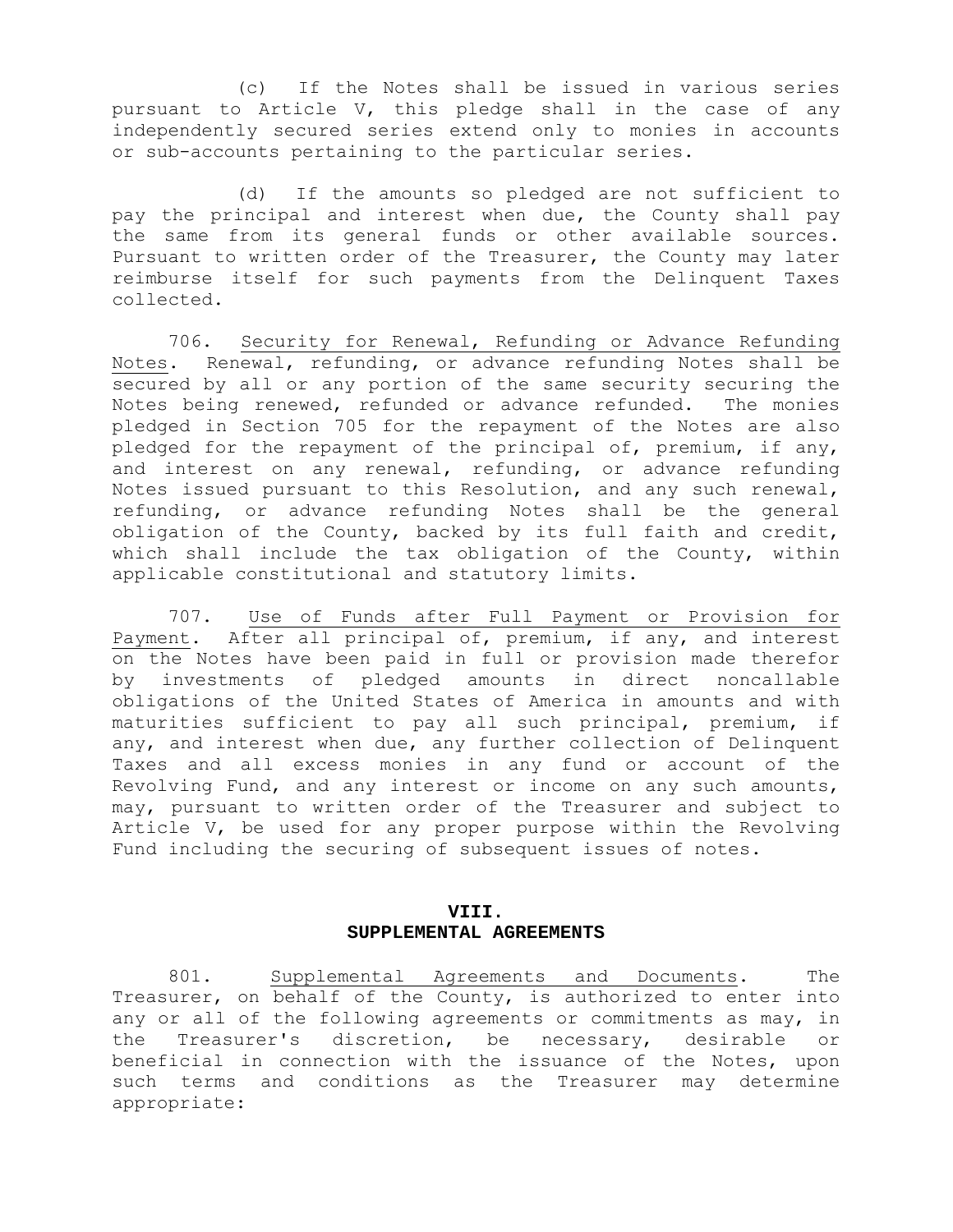(a) A letter of credit, line of credit, repurchase agreement, note insurance, or similar instrument, providing backup liquidity and/or credit support for the Notes;

 (b) A reimbursement agreement, revolving credit agreement, revolving credit note, or similar instrument, setting forth repayments of and security for amounts drawn under the letter of credit, line of credit, repurchase agreement or similar instrument;

 (c) A marketing, remarketing, placement, authenticating, paying or tender agent agreement or dealer agreement designating a marketing, remarketing, authenticating, paying, tender or placement agent or dealer and prescribing the duties of such person or persons with respect to the Notes; and

 (d) A put agreement or provision allowing the purchaser of the Notes to require the County to repurchase the Notes upon demand at such times as may be provided in such put agreement or provision.

 (e) An agreement to use amounts formerly pledged to other years borrowings as security for the Notes when no longer so pledged.

 802. Revolving Credit Notes. If the Treasurer enters into a revolving credit agreement (the "Agreement") pursuant to Section 801 above, the Agreement may call for the issuance of one or more revolving credit notes (the "Revolving Credit Notes") for the purpose of renewing all or part of maturing Notes or Notes that have been put pursuant to a put agreement or provision. Such Revolving Credit Notes shall be issued pursuant to Article II or III, as appropriate, and in accordance with the following provisions:

 (a) Interest on the Revolving Credit Notes may be payable on maturity, on prior redemption, monthly, bimonthly, quarterly, or as otherwise provided in the Agreement.

 (b) The Revolving Credit Notes may mature on one or more date or dates not later than the final maturity date of the Notes, as provided in the Agreement.

 (c) The Treasurer may, at the time of the original issuance of the Notes, execute and deliver one Revolving Credit Note in a maximum principal amount not exceeding the lending commitment under the Agreement from time to time in force (and may substitute one such Note in a lesser principal amount for another in the event the lending commitment is reduced), provided that a schedule shall be attached to such Note on which loans and repayments of principal and interest are evidenced and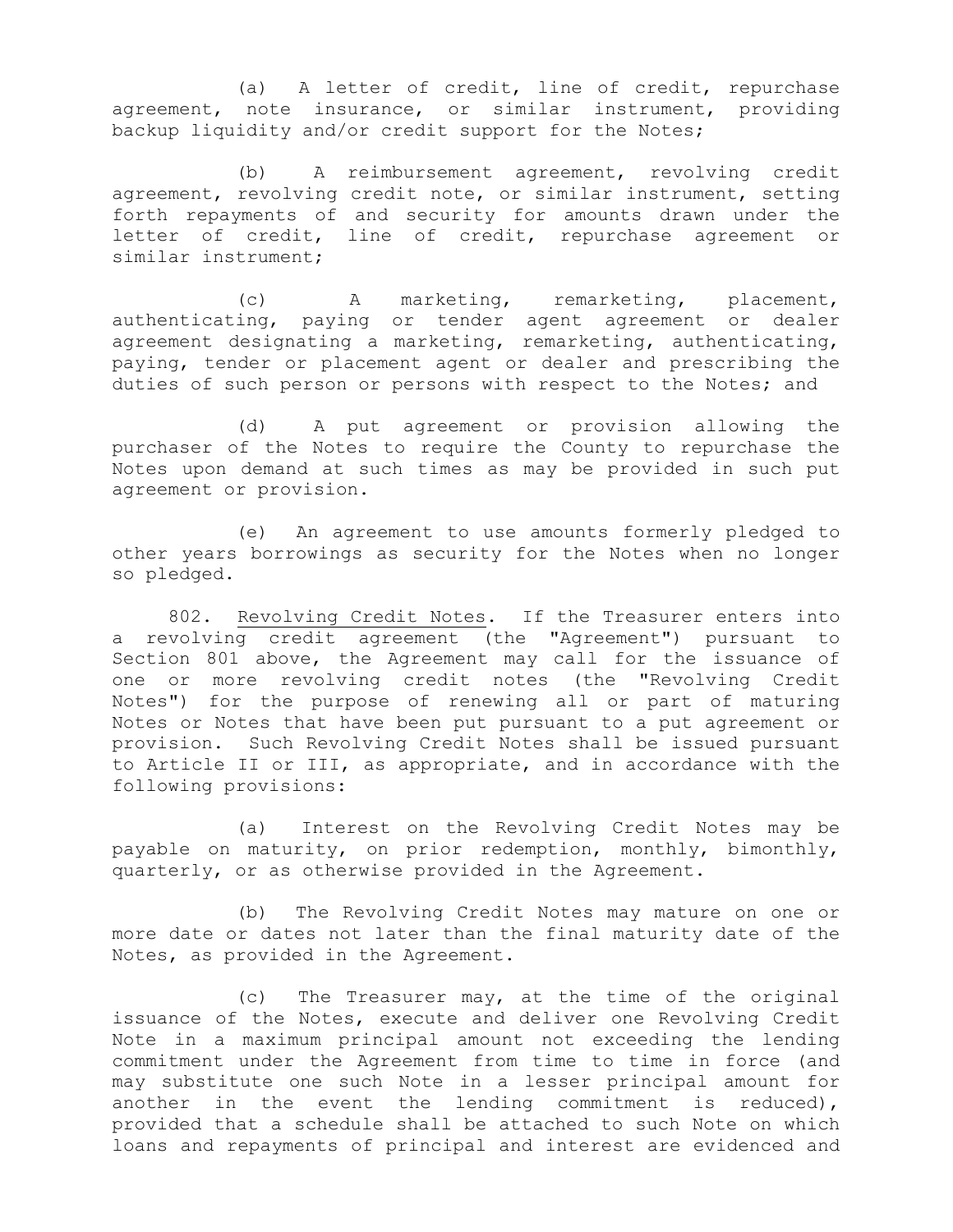further provided that the making of a loan and the evidencing of such loan on the schedule of any such Note shall constitute the issuance of a renewal Note for the purposes of this Resolution.

## **IX. MISCELLANEOUS PROVISIONS**

 901. Expenses. Expenses incurred in connection with the Notes shall be paid from the property tax administration fees collected on the Delinquent Taxes and, if so ordered by the Treasurer, from any earnings on the proceeds of the offering or from other monies available to the County.

 902. Bond Counsel. The Notes (and any renewal, refunding or advance refunding Notes) shall be delivered with the unqualified opinion of Axe & Ecklund, P.C., attorneys of Grosse Pointe Farms, Michigan, bond counsel chosen by the Treasurer, which selection may, at the option of the Treasurer, be for one or more years.

903. Financial Consultants. Stauder, BARCH & ASSOCIATES, Inc., Ann Arbor, Michigan, is hereby retained to act as financial consultant and advisor to the County in connection with the sale and delivery of the Notes.

 904. Complete Records. The Treasurer shall keep full and complete records of all deposits to and withdrawals from each of the funds and accounts in the Revolving Fund and any account or sub-account created pursuant to this Resolution and of all other transactions relating to such funds, accounts and sub-accounts, including investments of money in, and gain derived from, such funds and accounts.

 905. Chargebacks. If, by the date which is three months prior to the final maturity date of the Notes, sufficient monies are not on deposit in the Note Payment Account and the Note Reserve Account to pay all principal of and interest on the Notes when due, Delinquent Taxes not then paid or recovered at or prior to the latest tax sale transacted two or more months before the final maturity of the Notes shall, if necessary to ensure full and timely payment on the date of final maturity, be charged back to the local units in such fashion as the Treasurer may determine, and, subject to Article V, the proceeds of such chargebacks shall be deposited into the County's 2011 Note Payment Account no later than five weeks prior to the final maturity of the Notes. This Section 905 shall not be construed to limit the authority of the Treasurer under State law to charge back under other circumstances or at other times.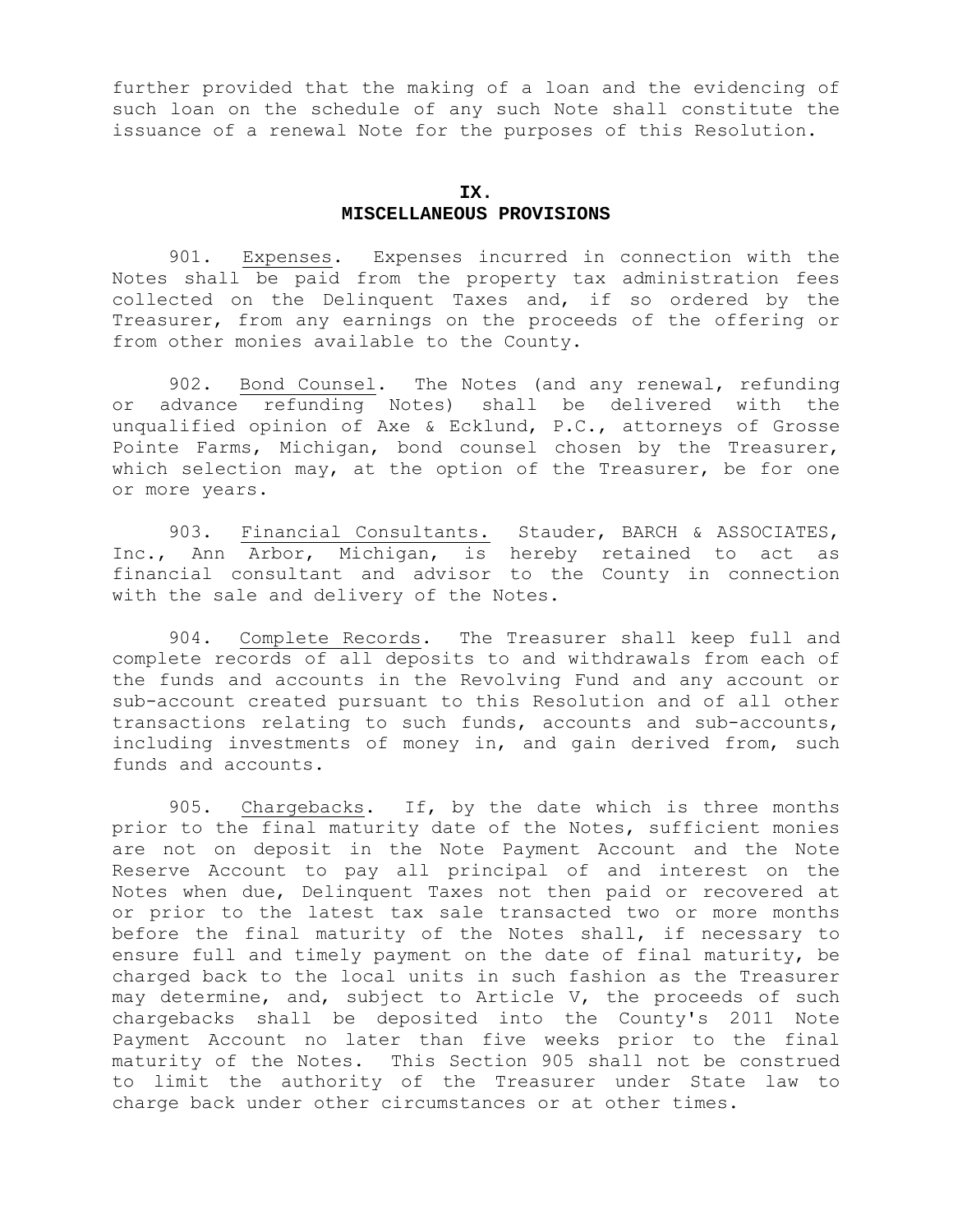906. Investments. The Treasurer is authorized to invest all monies in the Project Account, in the Revolving Fund or in any account or sub-account therein which is established pursuant to this Resolution in any one or more of the investments authorized as lawful investments for counties under Act No. 20, Public Acts of 1943, as amended. The Treasurer is further authorized to enter into a contract on behalf of the County under the Surplus Funds Investment Pool Act, Act No. 367, Michigan Public Acts of 1982, as amended, and to invest in any investment pool created thereby monies held in the Project Account, in the Revolving Fund, or in any account or sub-account therein which is established pursuant to this Resolution.

 907. Mutilated, Lost, Stolen or Destroyed Notes. In the event any Note is mutilated, lost, stolen, or destroyed, the Treasurer may, on behalf of the County, execute and deliver, or order the Registrar or Paying Agent to authenticate and deliver, a new Note having a number not then outstanding, of like date, maturity and denomination as that mutilated, lost, stolen or destroyed. In the case of a mutilated Note, a replacement Note shall not be delivered unless and until such mutilated Note is surrendered to the Treasurer or the Registrar or Paying Agent. In the case of a lost, stolen, or destroyed Note, a replacement Note shall not be delivered unless and until the Treasurer and the Registrar or Paying Agent shall have received such proof of ownership and loss and indemnity as they determine to be sufficient.

### **ARTICLE X. TAX-EXEMPT NOTES OR REFUNDING**

 1001. Refunding of Taxable Debt or Issuance of Tax-Exempt Debt. The County acknowledges that the current state of Federal law precludes the issuance of the Notes as obligations the interest on which is exempt from Federal income tax. However, the County presently contemplates either that anticipated amendments to the Internal Revenue Code of 1986 (the "Code") and/or the Treasury Regulations issued thereunder (the "Regulations") or a change in Michigan law changing the character of the Notes may in the future permit the issuance of general obligation limited tax notes on a tax-exempt basis, and, in view of this expectation, the County, through the offices of the Treasurer, shall issue tax-exempt notes or issue obligations to refund any or all outstanding Notes issued as taxable obligations, at the time, on the terms, and to the extent set forth in this Article X.

 1002. Timing of Refunding. The aforementioned refunding obligations (the "Refunding Notes") shall be issued after the effective date of any change in the Code, Regulations, Internal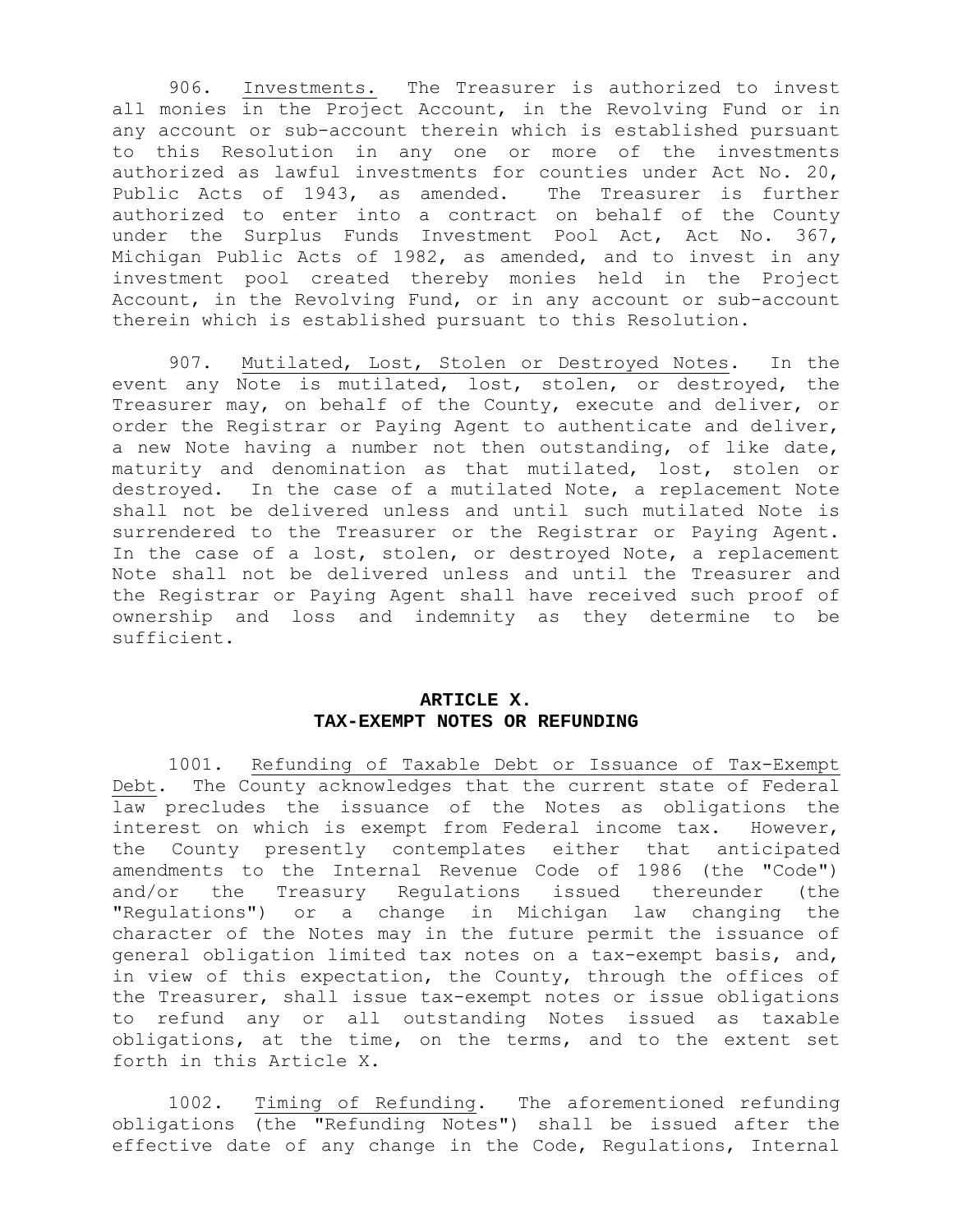Revenue Service pronouncements or judicial rulings which, as confirmed by the written opinion of bond counsel, permit the refunding of all or some of the outstanding Notes with proceeds from obligations the interest on which is excluded from gross income for purposes of Federal income tax.

 1003. Extent of Refunding. Subject to the other provisions of this Section 1003, the Refunding Notes shall refund all Notes outstanding at or after the effective date of any change in the law described in Section 1002. This Section 1003 shall not, however, be construed to require the refunding of any Note prior to the time such Note may be refunded on a tax-exempt basis, nor shall this Section 1003 be construed to require the refunding of any Note, if that refunding would result in greater cost to the County (including interest expense, professional fees and administrative outlays) than would arise if the Note were to remain outstanding.

 1004. Confirmatory Action. Subsequent to any change in the law described in Section 1002, the Board shall convene to consider any terms of the Refunding Notes requiring specific ratification by the Board.

 1005. Arbitrary Covenant and Tax Law Compliance. In the event tax-exempt Notes or Refunding Notes are issued pursuant to this Article X, the following covenants shall be observed by the County:

 (i) the County will make no use of the proceeds of the Notes or Refunding Notes and will undertake no other intentional act with respect to the Notes or Refunding Notes which, if such use or act had been reasonably expected on the date of issuance of the Notes or Refunding Notes or if such use or act were intentionally made or undertaken after the date of issuance of the Notes or Refunding Notes, would cause the Notes or Refunding Notes to be "arbitrary bonds," as defined in Section 148 of the Internal Revenue Code of 1986, as amended (the "Code"), in the Regulations promulgated under Sections 103 and 148 of the Code or in any successor or supplementary provision of law hereinafter promulgated,

 (ii) the County will undertake all actions as shall be necessary to maintain the Notes or Refunding Notes as obligations the interest on which qualifies for the tax exemption provided by Section 103(a) of the Code, including, where appropriate and without limitation, filing informational returns with the Secretary of Treasury, keeping accurate account of all monies earned in any fund, account or sub-account authorized by this Resolution or any resolution adopted in accordance with Section 1004 above, certifying cumulative cash flow deficits of the County and the local units, and investing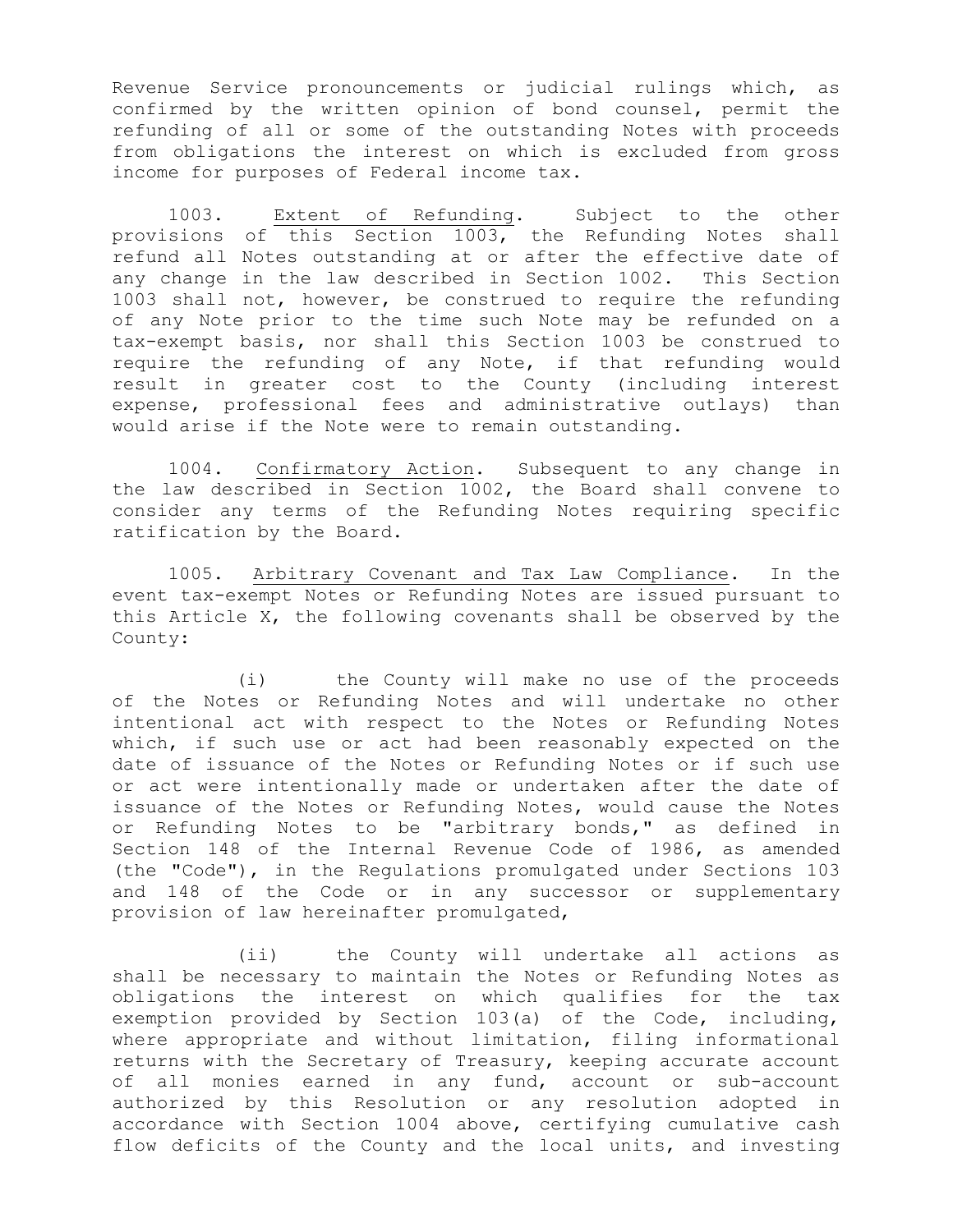any required portion of the gross proceeds of the Notes or Refunding Notes, whether on behalf of the County or the local units, in tax-exempt obligations or State and Local Government Series obligations, and

 (iii) the County will make timely payment to the United States of any investment earnings, realized by the County on the gross proceeds of the Notes or Refunding Notes, as may be subject to rebate under Section 148(f) of the Code, and, to the extent required under applicable law or deemed by the Treasurer to be in the best interest of the County pursuant to written order, the County's obligation to make such payment to the United States shall also account for excess investment earnings realized by local units on all or a portion of the gross proceeds distributed to, and held by, the local units pursuant to Section 702.

(iv) the Treasurer shall be directed to take such actions and to enter into such agreements and certifications, on behalf of the County, as the Treasurer shall deem necessary or appropriate to comply with the foregoing covenants.

1006. Undertaking to Provide Continuing Disclosure. If necessary, this Board of Commissioners, for and on behalf of the County of Ingham, hereby covenants and agrees, for the benefit of the beneficial owners of the Notes to be issued by the County, to enter into a written undertaking (the "Undertaking") required by Rule 15c2-12 promulgated by the Securities and Exchange Commission pursuant to the Securities and Exchange Act of 1934 (the "Rule") to provide continuing disclosure of certain financial information and operating data and timely notices of the occurrence of certain events in accordance with the Rule. The Undertaking shall be substantially in the form as approved by the Underwriter of the Notes. The Undertaking shall be enforceable by the beneficial owners of Notes or by the Underwriter on behalf of such beneficial owners (provided that the Underwriter's right to enforce the provisions of the Undertaking shall be limited to a right to obtain specific enforcement of the County's obligations hereunder and under the Undertaking), and any failure by the County to comply with the provisions of the Undertaking shall not be deemed a default with respect to the Notes.

 The County Treasurer or other officer of the County charged with the responsibility for issuing the Notes shall provide a Continuing Disclosure Certificate for inclusion in the transcript of proceedings, setting forth the terms of the County's Undertaking.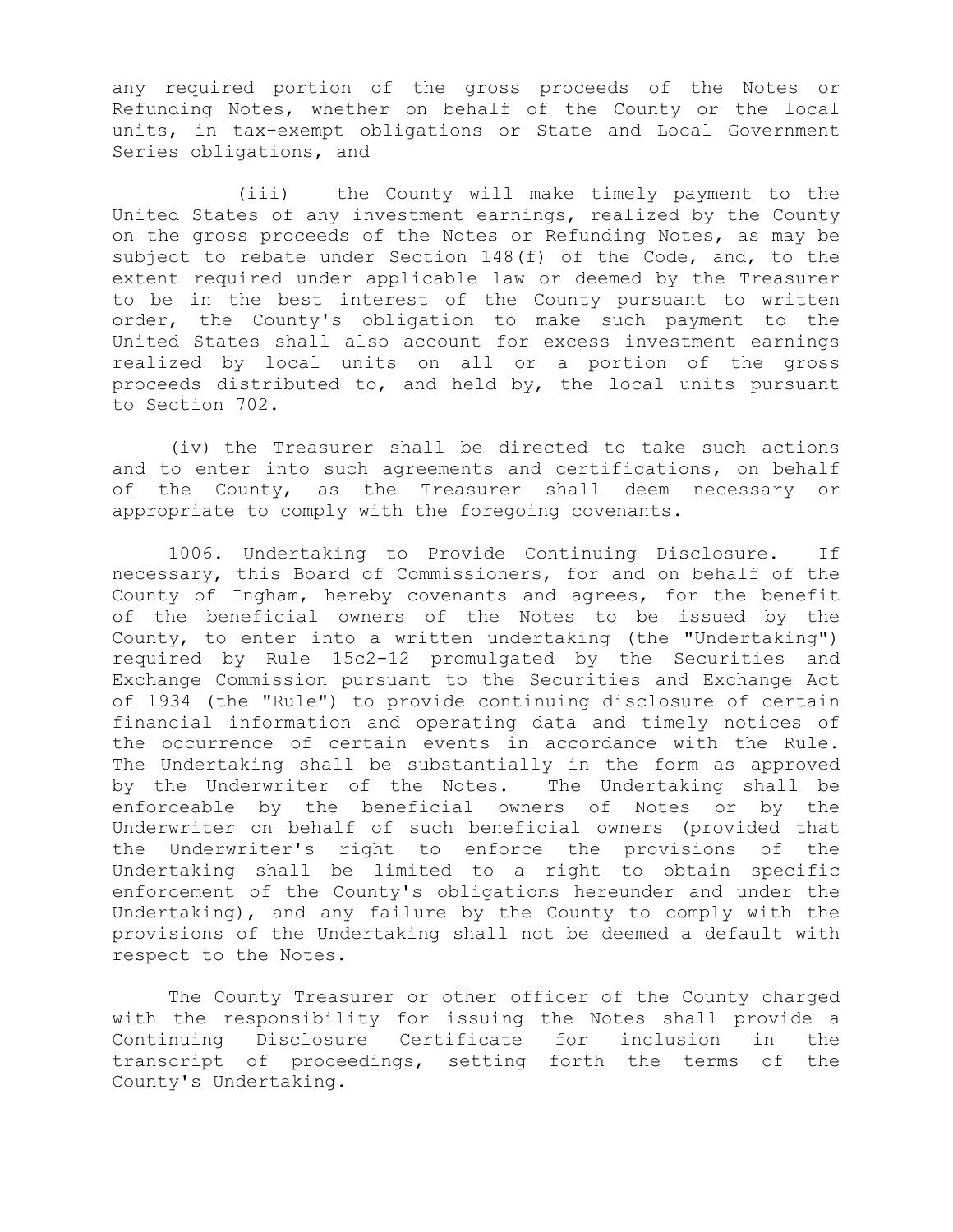Discussion followed. A vote was thereupon taken on the foregoing resolution and was as follows:

 $\mathcal{L}_\text{max}$  , and the contract of the contract of the contract of the contract of the contract of the contract of the contract of the contract of the contract of the contract of the contract of the contract of the contr

 $\mathcal{L}_\text{max}$  , and the contract of the contract of the contract of the contract of the contract of the contract of the contract of the contract of the contract of the contract of the contract of the contract of the contr

 $\mathcal{L}_\text{max}$  , and the contract of the contract of the contract of the contract of the contract of the contract of the contract of the contract of the contract of the contract of the contract of the contract of the contr

 $\mathcal{L}_\text{max}$  , and the contract of the contract of the contract of the contract of the contract of the contract of the contract of the contract of the contract of the contract of the contract of the contract of the contr

AYES:

NAYS:

ABSTAIN:

 A sufficient majority having voted therefor, the resolution appearing above was adopted.

STATE OF MICHIGAN

COUNTY OF INGHAM

 I, \_\_\_\_\_\_\_\_\_\_\_\_\_\_\_\_\_\_\_\_\_, Clerk for the County of Ingham, do hereby certify that the above and foregoing is a true and correct copy of a resolution adopted by the Board of Commissioners of the County of Ingham, Michigan on \_\_\_, \_\_\_\_\_\_ as appears on record in my office, and that I have compared the same with the original and that it is a true transcript therefrom and of the whole thereof.

IN TESTIMONY WHEREOF, I have hereunto set my hand and affixed the sale of said County at Mason, Michigan this day of \_\_\_\_\_\_\_\_\_\_\_\_\_, \_\_\_\_.

\_\_\_\_\_\_\_\_\_\_\_\_\_\_\_\_\_\_\_\_\_\_\_, Ingham County Clerk

\_\_\_\_\_\_\_\_\_\_\_\_\_\_\_\_\_\_\_\_\_\_\_\_\_\_\_\_\_\_\_\_\_\_\_

[SEAL]

**FINANCE: Yeas:** Schor, Tsernoglou, Nolan, Bahar-Cook, McGrain, Dougan  **Nays:** None **Absent**: None **Approved 2/16/11**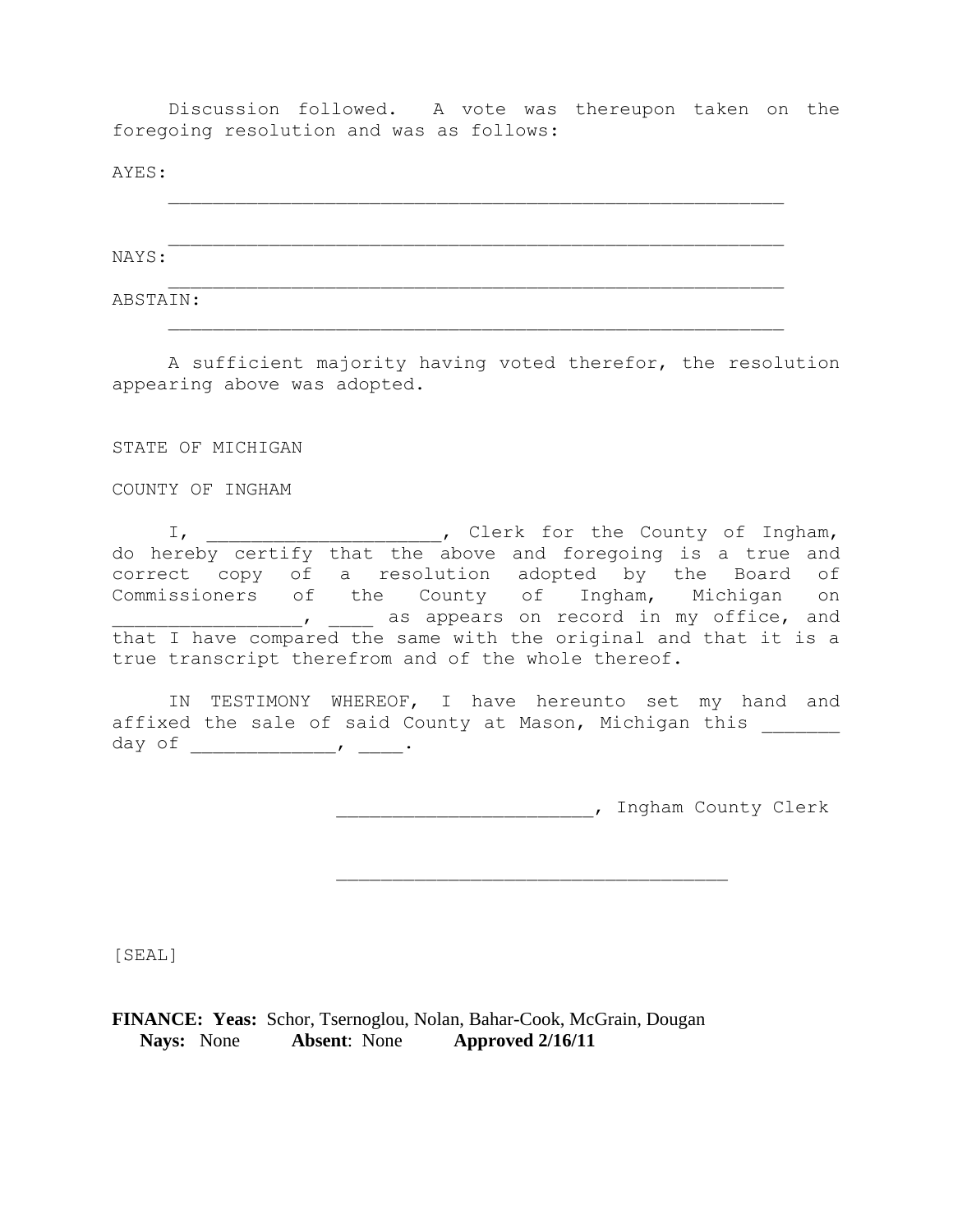Introduced by the Human Services Committee of the:

## INGHAM COUNTY BOARD OF COMMISSIONERS

## **RESOLUTION CALLING ON THE STATE OF MICHIGAN TO PRESERVE THE STATE EARNED INCOME TAX CREDIT**

## **RESOLUTION #11-**

WHEREAS, on September 22, 2006, PA 372 created a state Earned Income Tax Credit (EITC) for Michigan; and

WHEREAS, this tax credit helps working families keep more of their paycheck by rewarding work, supplementing low wages, and helping a segment of the State's population that has not benefited from other recent tax measures; and

WHEREAS, the tax credit put money into the pockets of 782,000 working families in Michigan in tax year 2009; and

WHEREAS, in Ingham County, an estimated 21,047 families in tax year 2009 were eligible for the credit, amounting to an approximate \$9,090,467 added to the County economy.

THEREFORE BE IT RESOLVED, that the Ingham County Board of Commissioners calls on the legislature of the State of Michigan to continue this successful anti-poverty tool that helps low- and moderate-income families and small businesses in Michigan.

BE IT FURTHER RESOLVED, that the County Clerk shall send copies of this resolution to Governor Rick Snyder, the Ingham County State Legislative Delegation, and the Michigan Association of Counties.

**HUMAN SERVICES: Yeas: Tennis, McGrain, Nolan** 

**Nays:** Dougan, Vickers **Absent:** Koenig **Approved 2/14/11**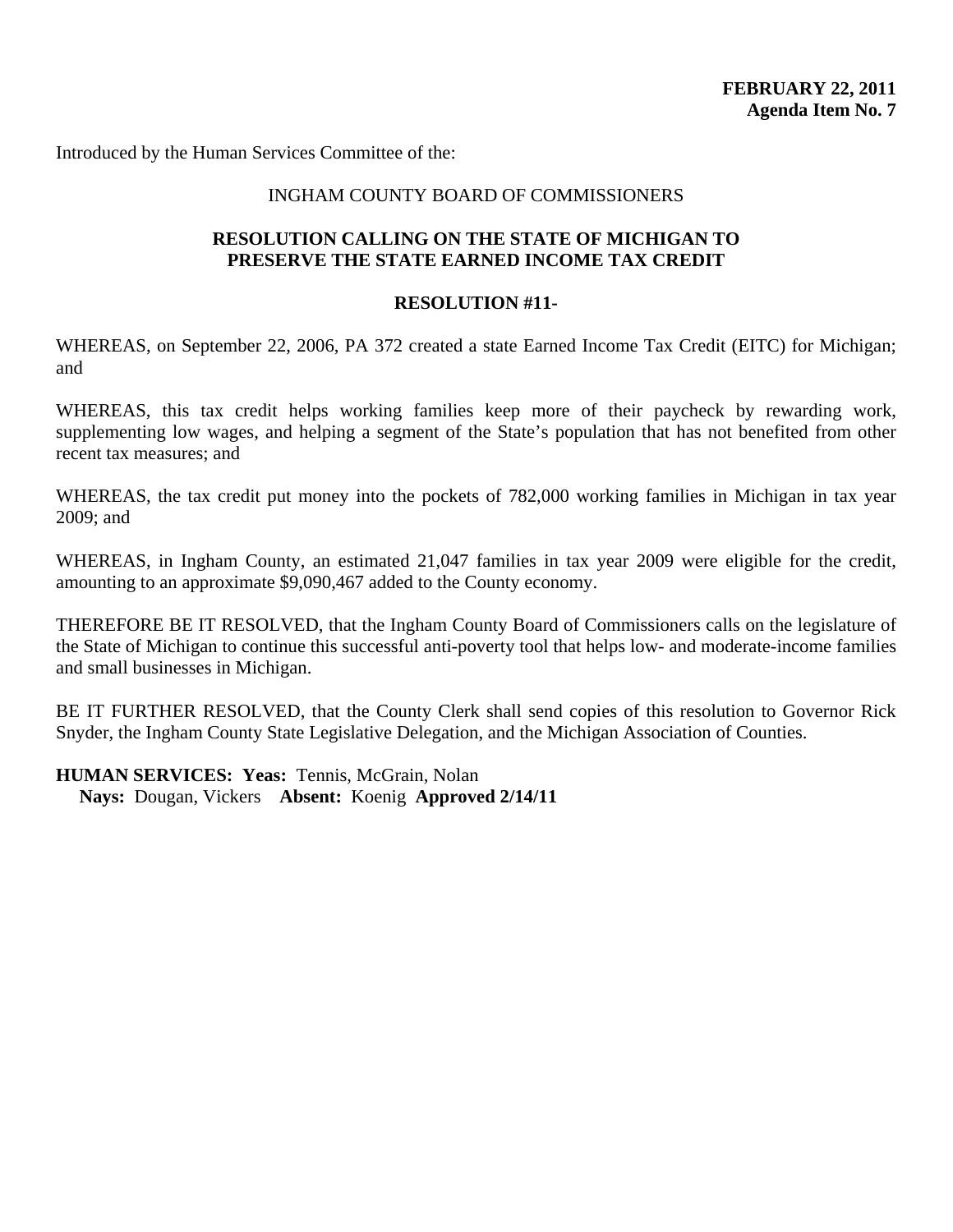Introduced by the Human Services Committee of the:

## INGHAM COUNTY BOARD OF COMMISSIONERS

## **RESOLUTION HONORING DEBRA OTIS**

### **RESOLUTION #11-**

WHEREAS, Debra Otis began her career with Ingham County in May, 1989 as a full-time Outreach Worker in the Ingham County Health Department; and

WHEREAS, in January 1990, she became a full-time Clinic Assistant in the Family Planning/Women's Health Center; and

WHEREAS, throughout her years of employment with the Health Department, Debra worked in many of the health centers: Webberville, Leslie, Stockbridge and Well Child and in 2007, was assigned to the St. Lawrence Health Center; and

WHEREAS, Debra has always demonstrated a willingness to help where needed by providing assistance in the Adult Health, Child Health and Otto Health centers; and

WHEREAS, the patients served by the Ingham County Health Department enjoyed Debra's sense of humor and helpfulness, and inquired about her when she was not in the office. Debra is positive and pleasant to work around.

THEREFORE BE IT RESOLVED that the Ingham County Board of Commissioners hereby honors Debra Otis for her 21 years of dedicated service to the health center community and for the contributions she has made to the Ingham County Health Department.

BE IT FURTHER RESOLVED, that the Board wishes her continued success in all of her future endeavors.

**HUMAN SERVICES: Yeas:** Tennis, McGrain, Nolan, Vickers, Dougan **Nays:** None **Absent:** Koenig **Approved 2/14/11**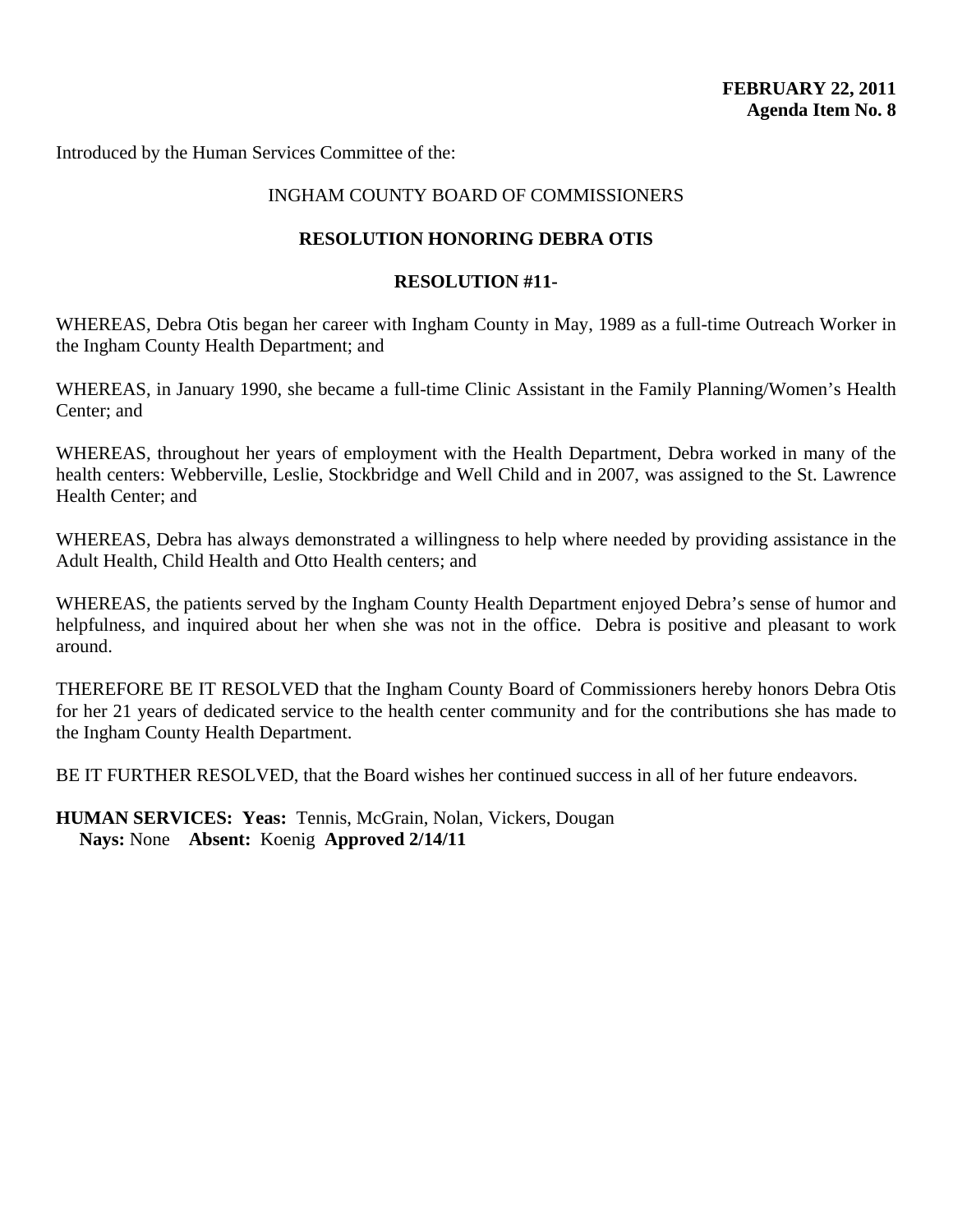Introduced by the Human Services and Finance Committees of the:

## INGHAM COUNTY BOARD OF COMMISSIONERS

## **RESOLUTION AUTHORIZING CONTRACTS TO DISTRIBUTE COUNTY URBAN REDEVELOPMENT FUNDS**

# **RESOLUTION #11-**

WHEREAS, the Ingham County Health Department is responsible for implementing activities that support the County priority to "Promote Environmental Protection and Smart Growth"; and

WHEREAS, a county allocation in the amount of \$35,000 from the Board of Commissioners is intended to expand or enhance opportunities for urban redevelopment through engagement and mobilization of residents (Resolutions #06-120, #07-105, #08-116, #09-122, #10-116); and

WHEREAS, the purpose of the funds are to strengthen urban cores, revitalize Lansing's neighborhoods, and curb resident movement into less developed areas, thereby preserving open land and reducing long-term negative impacts on our ecosystem; and

WHEREAS, \$5,000 of the FY 2011 fund has been previously allocated through a contract with NorthWest Initiative; and

WHEREAS, the remaining \$30,000 has been allocated via a competitive RFP process, overseen by the Investors Steering Committee of the Power of We Consortium, to Allen Neighborhood Center and to South Lansing Community Development Association in the amount of \$15,000 each; and

WHEREAS, Allen Neighborhood Center, partnering with the Ingham County Land Bank and Lansing Community College, will use these funds to promote restoration and innovative energy efficiency improvements through *Restoration Works*; and

WHEREAS, South Lansing Community Development Association and its partners will use the funds to engage community members in the revitalization of two historically significant commercial centers -- REO Town and Colonial Village.

THEREFORE BE IT RESOLVED, the Ingham County Board of Commissioners authorizes a contract in the amount of \$15,000 with Allen Neighborhood Center to promote restoration and innovative energy efficiency improvements through *Restoration Works*.

BE IT FURTHER RESOLVED, the Ingham County Board of Commissioners authorizes a contract in the amount of \$15,000 with South Lansing Community Development Association to engage community members in the revitalization of two historically significant commercial centers — REO Town and Colonial Village.

BE IT FURTHER RESOLVED, that the contract period is January 25, 2011 through September 30, 2011.

BE IT FURTHER RESOLVED, that the Board Chairperson is authorized to sign the contracts after review by the County Attorney.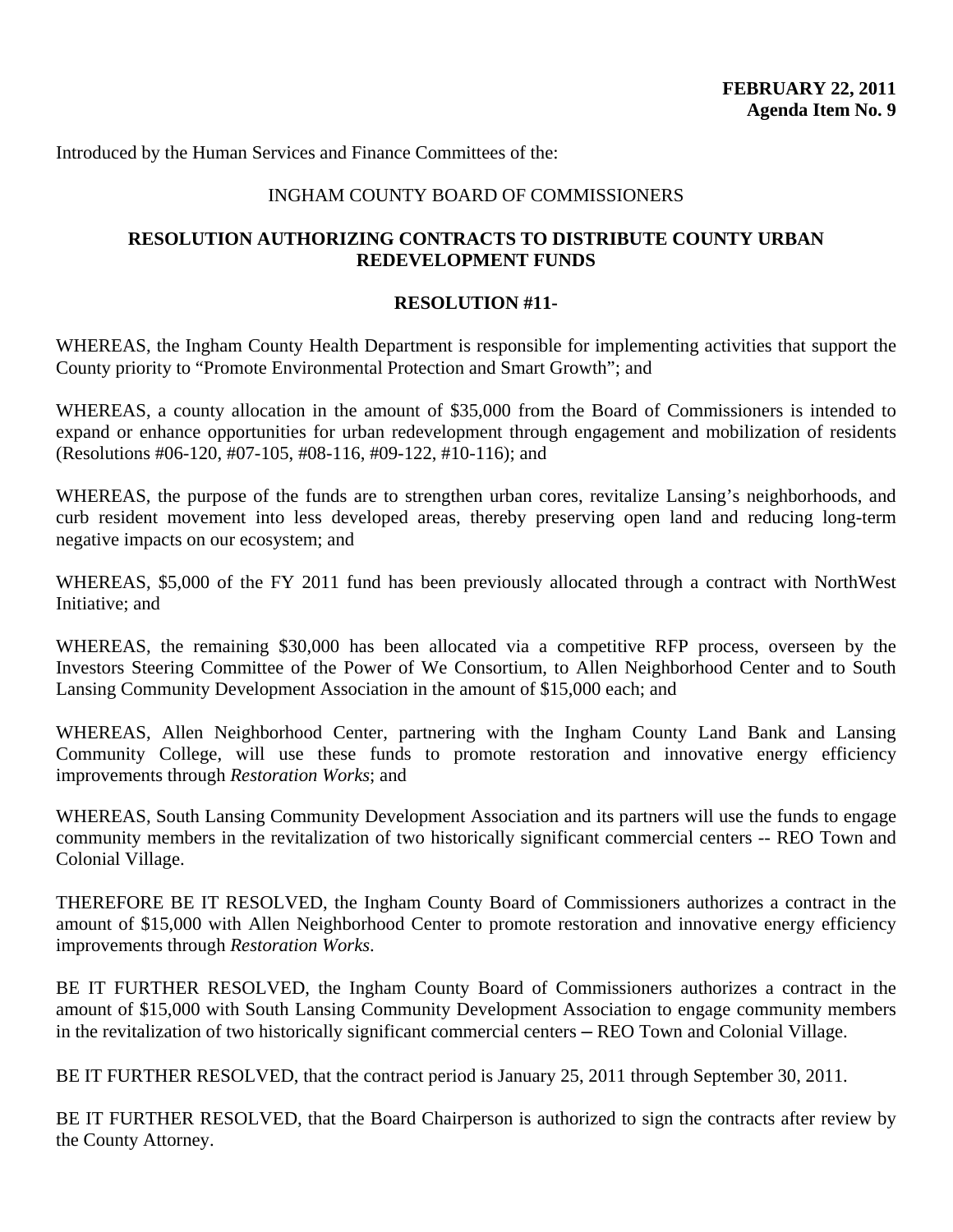# **RESOLUTION #11-**

**HUMAN SERVICES: Yeas:** Tennis, McGrain, Nolan, Vickers, Dougan **Nays:** None **Absent:** Koenig **Approved 2/14/11** 

FINANCE: Yeas: Schor, Tsernoglou, Nolan, Bahar-Cook, McGrain, Dougan Nays: None Absent: None Approved 2/16/11  **Nays:** None **Absent**: None **Approved 2/16/11**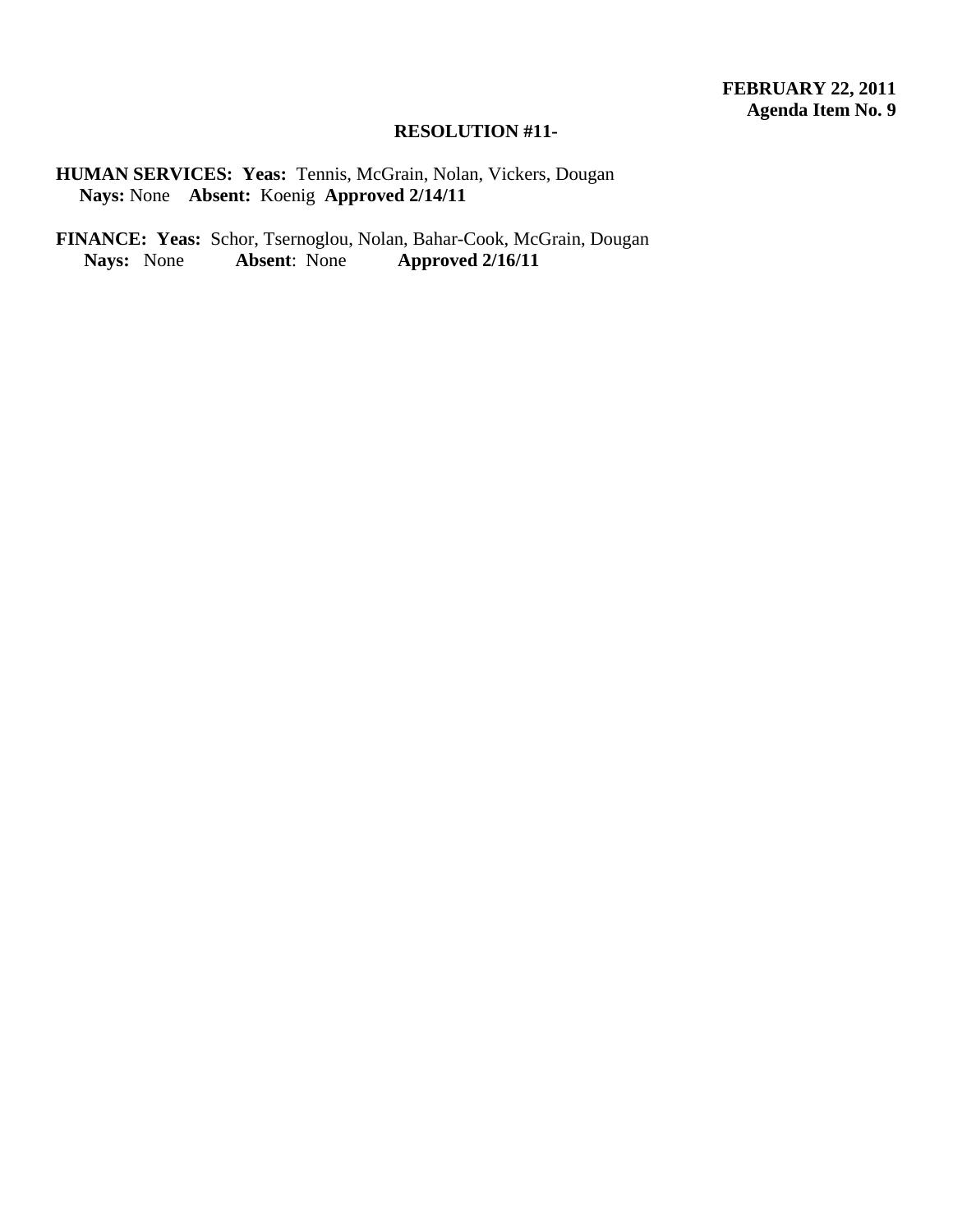Introduced by the Law Enforcement Committee of the:

## INGHAM COUNTY BOARD OF COMMISSIONERS

# **RESOLUTION TO HONOR CAPTAIN RICK MILLER OF THE INGHAM COUNTY SHERIFF'S OFFICE**

## **RESOLUTION #11-**

WHEREAS, Captain Rick Miller graduated from Lansing Community College in 1973 with a degree in Criminal Justice; and

WHEREAS, he began his law enforcement career with the Delhi Township Police Department in 1974; and

WHEREAS, Rick attended the 18<sup>th</sup> Mid Michigan Police Academy in Lansing, graduating in the spring of 1975; and

WHEREAS, in 1985, Rick was promoted to the rank of Corporal, working in patrol for Delhi Township Police Department; and

WHEREAS, Rick was hired by the Ingham County Sheriff's Office on February 2, 1990, when Delhi Township began contracting for police services with the Sheriff's Office; and

WHEREAS, later that summer in 1990, he was promoted to the temporary rank of Sergeant, and assigned to supervise Ingham County Parks Police; and

WHEREAS, Rick was promoted to the rank of Sergeant in 1990, and later in his career, promoted to the rank of Lieutenant in 1995 and to Captain in 2000; and

WHEREAS, Captain Miller served in numerous units, both the Corrections and Field Services Division in his career; and

WHEREAS, Captain Miller received several commendations as well as numerous letters of recognition from both the Sheriff's Office and others he met or worked with throughout his career; and

WHEREAS, throughout his distinguished career, Rick always showed outstanding professionalism while still maintaining a great sense of humor; and

WHEREAS, after 36 years of dedicated service to the citizens of Ingham County, Captain Rick Miller is retiring on January 21, 2011, to spend more time with his wonderful wife Lisa and their three daughters, Michelle, Amy and Kathy.

THEREFORE BE IT RESOLVED, that the Ingham County Board of Commissioners hereby honors Captain Rick Miller for over 36 years of dedicated service to the citizens of Ingham County and wishes him continued success in all of his future endeavors.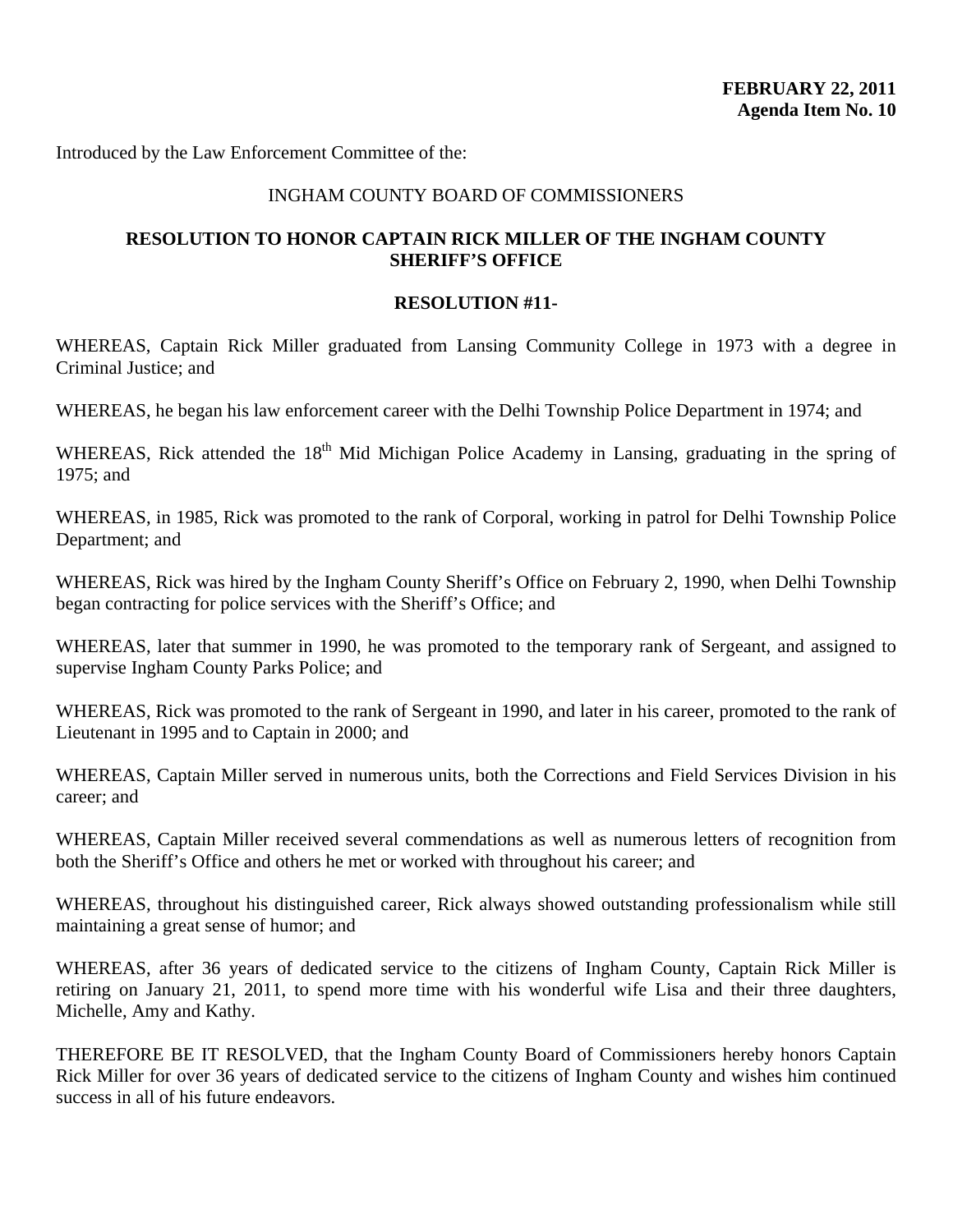# **RESOLUTION #11-**

LAW ENFORCEMENT: Yeas: Celentino, Holman, De Leon, Copedge, Schafer, Dragonetti<br>Nays: None **Absent**: None **Approved 2/10/11 Nays:** None **Absent**: None **Approved 2/10/11**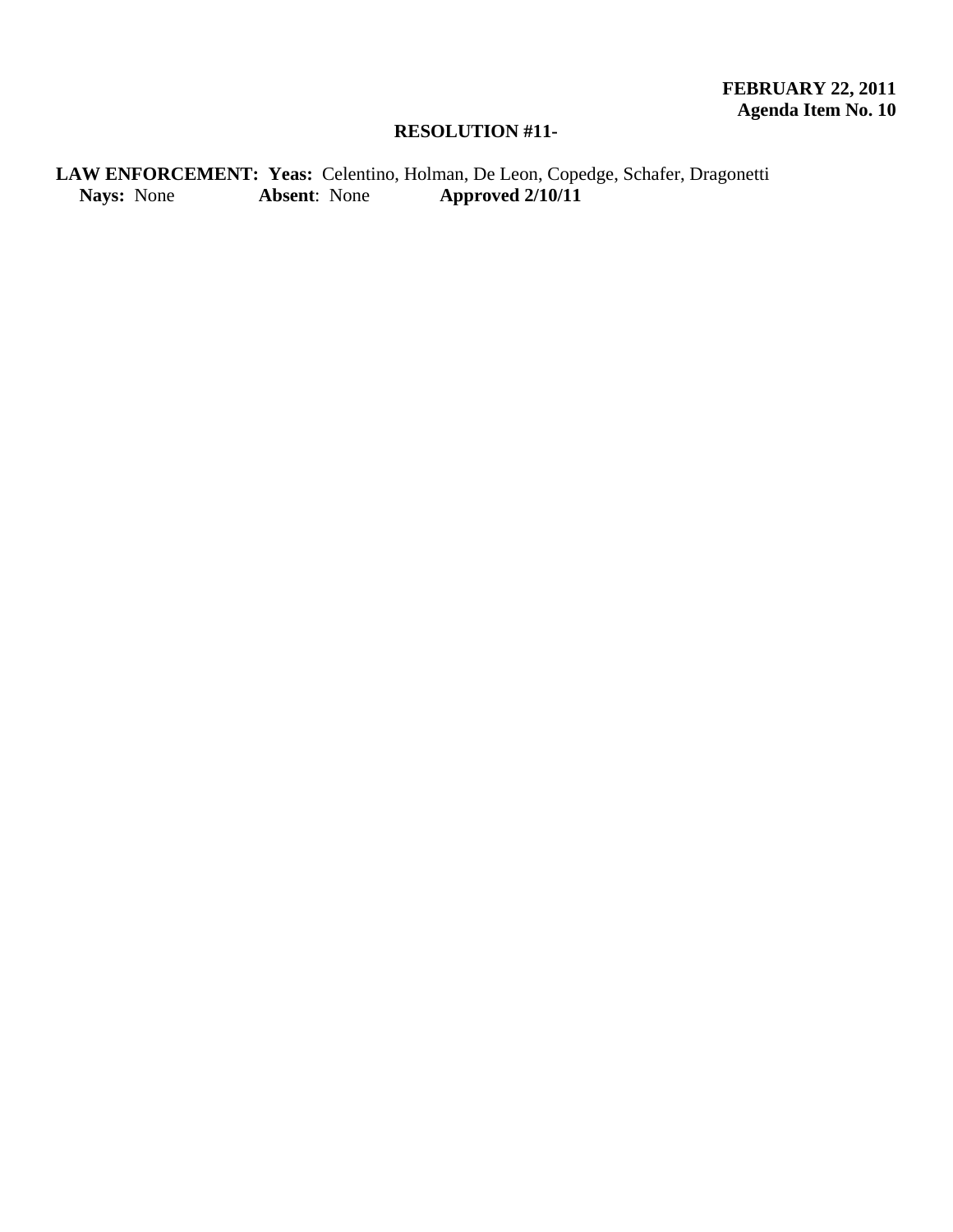Introduced by the Law Enforcement Committee of the:

## INGHAM COUNTY BOARD OF COMMISSIONERS

# **RESOLUTION TO HONORING DEPUTY JERRY WALLEY OF THE INGHAM COUNTY SHERIFF'S OFFICE**

## **RESOLUTION #11-**

WHEREAS, Deputy Jerry Walley was hired by the Ingham County Sheriff's Office on May 2, 1987; and

WHEREAS, Jerry was assigned to the Corrections Division as a Corrections Deputy; and

WHEREAS, throughout his career, he served in numerous units in the Corrections division, working several Posts, the Receiving Unit, Post Ten and the Front Lobby assignment; and

WHEREAS, Jerry was selected in October of 1990 to become a Corrections Training Officer, training several new Corrections Deputies; and

WHEREAS, Jerry completed the Michigan Correctional Training Council's Corrections Training Program for Train the Trainers in November 1992; and

WHEREAS, throughout his career, Jerry was known as an outstanding professional corrections officer and training officer; and

WHEREAS, Jerry was well liked by all members of the Ingham County Sheriff's Office as well as other police officers from area departments that he came into contact with throughout his career; and

WHEREAS, Deputy Walley received two unit citations and numerous letters of recognition from the Sheriff's Office; and

WHEREAS, Deputy Walley also received a Meritorious Service Citation in 1989 from the Sheriff's Office; and

WHEREAS, after 23 years of dedicated service to the citizens of Ingham County, Deputy Walley retired on December 31, 2010.

THEREFORE BE IT RESOLVED, that the Ingham County Board of Commissioners hereby honors Deputy Jerry Walley for his 23 years of dedicated service to the citizens of Ingham County and wishes him continued success in all of his future endeavors.

**LAW ENFORCEMENT: Yeas:** Celentino, Holman, De Leon, Copedge, Schafer, Dragonetti **Nays:** None **Absent**: None **Approved 2/10/11**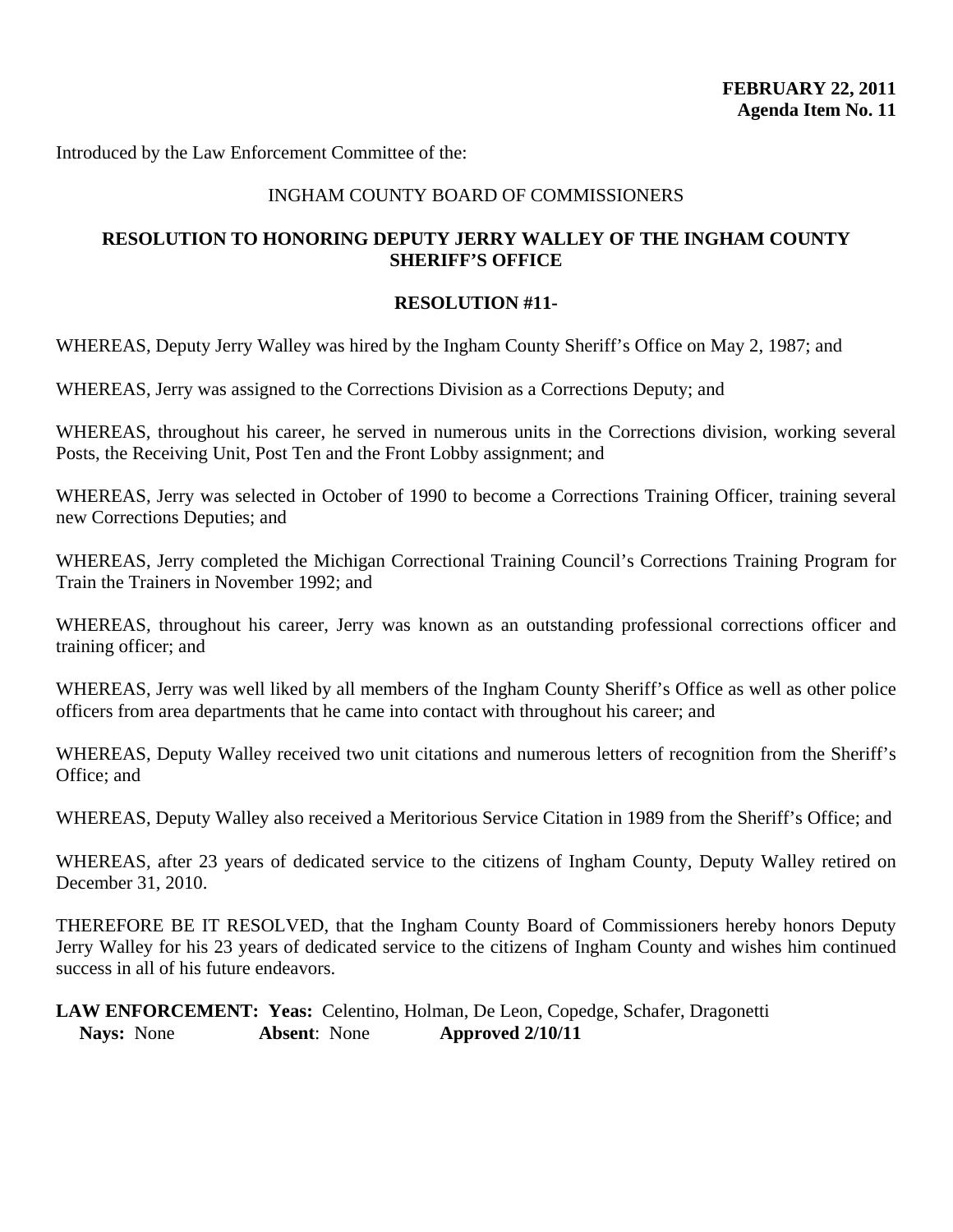Introduced by Law Enforcement and Finance Committees of the:

## INGHAM COUNTY BOARD OF COMMISSIONERS

# **RESOLUTION TO AUTHORIZE A JUVENILE ACCOUNTABILITY BLOCK GRANT PROGRAM AWARD FROM THE MICHIGAN DEPARTMENT OF HUMAN SERVICES AND SUB-CONTRACT WITH THE DISPUTE RESOLUTION CENTER OF CENTRAL MICHIGAN**

## **RESOLUTION #11-**

WHEREAS, the Ingham County Prosecutor's Office applied for and has been approved an extension of the "Juvenile Accountability Block Grant" from the Michigan Department of Human Services (DHS); and

WHEREAS, the grant is for \$19,666, with a county match of \$2,185, for a total program cost of \$21,851; and

WHEREAS, the program was originally authorized by Resolution #07-085, and subsequently re-authorized by Resolution #10-144; and

WHEREAS, the Dispute Resolution Center of Central Michigan has provided quality services to Ingham County youth through the Juvenile Accountability Block Grant, providing early intervention for low-level juvenile offenders with ticket offenses; and

WHEREAS, the services provided by the Dispute Resolution Center through the Juvenile Accountability Block Grant save court resources, by managing juvenile ticket offenses that would otherwise be submitted to the Circuit Court-Family Division; and

WHEREAS, the Ingham County Prosecuting Attorney has been requested by the Michigan Department of Human Services to develop a sub-contract with the Dispute Resolution Center of Central Michigan, and to forward a copy of said sub-contract to the DHS.

THEREFORE BE IT RESOLVED, that the Ingham County Board of Commissioners approves a grant award contract in the amount of \$19,666, with a county match of \$2,185, for a total program cost of \$21,851 for the "Juvenile Accountability Block Grant" from the Michigan Department of Human Services for the time period of April 1, 2011 through March 31, 2012.

BE IT FURTHER RESOLVED, that the Ingham County Board of Commissioners approves a subcontract between the Ingham County Prosecutor and the Dispute Resolution Center, in the amount of \$21,851, for Juvenile Accountability Block Grant programming for the time period of April 1, 2011 through March 31, 2012.

BE IT FURTHER RESOLVED, that the Controller/Administrator is authorized to make any necessary budgetary adjustments in the 2011 and 2012 Prosecuting Attorney's Office budget.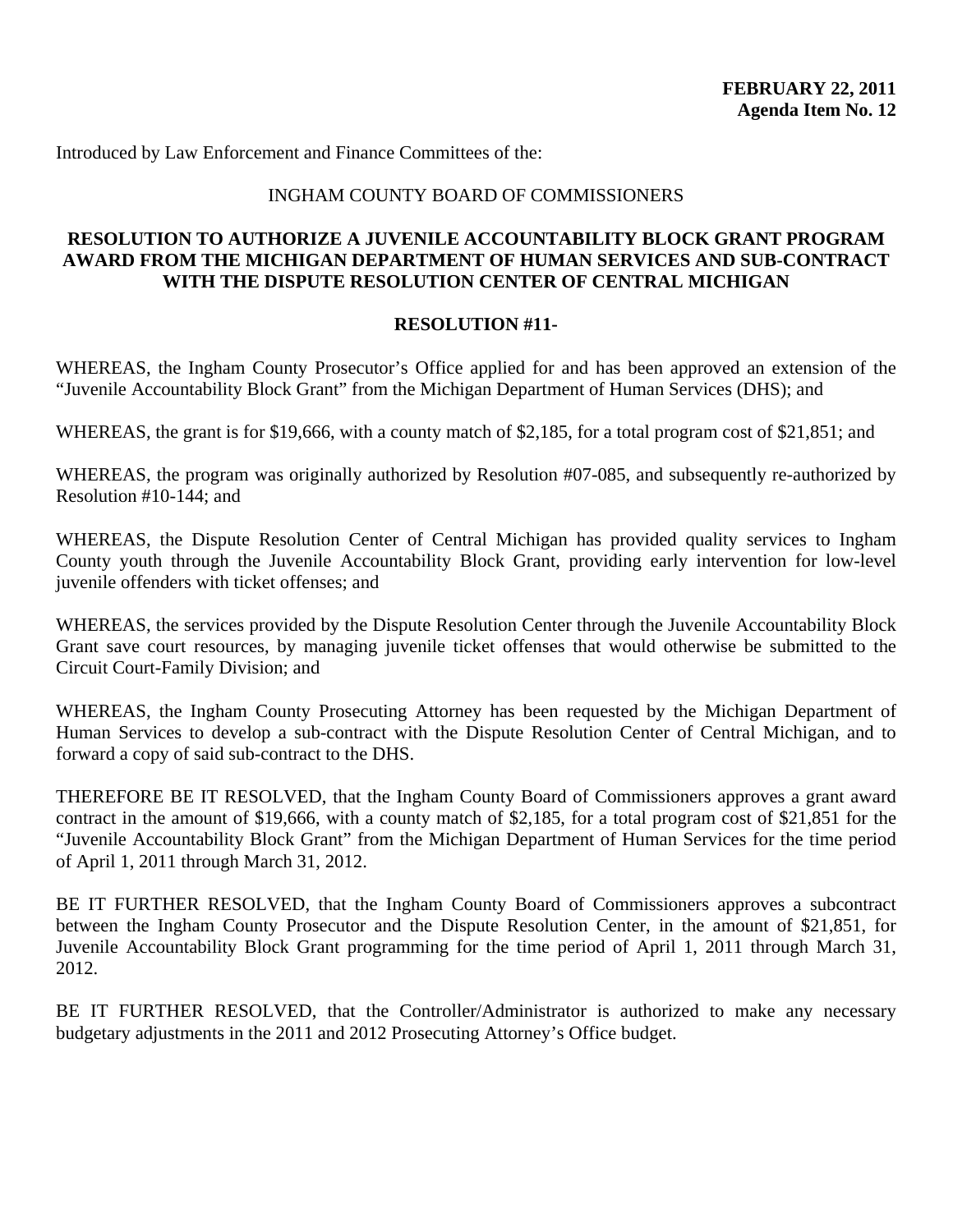## **RESOLUTION #11-**

BE IT FURTHER RESOLVED, that the Ingham County Board of Commissioners authorizes the Board Chair, the County Clerk and the Prosecuting Attorney to sign any necessary contract documents that are consistent with this resolution and approved as to form by the County Attorney.

**LAW ENFORCEMENT: Yeas:** Celentino, Holman, De Leon, Copedge, Schafer, Dragonetti **Nays:** None **Absent**: None **Approved 2/10/11** 

**FINANCE: Yeas:** Schor, Tsernoglou, Nolan, Bahar-Cook, McGrain, Dougan  **Nays:** None **Absent**: None **Approved 2/16/11**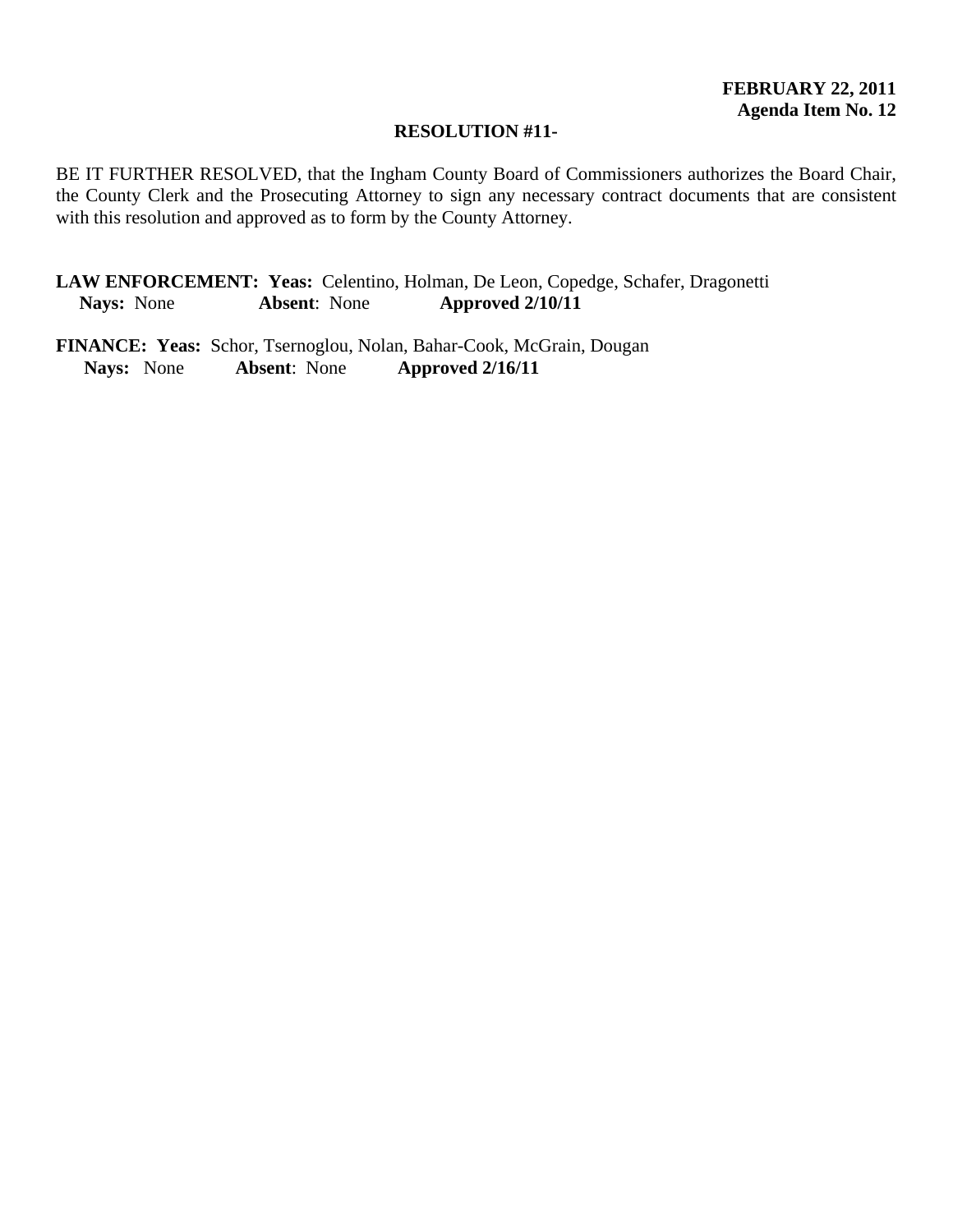Introduced by the Law Enforcement and Finance Committees of the:

## INGHAM COUNTY BOARD OF COMMISSIONERS

# **RESOLUTION AUTHORIZING AN AGREEMENT WITH THE UNITED STATES DEPARTMENT OF AGRICULTURE OFFICE OF INSPECTOR GENERAL FOR THE PURPOSE OF RECEIVING REIMBURSABLE COSTS FOR PROVIDING RESOURCES FOR A JOINT DOG FIGHTING OPERATION**

## **RESOLUTION #11-**

WHEREAS, the Ingham County Animal Control Department (ICAC) provides personnel to investigate criminal dog fighting activity throughout the Ingham County area; and

WHEREAS, dog fighting activities are pervasive throughout the area with an estimated 65 percent of the County's shelter dog population consisting of pit bulls and a large percentage of those dogs were either seized from dog fighters or victims of dog fighting; and

WHEREAS, the Office of Inspector General wishes to cooperate for the second year with ICAC in a comprehensive law enforcement effort to identify and locate individuals and businesses involved in animal fighting and cruelty to animals; and

WHEREAS, the Office of Inspector General works with several federal and state law enforcement agencies investigating major dog fighting organizations including local law enforcement agencies; and

WHEREAS, the Office of Inspector General is seeking to accomplish the objectives of a joint law enforcement operation with the Ingham County Animal Control Department for the federal fiscal year of 2011; and

WHEREAS, ICAC has a history of successful joint operations with the Office of Inspector General as in 2010, whereas ICAC received \$30,000 for the same purpose which resulted in the successful arrest and prosecution of six major dog fighters; and

WHEREAS, this agreement, which is for the federal fiscal year of 2011, will reimburse expenses including certain overtime, investigative equipment, travel, training, housing and boarding of animals and other expenses the Ingham County Animal Control's Deputies incur while working major dog fighting investigations with the Office of Inspector General; and

WHEREAS, the maximum total amount for authorized reimbursement to the Animal Control Department is \$10,000.

THEREFORE BE IT RESOLVED, that the Ingham County Board of Commissioners hereby authorizes the Ingham County Animal Control Department to participate and sign agreements with the United States Department of Agriculture Office of Inspector General for reimbursement of expenses and overtime up to \$10,000, for the time period of March 15, 2011 through September 30, 2011.

BE IT FURTHER RESOLVED, that the Controller/Administrator is authorized to amend the Ingham County Animal Control's 2011 Budget and future budgets in accordance with this Resolution.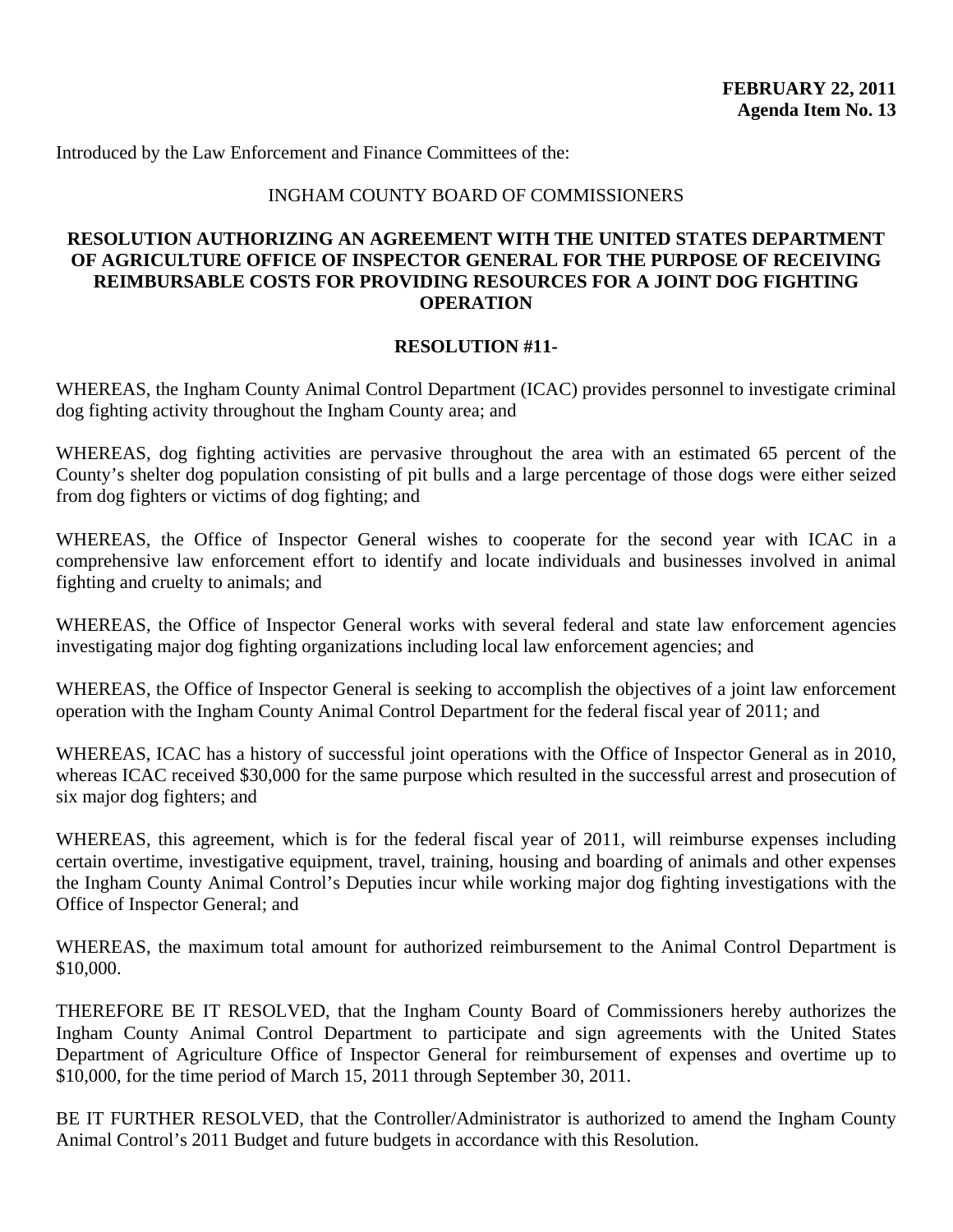## **RESOLUTION #11-**

BE IT FURTHER RESOLVED, that the Chairperson of the Ingham County Board of Commissioners and the County Clerk are authorized to sign any necessary contract documents consistent with this Resolution and approved as to form by the County Attorney.

**LAW ENFORCEMENT: Yeas:** Celentino, Holman, De Leon, Copedge, Schafer, Dragonetti **Nays:** None **Absent**: None **Approved 2/10/11** 

**FINANCE: Yeas:** Schor, Tsernoglou, Nolan, Bahar-Cook, McGrain, Dougan Navs: None Absent: None Approved 2/16/11  **Nays:** None **Absent**: None **Approved 2/16/11**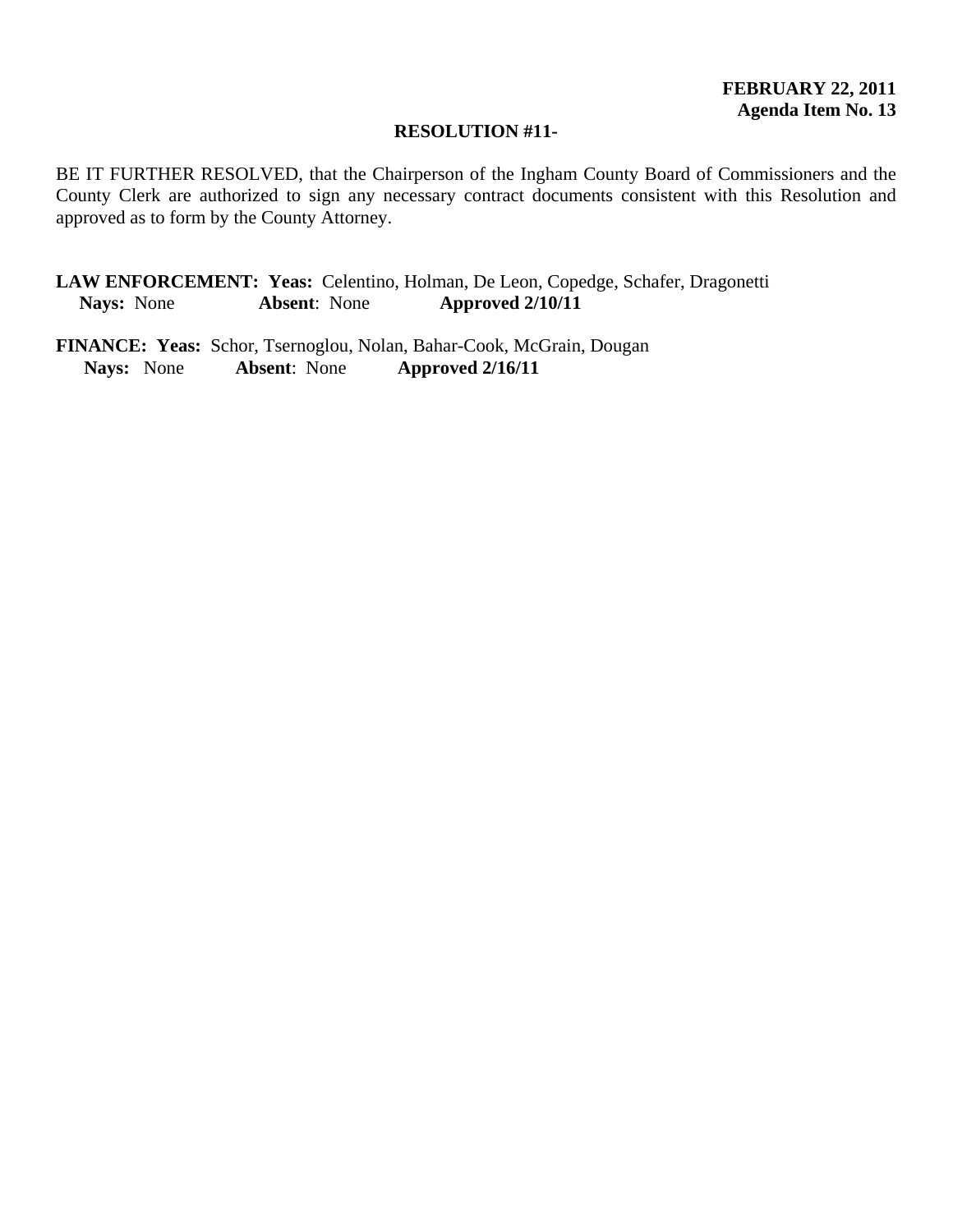Introduced by the Law Enforcement and Finance Committees of the:

## INGHAM COUNTY BOARD OF COMMISSIONERS

# **RESOLUTION AUTHORIZING AN AGREEMENT WITH THE MICHIGAN DEPARTMENT OF AGRICULTURE FOR THE PURPOSE OF RECEIVING REIMBURSABLE COSTS FOR PROVIDING SPAY/NEUTER SURGERIES TO ANIMALS AT INGHAM COUNTY ANIMAL CONTROL**

## **RESOLUTION #11-**

WHEREAS, the Ingham County Animal Control Department receives approximately 4,500 animals annually; and

WHEREAS, of those 4,500 animals the majority of them (approximately 70 percent) are unaltered which is often a primary reason for their homelessness; and

WHEREAS, the Michigan Department of Agriculture (MDA) has made a goal through the Companion Animal Welfare Fund to support projects that increase the sterilization of dogs and cats adopted from shelters to prevent the continued overpopulation of dogs and cats; and

WHEREAS, the Ingham County Animal Control currently adopts 1,400 - 1,500 animals annually but are unable to ensure that each animal is spayed and neutered prior to adoption due to lack of funding and facilities; and

WHEREAS, it is estimated that approximately 310 dogs and cats were adopted unaltered in 2009; and

WHEREAS, the Ingham County Animal Control could better ensure each animal is spayed or neutered prior to adoption with the assistance of the Michigan Department of Agriculture Grant to purchase surgery equipment, supplies and labor to conduct spay/neuter surgery of ICAC animals on-site at the shelter; and

WHEREAS, in addition to the community benefiting from the spaying and neutering of each animal prior to adoption, the department would also realize cost savings in the form of reductions in resources and employee time; and

WHEREAS, this agreement, which is for the fiscal year of 2011, will reimburse expenses including surgery supplies, equipment and labor associated with the spaying and neutering of shelter animals; and

WHEREAS, the maximum total amount for authorized reimbursement to the Animal Control Department is \$10,000.

THEREFORE BE IT RESOLVED, that the Ingham County Board of Commissioners hereby authorizes the Ingham County Animal Control Department to participate and sign agreements with the Michigan Department of Agriculture for reimbursement of expenses up to \$10,000, for the time period of March 1, 2011 through December 31, 2011.

BE IT FURTHER RESOLVED, that the Controller/Administrator is authorized to amend the Ingham County Animal Control's 2011 Budget and future budgets in accordance with this Resolution.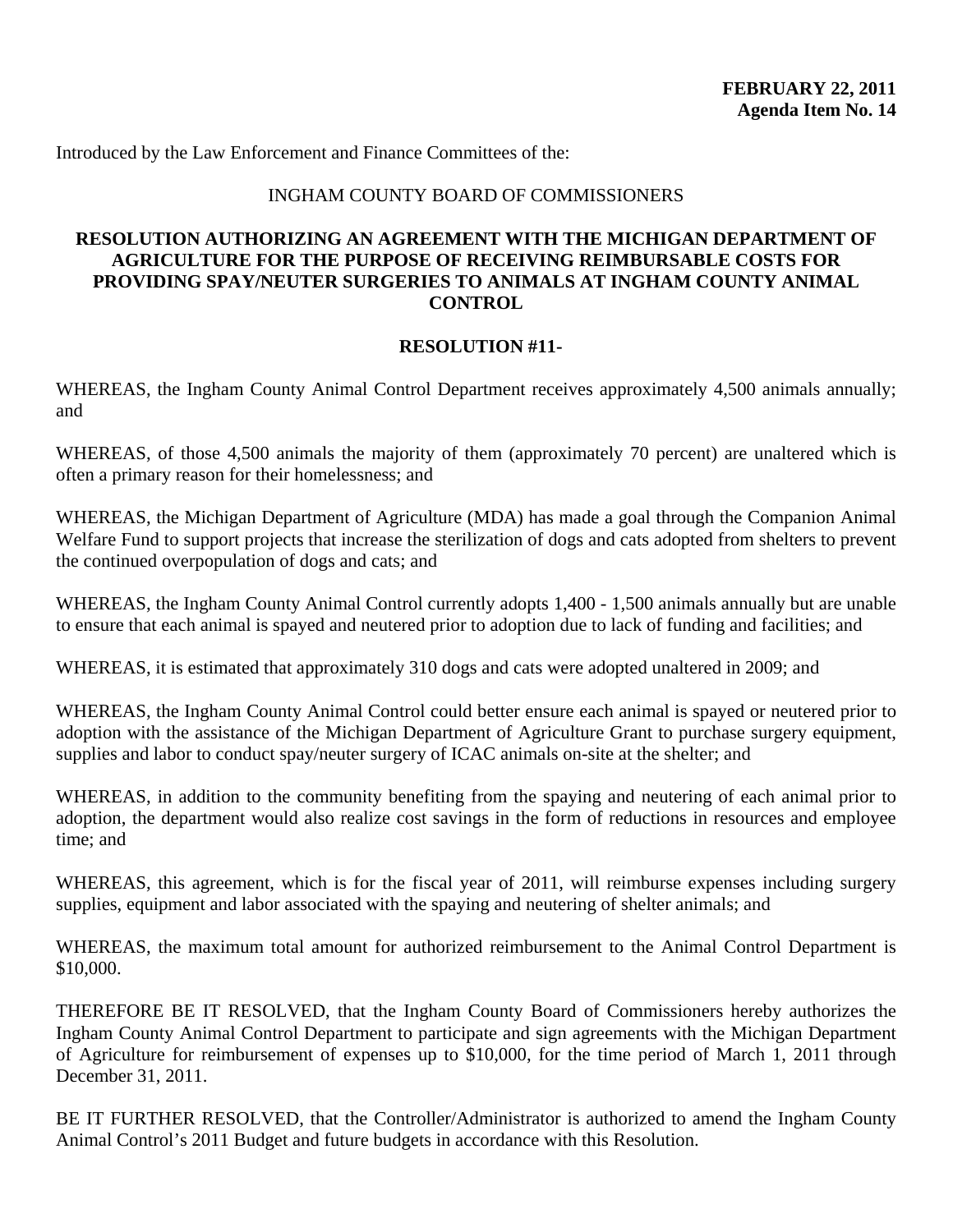## **RESOLUTION #11-**

BE IT FURTHER RESOLVED, that the Chairperson of the Ingham County Board of Commissioners and the County Clerk are authorized to sign any necessary contract documents consistent with this Resolution and approved as to form by the County Attorney.

**LAW ENFORCEMENT: Yeas:** Celentino, Holman, De Leon, Copedge, Schafer, Dragonetti **Nays:** None **Absent**: None **Approved 2/10/11** 

**FINANCE: Yeas:** Schor, Tsernoglou, Nolan, Bahar-Cook, McGrain, Dougan  **Nays:** None **Absent**: None **Approved 2/16/11**